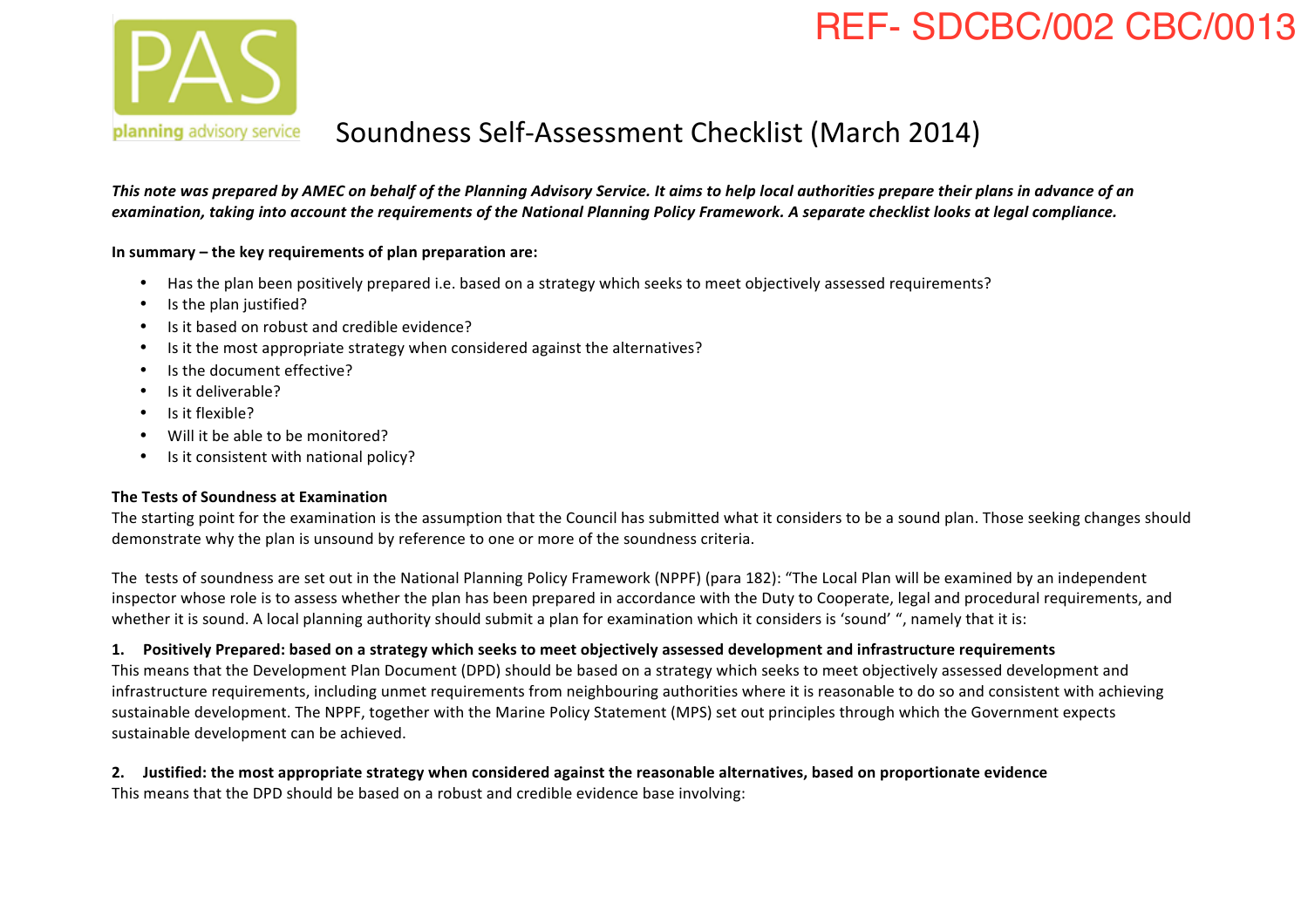- Research/fact finding: the choices made in the plan are backed up by facts.
- Evidence of participation of the local community and others having a stake in the area; and

The DPD should also provide the most appropriate strategy when considered against reasonable alternatives. These alternatives should be realistic and subject to sustainability appraisal. The DPD should show how the policies and proposals help to ensure that the social, environmental, economic and resource use objectives of sustainability will be achieved.

#### **3.** Effective: deliverable over its period based on effective joint working on cross-boundary strategic priorities

This means the DPD should be deliverable, requiring evidence of:

- Sound infrastructure delivery planning;
- Having no regulatory or national planning barriers to delivery;
- Delivery partners who are signed up to it; and
- Coherence with the strategies of neighbouring authorities, including neighbouring marine planning authorities.
- The DPD should be flexible and able to be monitored.

The DPD should indicate who is to be responsible for making sure that the policies and proposals happen and when they will happen. The plan should be flexible to deal with changing circumstances, which may involve minor changes to respond to the outcome of the monitoring process or more significant changes to respond to problems such as lack of funding for major infrastructure proposals. Although it is important that policies are flexible, the DPD should make clear that major changes may require a formal review including public consultation. Any measures which the Council has included to make sure that targets are met should be clearly linked to an Annual Monitoring Report.

#### **4.** Consistent with national policy: enabling the delivery of sustainable development

The demonstration of this is a 'lead' policy on sustainable development which specifies how decisions are to be made against the sustainability criterion (see the Planning Portal for a model policy www.planningportal.gov.uk). If you are not using this model policy, the Council will need to provide clear and convincing reasons to justify its approach.

The following table sets out the requirements associated with these four tests of soundness. Suggestions for evidence which could be used to support these requirements are set out, although these have to be viewed in the context of the plan being prepared. Please don't assume that you have got to provide all of these, they are just suggestions of what could be relevant.

In addition, the Legal Compliance checklist (a separate document, see www.pas.gov.uk) should be completed to ensure that this aspect is covered.

The Duty to Co-operate will also be assessed as part of the examination process.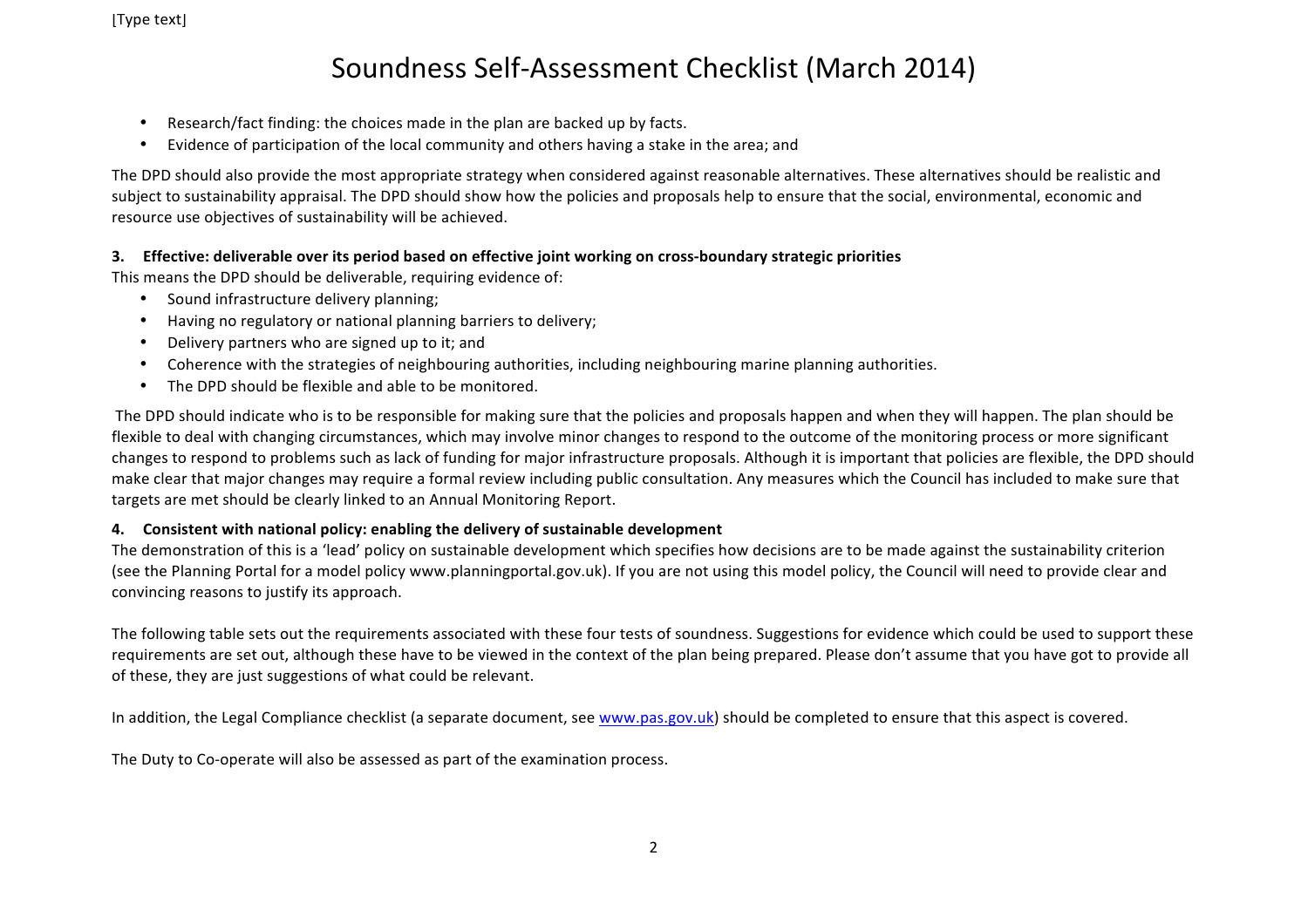Soundness Test and Key Requirements **Possible Evidence All and Soundness Test and Key Requirements Provided** 

Positively Prepared: the plan should be prepared based on a strategy which seeks to meet objectively assessed development and infrastructure requirements, *including* unmet requirements from neighbouring authorities where it is reasonable to do so and consistent with achieving sustainable development.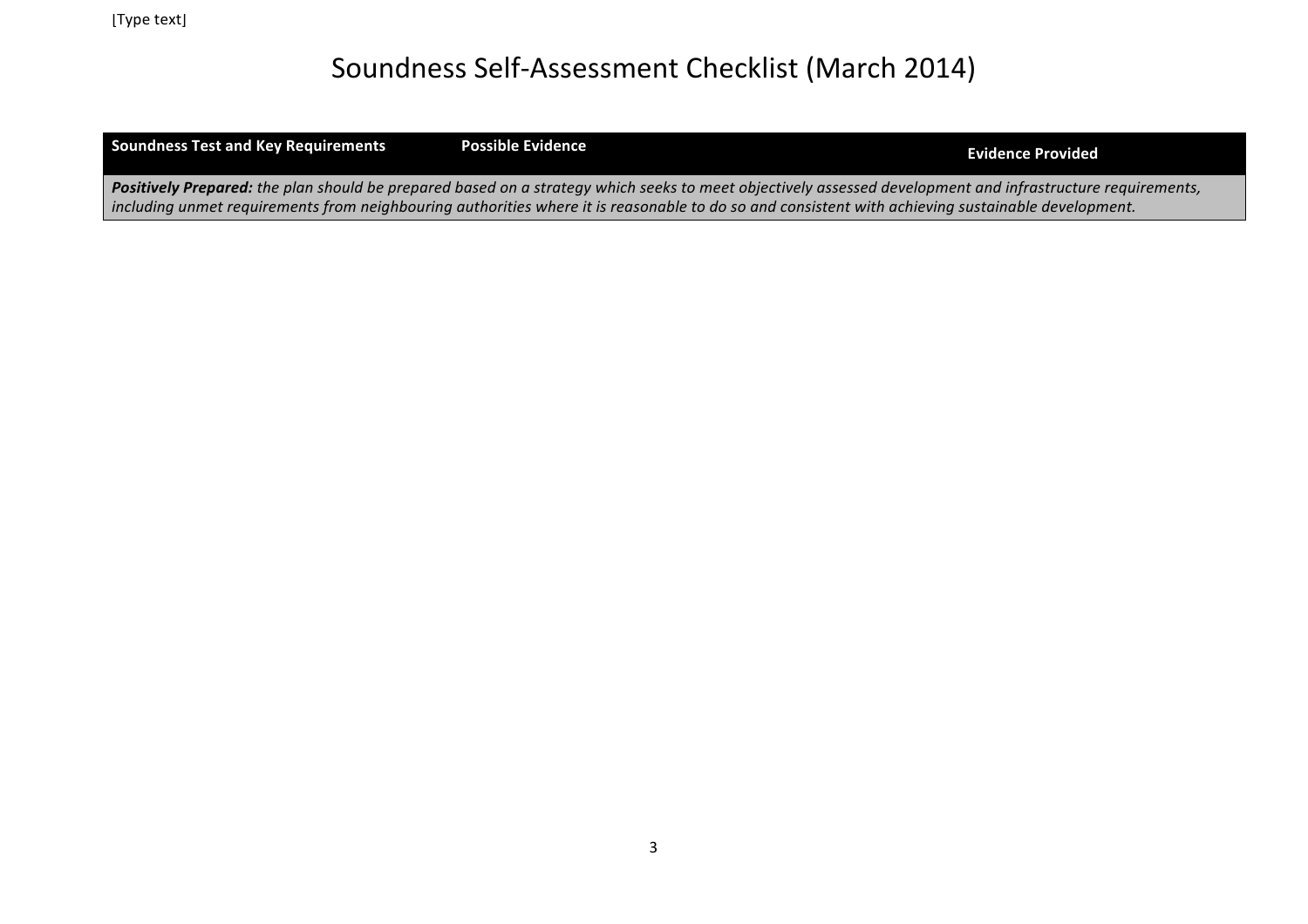| <b>Soundness Test and Key Requirements</b>                                                                                                                                  | <b>Possible Evidence</b>                                                                                                                                                                                                                                 | <b>Evidence Provided</b>                                                                                                                                 |
|-----------------------------------------------------------------------------------------------------------------------------------------------------------------------------|----------------------------------------------------------------------------------------------------------------------------------------------------------------------------------------------------------------------------------------------------------|----------------------------------------------------------------------------------------------------------------------------------------------------------|
| Vision and Objectives<br>Has the LPA clearly identified what the issues<br>are that the DPD is seeking to address? Have<br>priorities been set so that it is clear what the | • Sections of the DPD and other documents which set out (where<br>applicable) the vision, strategic objectives, key outcomes<br>expected, spatial portrait and issues to be addressed.<br>Relevant sections of the DPD which explain how policies derive | Section One of the Local Plan<br>demonstrates these requirements in<br>the following Sections;                                                           |
| DPD is seeking to achieve?<br>Does the DPD contain clear vision(s) and<br>objectives which are specific to the place? Is                                                    | from the objectives and are designed to meet them.<br>• The strategic objectives of the DPD, and the commentary in the<br>DPD of how they derive from the spatial portrait and vision, and                                                               | Strategic Context / Spatial<br>$\bullet$<br>Portrait 1.6-1.24                                                                                            |
| there a direct relationship between the<br>identified issues, the vision(s) and the<br>objectives?<br>Is it clear how the policies will meet the                            | how the objectives are consistent with one another.<br>Sections of the DPD which address delivery, the means of delivery<br>$\bullet$<br>and the timescales for key developments through evidenced<br>infrastructure delivery planning.                  | Key Issues and Strategic<br>$\bullet$<br>Priorities-1.25-1.29 and Policy<br>response 1.32                                                                |
| objectives? Are there any obvious gaps in the<br>policies, having regard to the objectives of the<br>DPD?                                                                   | Confirmation from the relevant agencies that they support the<br>$\bullet$<br>objectives and the identified means of delivery.<br>Information in the local development scheme, or provided                                                               | Strategic Vision-1.30<br>$\bullet$<br>Strategic Objectives- 1.31                                                                                         |
| Have reasonable alternatives to the quantum of<br>development and overall spatial strategy been<br>considered?<br>Are the policies internally consistent?                   | separately, about the scope and content (actual and intended) of<br>each DPD showing how they combine to provide a coherent policy<br>structure.                                                                                                         | Section Two of the Local Plan<br>demonstrates these requirements in<br>the following Sections;                                                           |
| Are there realistic timescales related to the<br>objectives?<br>Does the DPD explain how its key policy                                                                     |                                                                                                                                                                                                                                                          | <b>Context and Spatial Portrait</b><br>including key issues and<br>priorities. 11.1-11.6                                                                 |
| objectives will be achieved?                                                                                                                                                |                                                                                                                                                                                                                                                          | Vision and Objectives -11.7<br>$\bullet$                                                                                                                 |
|                                                                                                                                                                             |                                                                                                                                                                                                                                                          | Delivery, Timescale and Monitoring is<br>demonstrated in 9.1-9.4 in Section<br>One and 16.1-16.4 in Section Two of<br>the DPD. Also evidenced in the IDP |
|                                                                                                                                                                             |                                                                                                                                                                                                                                                          | The <b>LDS</b> sets out relationship<br>between the Local Plan and other                                                                                 |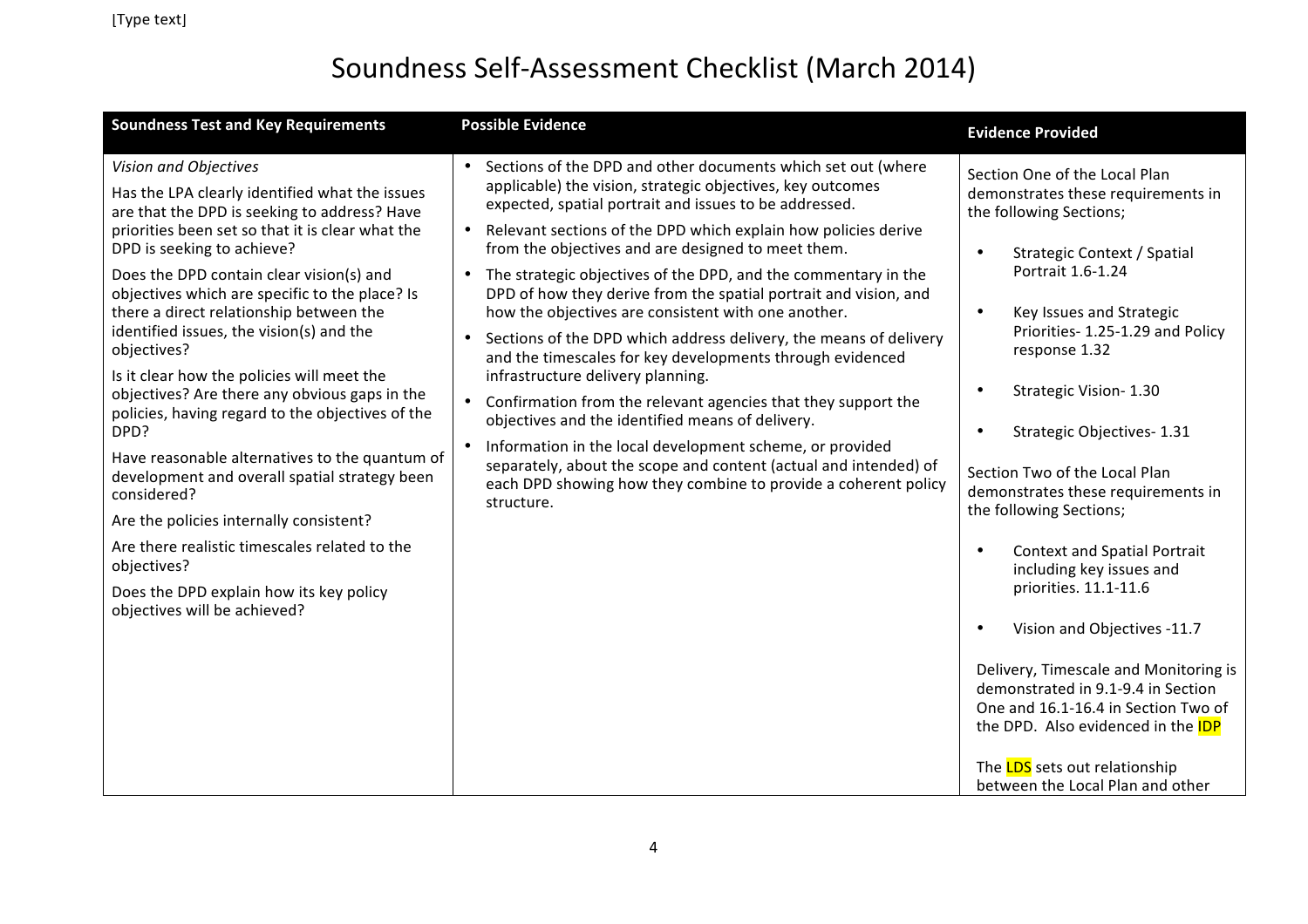| <b>Soundness Test and Key Requirements</b>                                                                                                                                                                                                                                                                                                                                                                                                                                                                                                                                                                                                                                    | <b>Possible Evidence</b>                                                                                                                                                                                                                                                                                                                                                                                                                                                                                | <b>Evidence Provided</b>                                                                                                                                                                                                                                                                                                                                                                                                                                                                                                                                                                                                     |
|-------------------------------------------------------------------------------------------------------------------------------------------------------------------------------------------------------------------------------------------------------------------------------------------------------------------------------------------------------------------------------------------------------------------------------------------------------------------------------------------------------------------------------------------------------------------------------------------------------------------------------------------------------------------------------|---------------------------------------------------------------------------------------------------------------------------------------------------------------------------------------------------------------------------------------------------------------------------------------------------------------------------------------------------------------------------------------------------------------------------------------------------------------------------------------------------------|------------------------------------------------------------------------------------------------------------------------------------------------------------------------------------------------------------------------------------------------------------------------------------------------------------------------------------------------------------------------------------------------------------------------------------------------------------------------------------------------------------------------------------------------------------------------------------------------------------------------------|
|                                                                                                                                                                                                                                                                                                                                                                                                                                                                                                                                                                                                                                                                               |                                                                                                                                                                                                                                                                                                                                                                                                                                                                                                         | DPDs existing and emerging.                                                                                                                                                                                                                                                                                                                                                                                                                                                                                                                                                                                                  |
| The presumption in favour of sustainable<br>development (NPPF paras 6-17)<br>Plans and decisions need to take local<br>circumstances into account, so that<br>they respond to the different opportunities for<br>achieving sustainable<br>development in different areas.<br>Local Plans should meet objectively assessed<br>needs, with sufficient flexibility to adapt to<br>rapid change, unless:<br>-any adverse impacts of doing so would<br>significantly and demonstrably outweigh the<br>benefits, when assessed against the policies in<br>this Framework taken as a whole; or<br>-specific policies in this Framework indicate<br>development should be restricted. | An evidence base which establishes the development needs of the<br>$\bullet$<br>plan area (see Justified below) and includes a flexible approach to<br>delivery (see 'Section 3 Effective', below).<br>An audit trail showing how and why the quantum of<br>development, preferred overall strategy and plan area<br>distribution of development were arrived at.<br>Evidence of responding to opportunities for achieving sustainable<br>development in different areas (for example, the marine area) | The Spatial Strategy (responds to the<br>Local circumstances and constraints<br>and opportunities which apply to the<br>Borough as a whole. Set out in Policy<br>SP2 in Section One and SG1 in Section<br>Two of the <b>Local Plan</b> .<br>Alternatives to the overall Quantum<br>and Spatial Strategy were set out and<br>consulted on in the <b>Issues and Options</b><br>also covered fully in the Sustainability<br>Appraisal<br>The Preferred Options Local Plan sets<br>out the preferred strategy and<br>quantum including an explanation for<br>this preference supported by the<br><b>Sustainability Appraisal</b> |
| Policies in Local Plans should follow the<br>approach of the presumption in favour of<br>sustainable development so that it is clear that<br>development which is sustainable can be<br>approved without delay. All plans should be<br>based upon and reflect the presumption in<br>favour of sustainable development, with clear<br>policies that will guide how the presumption<br>should be applied locally.                                                                                                                                                                                                                                                               | A policy or policies which reflect the principles of the presumption<br>$\bullet$<br>in favour of sustainable development (see model policy at<br>www.planningportal.gov.uk)                                                                                                                                                                                                                                                                                                                            | Policy SP1of the Local Plan provides a<br>Policy which reflects the principles of<br>Sustainable Development consistent<br>with the NPPF. If refers to the context<br>at the Strategic and Local context<br>relating to sections One and Two of<br>the Local Plan.                                                                                                                                                                                                                                                                                                                                                           |
| Objectively assessed needs                                                                                                                                                                                                                                                                                                                                                                                                                                                                                                                                                                                                                                                    | Background evidence papers demonstrating requirements based<br>on population forecasts, employment projections and community                                                                                                                                                                                                                                                                                                                                                                            | Evidence Documents providing the                                                                                                                                                                                                                                                                                                                                                                                                                                                                                                                                                                                             |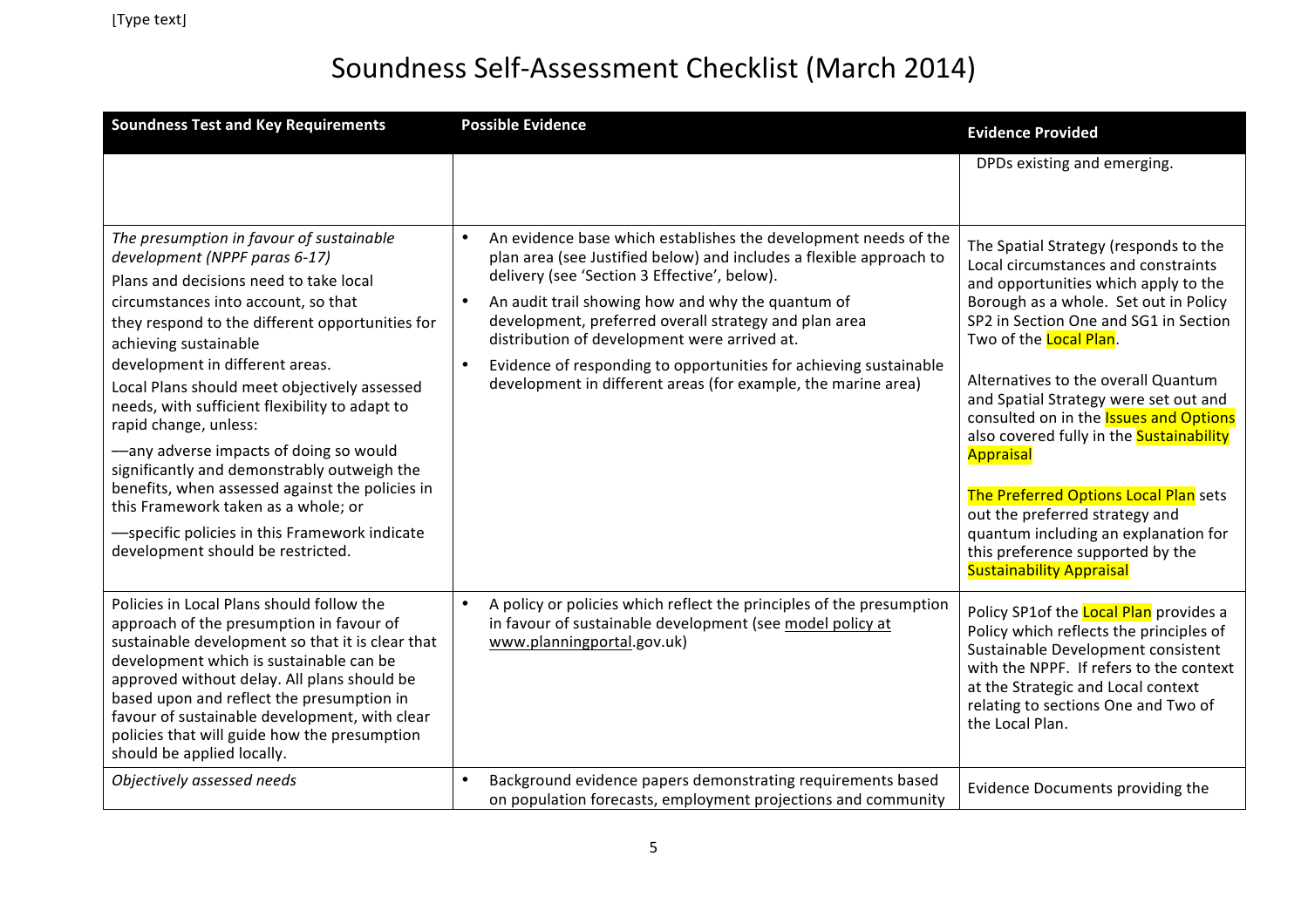| <b>Soundness Test and Key Requirements</b>                                                                                                                                                                                                                                                                                                                                                         | <b>Possible Evidence</b>                                                                                                                                                                                                          | <b>Evidence Provided</b>                                                                                                                                                                                                                                                                                                                                          |
|----------------------------------------------------------------------------------------------------------------------------------------------------------------------------------------------------------------------------------------------------------------------------------------------------------------------------------------------------------------------------------------------------|-----------------------------------------------------------------------------------------------------------------------------------------------------------------------------------------------------------------------------------|-------------------------------------------------------------------------------------------------------------------------------------------------------------------------------------------------------------------------------------------------------------------------------------------------------------------------------------------------------------------|
| The economic, social and environmental needs<br>of the authority area addressed and clearly<br>presented in a fashion which makes effective<br>use of land and specifically promotes mixed use<br>development, and take account of cross-<br>boundary and strategic issues.<br>Note: Meeting these needs should be subject<br>to the caveats specified in Paragraph 14 of the<br>NPPF (see above). | needs.<br>Technical papers demonstrating how the aspirations and<br>objectives of the DPD are related to the evidence, and how these<br>are to be met, including from consultation and associated with<br>the Duty to Co-operate. | economic, social and environmental<br>OAN have been prepared and used to<br>inform the Plan; A full list / copy of<br>these are all included in the Evidence<br>Base Key evidence includes;<br><b>Objectively Assessed Housing</b><br>$\bullet$<br>Need Report 2015 and 2016<br><b>Update Study</b><br><b>Strategic Housing Market</b><br>$\bullet$<br>Assessment |
|                                                                                                                                                                                                                                                                                                                                                                                                    |                                                                                                                                                                                                                                   | <b>Gypsy and Traveller</b><br>$\bullet$<br><b>Accommodation Assessment</b><br>(and Updates)                                                                                                                                                                                                                                                                       |
|                                                                                                                                                                                                                                                                                                                                                                                                    |                                                                                                                                                                                                                                   | <b>Employment Land Needs</b><br>$\bullet$<br>Assessment;                                                                                                                                                                                                                                                                                                          |
|                                                                                                                                                                                                                                                                                                                                                                                                    |                                                                                                                                                                                                                                   | <b>Environmental Audits for East</b><br>$\bullet$<br>and West Colchester                                                                                                                                                                                                                                                                                          |
|                                                                                                                                                                                                                                                                                                                                                                                                    |                                                                                                                                                                                                                                   | Local Wildlife Sites Review<br>$\bullet$                                                                                                                                                                                                                                                                                                                          |
|                                                                                                                                                                                                                                                                                                                                                                                                    |                                                                                                                                                                                                                                   | Green Infrastructure and Sports<br>$\bullet$<br><b>Facilities Strategies</b>                                                                                                                                                                                                                                                                                      |
|                                                                                                                                                                                                                                                                                                                                                                                                    |                                                                                                                                                                                                                                   | Water Cycle Study / SFRA<br>$\bullet$<br>reports Sections One and Two.                                                                                                                                                                                                                                                                                            |
|                                                                                                                                                                                                                                                                                                                                                                                                    |                                                                                                                                                                                                                                   | The Local Plan includes an                                                                                                                                                                                                                                                                                                                                        |
|                                                                                                                                                                                                                                                                                                                                                                                                    |                                                                                                                                                                                                                                   | interpretation between evidence and                                                                                                                                                                                                                                                                                                                               |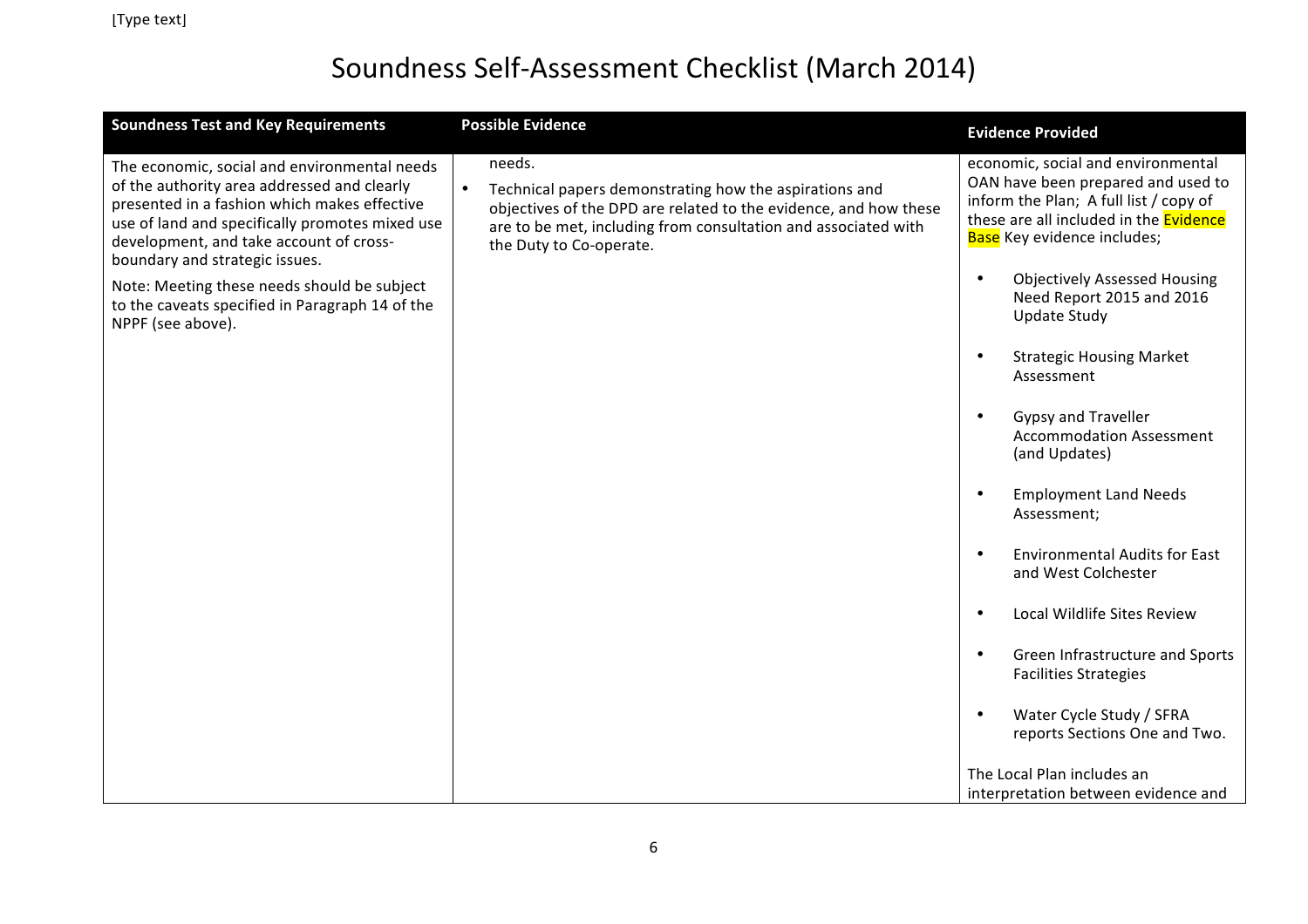| <b>Soundness Test and Key Requirements</b>                                                                                                    | <b>Possible Evidence</b>                                                                                                                                                                       | <b>Evidence Provided</b>                                                                                                                                        |
|-----------------------------------------------------------------------------------------------------------------------------------------------|------------------------------------------------------------------------------------------------------------------------------------------------------------------------------------------------|-----------------------------------------------------------------------------------------------------------------------------------------------------------------|
|                                                                                                                                               |                                                                                                                                                                                                | Policy. Further Topic / Technical<br>Papers may be prepared to further<br>expand this.                                                                          |
|                                                                                                                                               |                                                                                                                                                                                                | The Duty to Co-operate Statement<br>sets out how the OAN have been met<br>reflecting strategic needs with<br>neighbouring authorities and<br>stakeholders       |
| NPPF Principles: Delivering sustainable development                                                                                           |                                                                                                                                                                                                |                                                                                                                                                                 |
| Building a strong, competitive economy<br>1.<br>(paras 18-22)                                                                                 |                                                                                                                                                                                                |                                                                                                                                                                 |
| Set out a clear economic vision and strategy for<br>the area which positively and proactively<br>encourages sustainable economic growth (21), | Articulation of a clear economic vision and strategy for the plan<br>area linked to the Economic Strategy, LEP Strategy and marine<br>policy documents where appropriate.                      | The economic vision is incorporated<br>into the Strategic Vision and reflected<br>in Policy SP4 5.1-5.4 of Section One of<br>the Local Plan.                    |
|                                                                                                                                               |                                                                                                                                                                                                | Within Section 2 of the Local Plan<br>under 11.7 the Vision for Colchester<br>includes a clear statement in respect<br>of economic aspirations.                 |
|                                                                                                                                               |                                                                                                                                                                                                | 12.24-12.25 of the Local Plan expands<br>on the economic strategy for<br>Colchester and its relationship to the<br>LEP and its Economic Strategy for<br>Growth. |
| Recognise and seek to address potential<br>barriers to investment, including poor<br>environment or any lack of infrastructure,               | $\bullet$<br>A criteria-based policy which meets identified needs and is<br>positive and flexible in planning for specialist sectors,<br>regeneration, infrastructure provision, environmental | Policies SP4, SG3 and SG4 of the Local<br><b>Plan seek to accommodate OAN for</b><br>economic requirements building in                                          |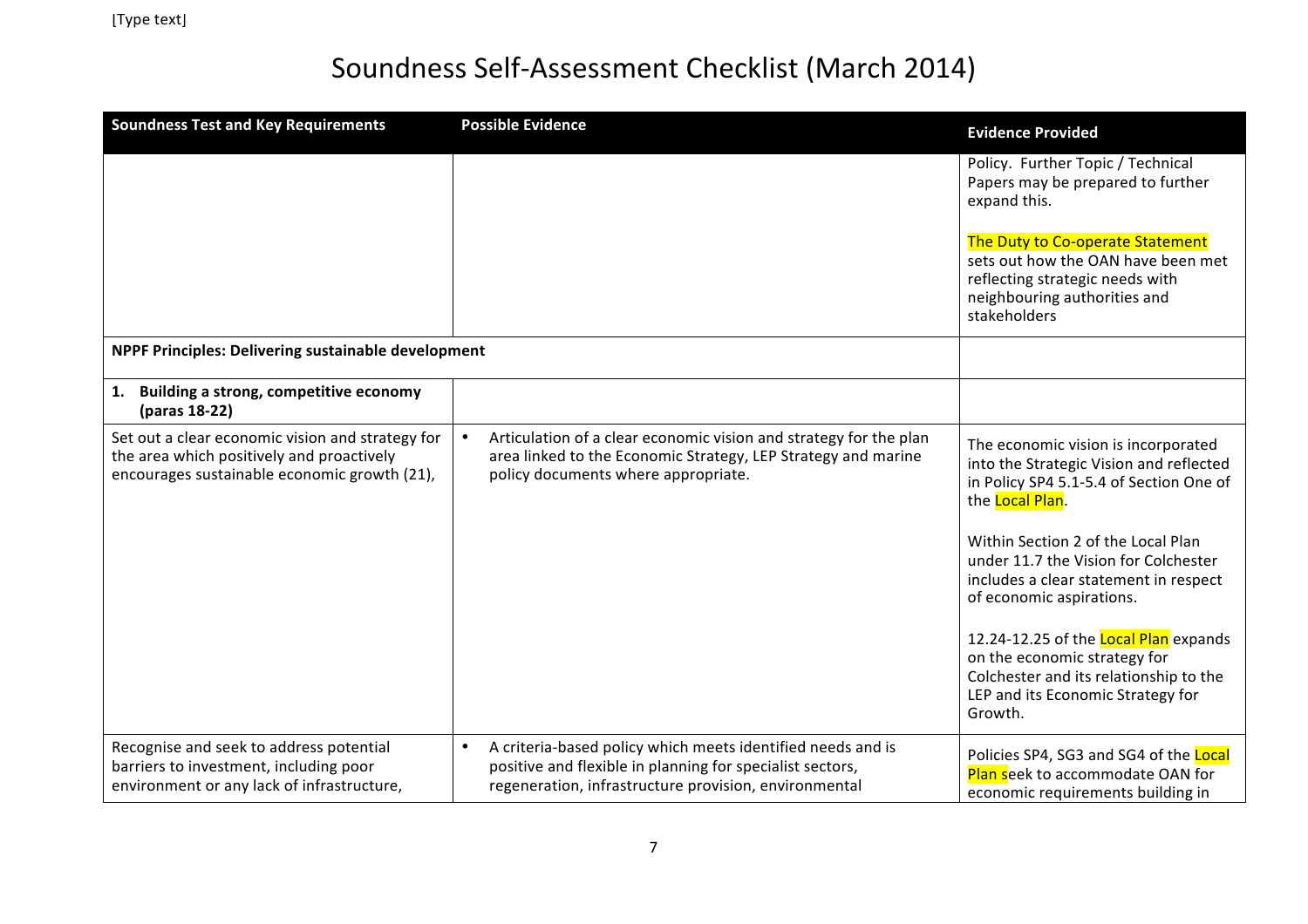| <b>Soundness Test and Key Requirements</b>                                                                                                                                                                      | <b>Possible Evidence</b>                                                                                                                                                                                                                                                                                                                                                                                                        | <b>Evidence Provided</b>                                                                                                                                                                                                                                                                                                                                                                                                                                     |
|-----------------------------------------------------------------------------------------------------------------------------------------------------------------------------------------------------------------|---------------------------------------------------------------------------------------------------------------------------------------------------------------------------------------------------------------------------------------------------------------------------------------------------------------------------------------------------------------------------------------------------------------------------------|--------------------------------------------------------------------------------------------------------------------------------------------------------------------------------------------------------------------------------------------------------------------------------------------------------------------------------------------------------------------------------------------------------------------------------------------------------------|
| services or housing (21)                                                                                                                                                                                        | enhancement.<br>An up-to-date assessment of the deliverability of allocated<br>$\bullet$<br>employment sites, to meet local needs, (taking into account that<br>LPAs should avoid the long term protection of sites allocated for<br>employment use where there is no reasonable prospect of an<br>allocated site being used for that purpose) para (22)                                                                        | flexibility to allow for the need to<br>overcome potential barriers.<br>The IDP also reflects investment and<br>infrastructure requirements to<br>support delivery.                                                                                                                                                                                                                                                                                          |
| 2. Ensuring the vitality of town centres<br>(paras 23-37)                                                                                                                                                       |                                                                                                                                                                                                                                                                                                                                                                                                                                 |                                                                                                                                                                                                                                                                                                                                                                                                                                                              |
| Policies should be positive, promote<br>competitive town centre environments, and set<br>out policies for the management and growth of<br>centres over the plan period (23)                                     | The Plan and its policies may include such matters as: definition of<br>networks and hierarchies; defining town centres; encouragement<br>of residential development on appropriate sites; allocation of<br>appropriate edge of centre sites where suitable and viable town<br>centre sites are not available; consideration of retail and leisure<br>proposals which cannot be accommodated in or adjacent to town<br>centres. | A number of Policies are included in<br>the Local Plan covering town centre<br>issues;<br>Policy SG5 sets out and defines a<br>centre Hierarchy with a detailed<br>explanation in the supporting text<br>about the role and growth of each of<br>the centres.<br>SG6 Sets out the approach for town<br>centre uses and the management of<br>town centre uses outside of<br>designated centres and the need for<br>impact assessments and sequential<br>test; |
| Allocate a range of suitable sites to meet the<br>scale and type of retail, leisure, commercial,<br>office, tourism, cultural, community services<br>and residential development needed in town<br>centres (23) | An assessment of the need to expand (the) town centre(s),<br>considering the needs of town centre uses.<br>Primary and secondary shopping frontages identified and<br>allocated.                                                                                                                                                                                                                                                | Further Policies in the Local Plan<br>address needs and allocations<br>supported by a Retail and Town<br><b>Centre Study;</b><br>Policy TC1 reflects the role of<br>Colchester Town Centre at the top of                                                                                                                                                                                                                                                     |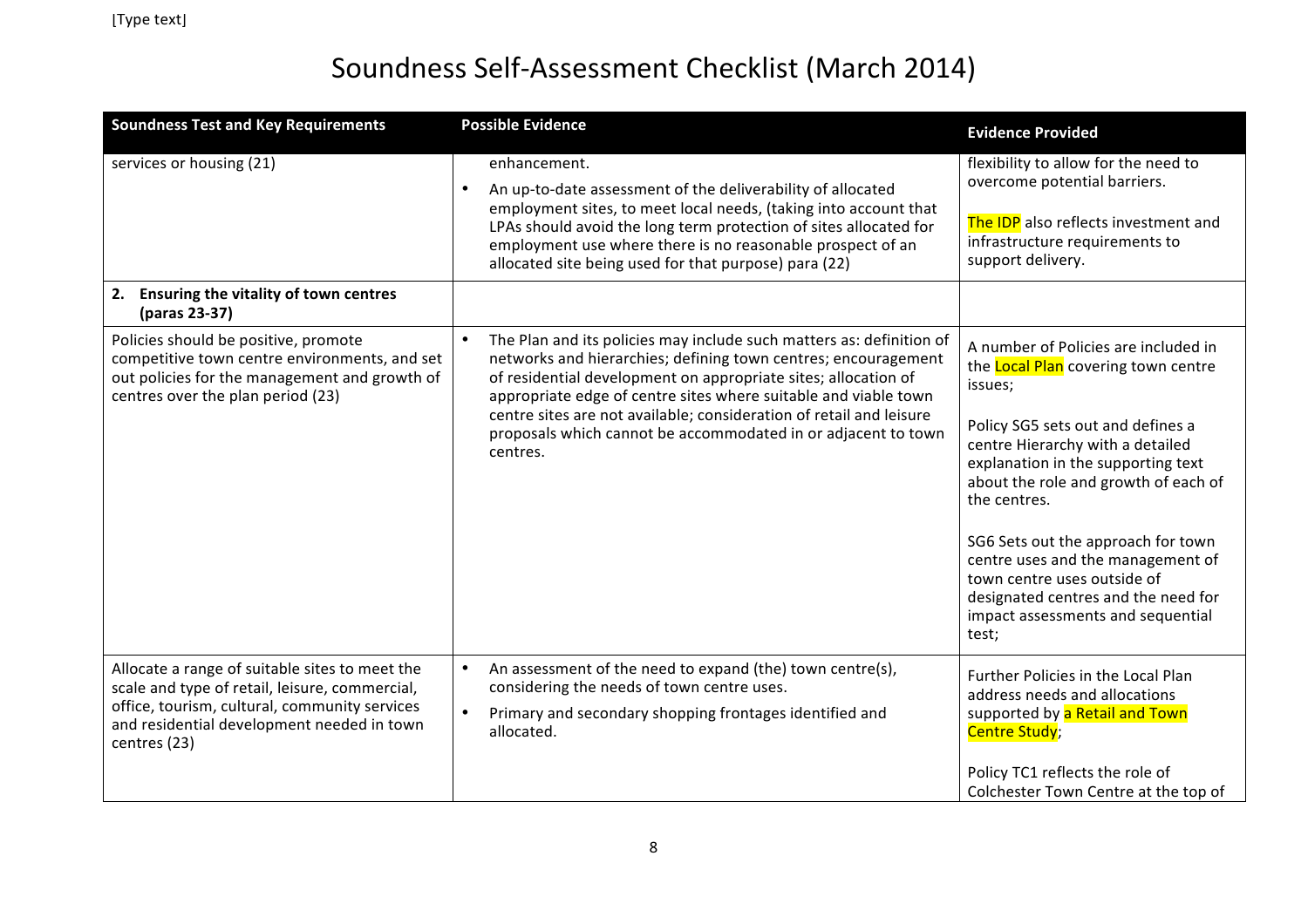| <b>Soundness Test and Key Requirements</b>                                                                                                                                    | <b>Possible Evidence</b>                                                                                                                                                                                                                                                                         | <b>Evidence Provided</b>                                                                                                                 |
|-------------------------------------------------------------------------------------------------------------------------------------------------------------------------------|--------------------------------------------------------------------------------------------------------------------------------------------------------------------------------------------------------------------------------------------------------------------------------------------------|------------------------------------------------------------------------------------------------------------------------------------------|
|                                                                                                                                                                               |                                                                                                                                                                                                                                                                                                  | the hierarchy and its importance to<br>retail, leisure, culture and tourism;                                                             |
|                                                                                                                                                                               |                                                                                                                                                                                                                                                                                                  | Policy TC2 identifies Primary and<br>Secondary Shopping Frontages;                                                                       |
|                                                                                                                                                                               |                                                                                                                                                                                                                                                                                                  | Policy TC3 provides for allocations to<br>meet the identified need informed by<br>the evidence.                                          |
| Supporting a prosperous rural economy<br>3.<br>(para 28)                                                                                                                      |                                                                                                                                                                                                                                                                                                  |                                                                                                                                          |
| Support sustainable economic growth in rural<br>areas. Planning strategies should promote a<br>strong rural economy by taking a positive<br>approach to new development. (28) | Where relevant include a policy or policies which support the<br>sustainable growth of rural businesses; promote the development<br>and diversification of agricultural businesses; support sustainable<br>rural tourism and leisure developments, and support local<br>services and facilities. | The Local Plan includes a number of<br>policies which facilitate sustainable<br>economic growth in the rural areas<br>around Colchester; |
|                                                                                                                                                                               |                                                                                                                                                                                                                                                                                                  | Policy SG4 identifies and seeks to<br>protect designated Local Economic<br>Area, many of which are in rural<br>locations;                |
|                                                                                                                                                                               |                                                                                                                                                                                                                                                                                                  | Site allocation Policies include Local<br>Economic proposals / safeguards<br>where appropriate in the Sustainable<br>settlements;        |
|                                                                                                                                                                               |                                                                                                                                                                                                                                                                                                  | Policies OV1 and OV2 provide the<br>context for sustainable development<br>in the Other villages and Countryside;                        |
|                                                                                                                                                                               |                                                                                                                                                                                                                                                                                                  | Policy DM6 provides detailed policy<br>guidance to enable a sustainable rural                                                            |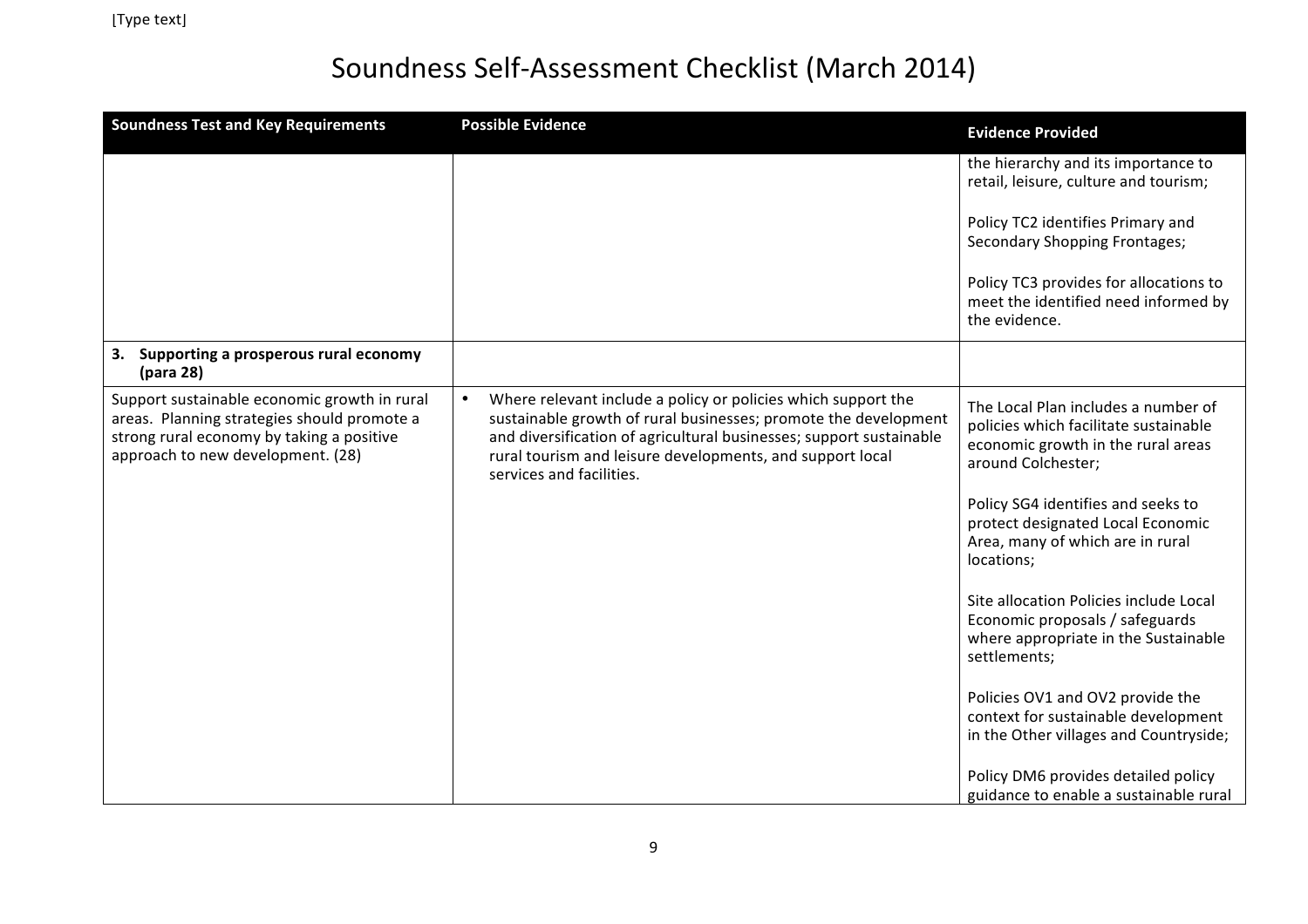| <b>Soundness Test and Key Requirements</b>                                                                                                                                                                                                                                                                                                                                                                                                                                                                                                                                                                                                   | <b>Possible Evidence</b>                                                                                                                                                                                                                                                                                                                                                                                                                                                                                                                                                                                                                                                                                                                                                                                                  | <b>Evidence Provided</b>                                                                                                                                                                                                                                                                                                                                                                                                        |
|----------------------------------------------------------------------------------------------------------------------------------------------------------------------------------------------------------------------------------------------------------------------------------------------------------------------------------------------------------------------------------------------------------------------------------------------------------------------------------------------------------------------------------------------------------------------------------------------------------------------------------------------|---------------------------------------------------------------------------------------------------------------------------------------------------------------------------------------------------------------------------------------------------------------------------------------------------------------------------------------------------------------------------------------------------------------------------------------------------------------------------------------------------------------------------------------------------------------------------------------------------------------------------------------------------------------------------------------------------------------------------------------------------------------------------------------------------------------------------|---------------------------------------------------------------------------------------------------------------------------------------------------------------------------------------------------------------------------------------------------------------------------------------------------------------------------------------------------------------------------------------------------------------------------------|
|                                                                                                                                                                                                                                                                                                                                                                                                                                                                                                                                                                                                                                              |                                                                                                                                                                                                                                                                                                                                                                                                                                                                                                                                                                                                                                                                                                                                                                                                                           | economy to thrive and enhance where<br>appropriate, balanced against other<br>considerations / constraints                                                                                                                                                                                                                                                                                                                      |
| 4. Promoting sustainable transport (paras 29-<br>41)                                                                                                                                                                                                                                                                                                                                                                                                                                                                                                                                                                                         |                                                                                                                                                                                                                                                                                                                                                                                                                                                                                                                                                                                                                                                                                                                                                                                                                           |                                                                                                                                                                                                                                                                                                                                                                                                                                 |
| Facilitate sustainable development whilst<br>contributing to wider sustainability and health<br>objectives. (29)                                                                                                                                                                                                                                                                                                                                                                                                                                                                                                                             | $\bullet$<br>Joint working with adjoining authorities, transport providers and<br>Government Agencies on infrastructure provision in order to<br>support sustainable economic growth with particular regard to                                                                                                                                                                                                                                                                                                                                                                                                                                                                                                                                                                                                            | Evidence includes;<br><b>IDP</b>                                                                                                                                                                                                                                                                                                                                                                                                |
| Balance the transport system in favour of<br>sustainable transport modes and give people a<br>real choice about how they travel whilst<br>recognising that different policies will be<br>required in different communities and<br>opportunities to maximise sustainable<br>transport solutions will vary from urban to rural<br>areas. (29)<br>Encourage solutions which support reductions<br>in greenhouse gas emissions and congestion<br>(29) including supporting a pattern of<br>development which, where reasonable to do<br>so, facilitates the use of sustainable modes of<br>transport. (30)<br>Local authorities should work with | the facilities referred to in paragraph 31.<br>Policies encouraging development which facilitates the use of<br>sustainable modes of transport and a range of transport choices<br>where appropriate, particularly the criteria in paragraph 35.<br>A spatial strategy and policy which seeks to reduce the need to<br>$\bullet$<br>travel through balancing housing and employment provision.<br>Policy for major developments which promotes a mix of uses and<br>access to key facilities by sustainable transport modes.<br>If local (car parking) standards have been prepared, are they<br>$\bullet$<br>justified and necessary? (39)<br>$\bullet$<br>Identification and protection of sites and routes where<br>infrastructure could be developed to widen transport choice<br>linked to the Local Transport Plan. | <b>East Colchester Rapid Transit Report</b><br><b>AECOM Concept Framework studies</b><br>The Strategic Approach set out in<br>Section One of the Local Plan provides<br>strong evidence of Joint Working.<br><b>Inclusion of Essex County Council</b><br>secures direct input representing<br>many key infrastructure areas<br>including transport;<br>The relation of proposals in Section<br>One of the Local Plan for Garden |
| neighbouring authorities and transport<br>providers to develop strategies for the<br>provision of viable infrastructure necessary to<br>support sustainable development. (31)<br>Opportunities for sustainable transport modes<br>have been taken up depending on the nature<br>and location of the site, to reduce the need for                                                                                                                                                                                                                                                                                                             |                                                                                                                                                                                                                                                                                                                                                                                                                                                                                                                                                                                                                                                                                                                                                                                                                           | Communities to the Strategic Major<br>infrastructure projects including the<br>A12, A120 and rail network has<br>required joined up working between<br>the agencies, demonstrated in the<br>Duty to Co-operate Statement and IDP                                                                                                                                                                                                |
| major transport infrastructure. (32)<br>Ensure that developments which generate                                                                                                                                                                                                                                                                                                                                                                                                                                                                                                                                                              |                                                                                                                                                                                                                                                                                                                                                                                                                                                                                                                                                                                                                                                                                                                                                                                                                           | The translation of these key objectives<br>into Policy is in SP5 within Section One                                                                                                                                                                                                                                                                                                                                             |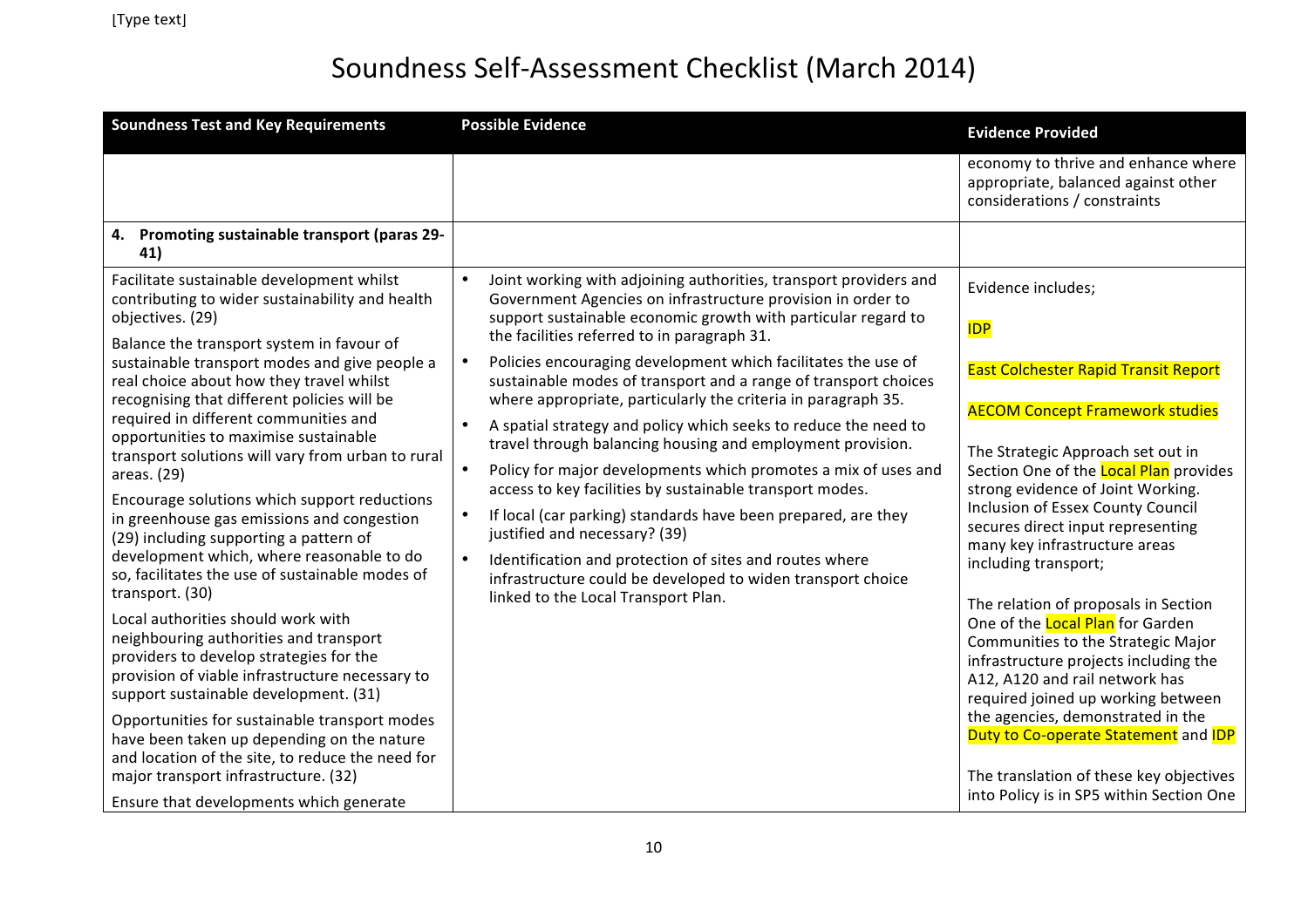| <b>Soundness Test and Key Requirements</b>                                                                                                                                                                    | <b>Possible Evidence</b> | <b>Evidence Provided</b>                                                                                                                                                                                   |
|---------------------------------------------------------------------------------------------------------------------------------------------------------------------------------------------------------------|--------------------------|------------------------------------------------------------------------------------------------------------------------------------------------------------------------------------------------------------|
| significant movement are located where the<br>need to travel will be minimised and the use of<br>sustainable transport modes can be maximised<br>(34)<br>Plans should protect and exploit opportunities       |                          | of the Local Plan. In addition the 3 site<br>specific Garden Communities all<br>reflect key sustainable transport<br>opportunities which were explore in<br>the <b>AECOM Concept Framework</b>             |
| for the use of sustainable transport modes for<br>the movement of goods or people. (35)                                                                                                                       |                          | studies;                                                                                                                                                                                                   |
| Policies should aim for a balance of land uses so<br>that people can be encouraged to minimize<br>journey lengths for employment, shopping,<br>leisure, education and other activities. (37)                  |                          | The Spatial Strategy set out in Policy<br>SG1 in Section 2 of the Local Plan<br>underpins the principle of locating<br>development in the most sustainable<br>location and in promoting alternative        |
| For larger scale residential developments in<br>particular, planning policies should promote a<br>mix of uses in order to provide opportunities to<br>undertake day-to-day activities including work          |                          | modes of transport as a matter of<br>principle.<br>The Strategic Place Polices cover the                                                                                                                   |
| on site. Where practical, particularly within<br>large-scale developments, key facilities such as<br>primary schools and local shops should be<br>located within walking distance of most<br>properties. (38) |                          | need to mitigate, enhance and<br>manage cumulative impacts in relation<br>to transport issues specifically under<br>Policies NC4, SC3, EC3 and WC5 in<br>section two of the <b>Local Plan;</b>             |
| The setting of car parking standards including<br>provision for town centres. (39-40)                                                                                                                         |                          | Further Policies in Section of two of                                                                                                                                                                      |
| Local planning authorities should identify and<br>protect, where there is robust evidence, sites<br>and routes which could be critical in developing<br>infrastructure to widen transport choice. (41)        |                          | the Local Plan proactively support<br>sustainable transport with DM20<br>promoting sustainable transport and<br>encouraging the change in travel<br>behaviours, DM21 Sustainable Access<br>to development; |
|                                                                                                                                                                                                               |                          | Policy DM22 provides guidance and<br>requirements in respect of Parking<br>standards which reflects close working<br>with the Highway Authority (Essex                                                     |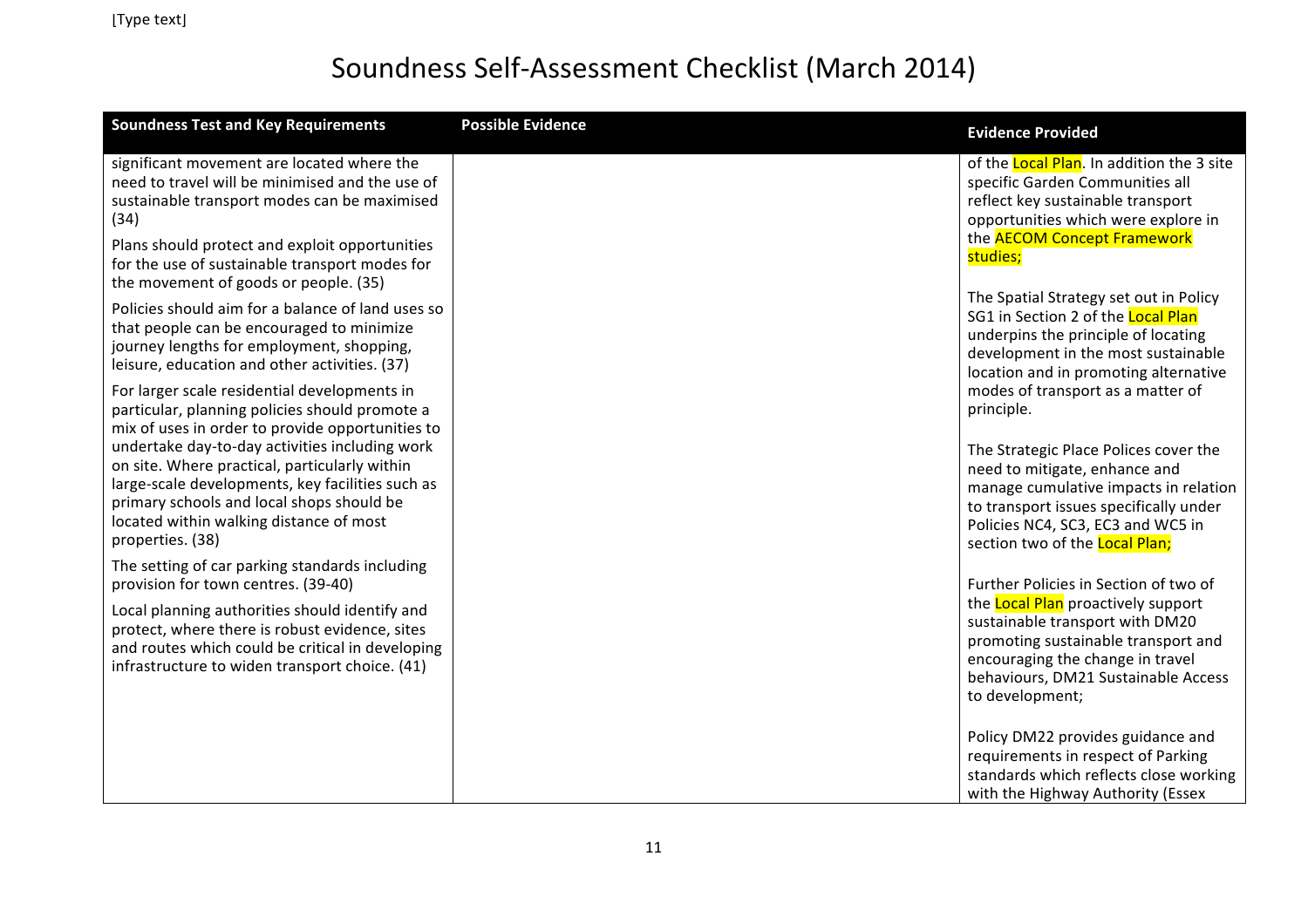| <b>Soundness Test and Key Requirements</b>                                                                                                                                                                                                                                                                                                                                                                                                                                                      | <b>Possible Evidence</b>                                                                                                                                                                                                                                                                        | <b>Evidence Provided</b>                                                                                                                                                                                                                                                                                                                                                                                                                                                         |
|-------------------------------------------------------------------------------------------------------------------------------------------------------------------------------------------------------------------------------------------------------------------------------------------------------------------------------------------------------------------------------------------------------------------------------------------------------------------------------------------------|-------------------------------------------------------------------------------------------------------------------------------------------------------------------------------------------------------------------------------------------------------------------------------------------------|----------------------------------------------------------------------------------------------------------------------------------------------------------------------------------------------------------------------------------------------------------------------------------------------------------------------------------------------------------------------------------------------------------------------------------------------------------------------------------|
|                                                                                                                                                                                                                                                                                                                                                                                                                                                                                                 |                                                                                                                                                                                                                                                                                                 | County Council) which has recently<br>reviewed, consulted and adopted<br><b>Essex wide Car parking standards</b> . The<br>relationship / justification is covered<br>in the policy and relevant supporting<br>text.                                                                                                                                                                                                                                                              |
| 5. Supporting high quality communications<br>infrastructure (paras 42-46)                                                                                                                                                                                                                                                                                                                                                                                                                       |                                                                                                                                                                                                                                                                                                 |                                                                                                                                                                                                                                                                                                                                                                                                                                                                                  |
| Support the expansion of the electronic<br>communications networks, including<br>telecommunications' masts and high speed<br>broadband. (43)<br>Local planning authorities should not impose a<br>ban on new telecommunications development<br>in certain areas, impose blanket Article 4<br>directions over a wide area or a wide range of<br>telecommunications development or insist on<br>minimum distances between new<br>telecommunications development and existing<br>development. (44) | Policy supporting the expansion of electronic communications<br>$\bullet$<br>networks, including telecommunications and high speed<br>broadband, noting the caveats in para 44.                                                                                                                 | PolicySP5 in Section of the Local Plan<br>makes specific reference to requiring<br>new development to have the earliest<br>and fastest connection to<br>telecommunication infrastructure.<br>In section two of the Local Plan Policy<br>SG7 requires provision and<br>contributions to all forms of<br>infrastructure required for all<br>development. In the explanatory text<br>under 12.79 specific reference to<br>telecommunications and digital<br>infrastructure is made. |
| Delivering a wide choice of high quality<br>6.<br>housing (paras 47-55)                                                                                                                                                                                                                                                                                                                                                                                                                         |                                                                                                                                                                                                                                                                                                 |                                                                                                                                                                                                                                                                                                                                                                                                                                                                                  |
| Identify and maintain a rolling supply of specific<br>deliverable sites sufficient to provide five years'<br>worth of housing against their housing<br>requirements; this should include an additional<br>buffer of 5% or 20% (moved forward from later<br>in the plan period) to ensure choice and<br>competition in the market for land. 20% buffer<br>applies where there has been persistent under                                                                                          | Identification of:<br>$\bullet$<br>a) five years or more supply of specific deliverable sites; plus the<br>buffer as appropriate<br>Where this element of housing supply includes windfall sites,<br>inclusion of 'compelling evidence' to justify their inclusion (48)<br>$\bullet$<br>A SHLAA | The Evidence Base includes;<br>Housing Trajectory included in<br>$\bullet$<br>the <b>Housing Land Supply</b><br><b>Statement</b><br><b>Strategic Housing Land</b>                                                                                                                                                                                                                                                                                                                |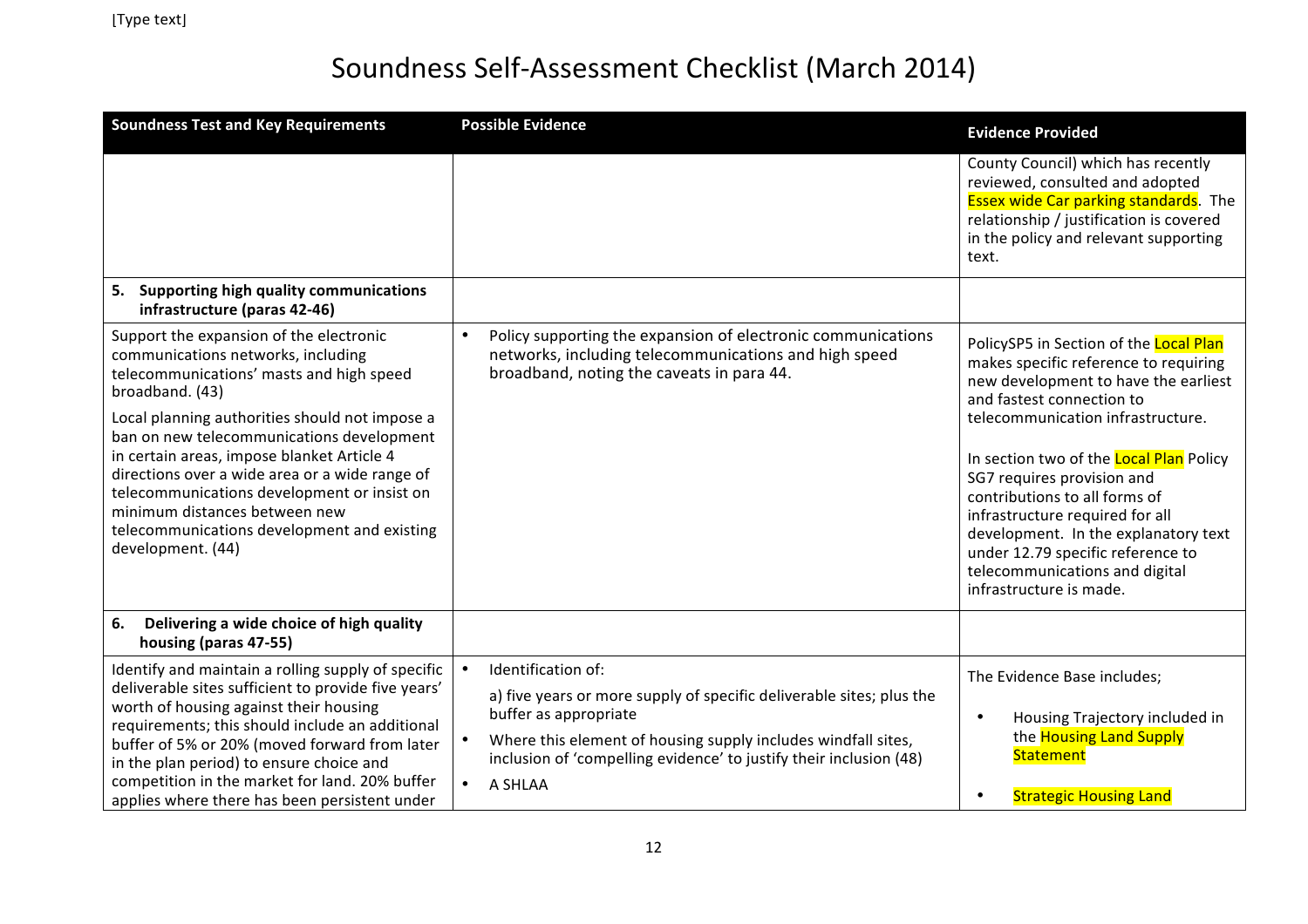| <b>Soundness Test and Key Requirements</b>                                                                            | <b>Possible Evidence</b>                                                                                 | <b>Evidence Provided</b>                                                                                                                                                                                                                                                                                                                                                                                                                         |
|-----------------------------------------------------------------------------------------------------------------------|----------------------------------------------------------------------------------------------------------|--------------------------------------------------------------------------------------------------------------------------------------------------------------------------------------------------------------------------------------------------------------------------------------------------------------------------------------------------------------------------------------------------------------------------------------------------|
| delivery of housing(47)                                                                                               |                                                                                                          | <b>Availability Assessment (SLAA_</b><br>Policy SP3 Section One of the<br>$\bullet$<br><b>Local Plan</b> sets out housing<br>numbers planned for in the plan<br>period.<br>Policy SP7 section One Local<br>$\bullet$<br>Plan numbers proposed to be<br>delivered during the plan<br>period from each of the 3<br><b>Garden Communities</b><br>Policy SG2 in section two of the<br>$\bullet$<br>Local Plan sets out the Housing<br>provision      |
| Identify a supply of developable sites or broad<br>locations for years 6-10 and, where possible,<br>years 11-15 (47). | Identification of a supply of developable sites or broad locations<br>for: a) years 6-10; b) years 11-15 | The Local Plan provides broad areas<br>for growth identified in Section One as<br><b>Garden Communities under Policies</b><br>SP7, SP8 and SP9 and SP10. In<br>addition Section tow provides<br>allocated sites in accordance with the<br>spatial strategy contributing to a<br>deliverable supply for years 6-10 and<br>$11 - 15.$<br>Evidence supporting this;<br><b>SLAA</b> and <b>Housing Land supply</b><br>statement including Trajectory |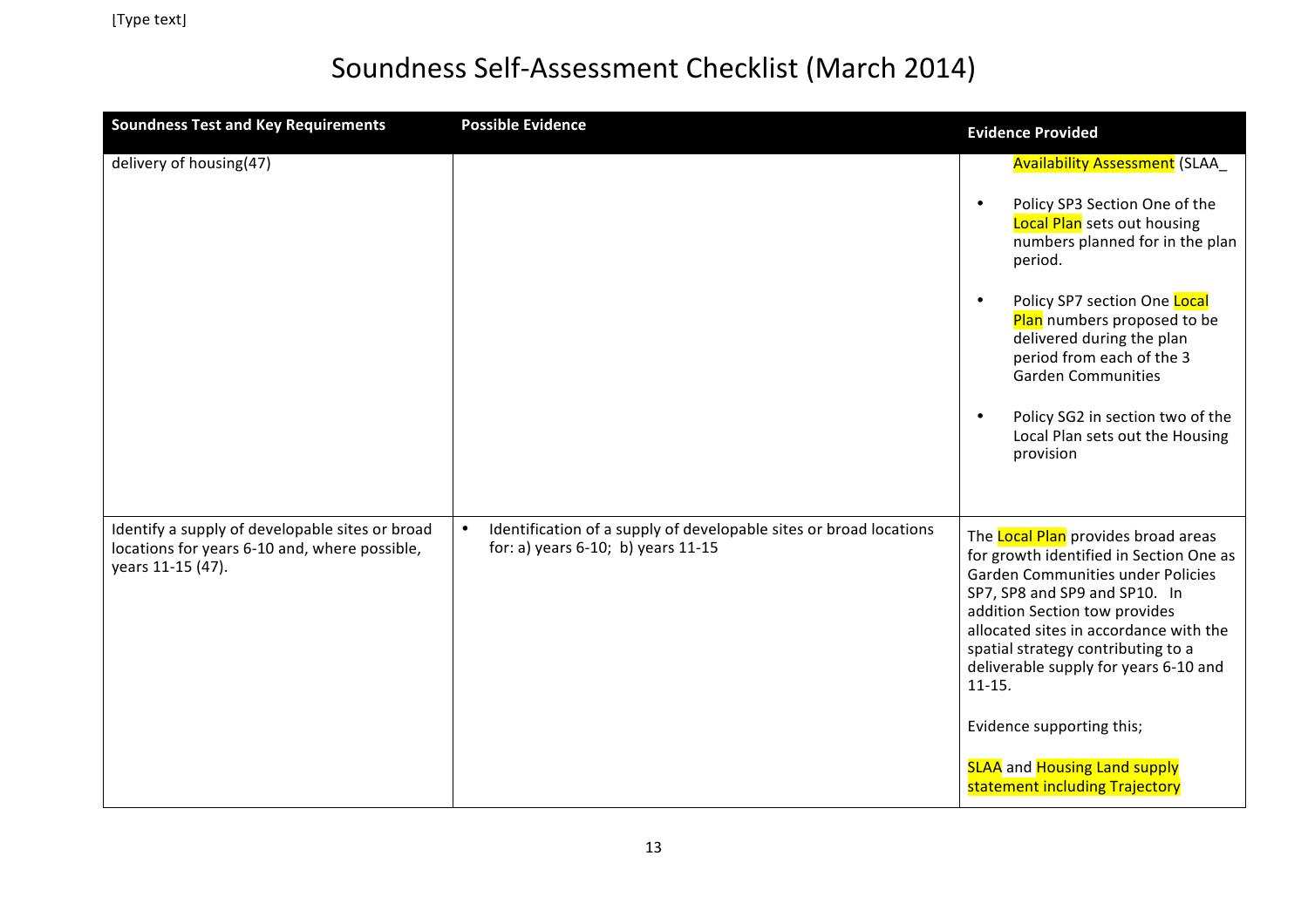| <b>Soundness Test and Key Requirements</b>                                                                                                                                                                                        | <b>Possible Evidence</b>                                                                                                                                                                                                                                                                                                                                                                                                                                                                                                                                                                                                                                                                         | <b>Evidence Provided</b>                                                                                                                                                                                                                                                                                                                                                                                                                                                                                             |
|-----------------------------------------------------------------------------------------------------------------------------------------------------------------------------------------------------------------------------------|--------------------------------------------------------------------------------------------------------------------------------------------------------------------------------------------------------------------------------------------------------------------------------------------------------------------------------------------------------------------------------------------------------------------------------------------------------------------------------------------------------------------------------------------------------------------------------------------------------------------------------------------------------------------------------------------------|----------------------------------------------------------------------------------------------------------------------------------------------------------------------------------------------------------------------------------------------------------------------------------------------------------------------------------------------------------------------------------------------------------------------------------------------------------------------------------------------------------------------|
| Illustrate the expected rate of housing delivery<br>through a trajectory; and set out a housing<br>implementation strategy describing how a five<br>year supply will be maintained. (47)                                          | A housing trajectory<br>Monitoring of completions and permissions (47)<br>Updated and managed SHLAA. (47)                                                                                                                                                                                                                                                                                                                                                                                                                                                                                                                                                                                        | The evidence to support the expected<br>rate of housing delivery includes;<br><b>SLAA report</b><br><b>Latest Authority Monitoring</b><br>Report<br><b>Housing land Supply Statement</b><br>$\bullet$<br>including Housing Trajectory                                                                                                                                                                                                                                                                                |
| Set out the authority's approach to housing<br>density to reflect local circumstances (47).                                                                                                                                       | Policy on the density of development.                                                                                                                                                                                                                                                                                                                                                                                                                                                                                                                                                                                                                                                            | Policy DM9 in section two of the Local<br>Plan covers development densities<br>and guidance to support this                                                                                                                                                                                                                                                                                                                                                                                                          |
| Plan for a mix of housing based on current and<br>future demographic and market trends, and<br>needs of different groups (50) and caters for<br>housing demand and the scale of housing<br>supply to meet this demand. (para 159) | Policy on planning for a mix of housing (including self-build, and<br>housing for older people<br><b>SHMA</b><br>$\bullet$<br>Identification of the size, type, tenure and range of housing)<br>required in particular locations, reflecting local demand. (50)<br>Evidence for housing provision based on up to date, objectively<br>$\bullet$<br>assessed needs. (50)<br>Policy on affordable housing and consideration for the need for<br>$\bullet$<br>on-site provision or if off-site provision or financial contributions<br>are sought, where these can these be justified and to what extent<br>do they contribute to the objective of creating mixed and<br>balanced communities. (50) | The Evidence is set out in the <b>SHMA</b><br>and the Local Plan Viability Study<br>Policy SP7 in Section One of the Local<br>Plan includes reference to requiring a<br>mix and type and size of dwellings to<br>reflect demand. In addition it also<br>requires 30% affordable housing<br>provision in each of the garden<br>communities.<br>Further policies in section two of the<br><b>Local Plan</b> cover a range of housing<br>diversity issues including;<br>Policy DM8- Affordable<br>$\bullet$<br>Housing; |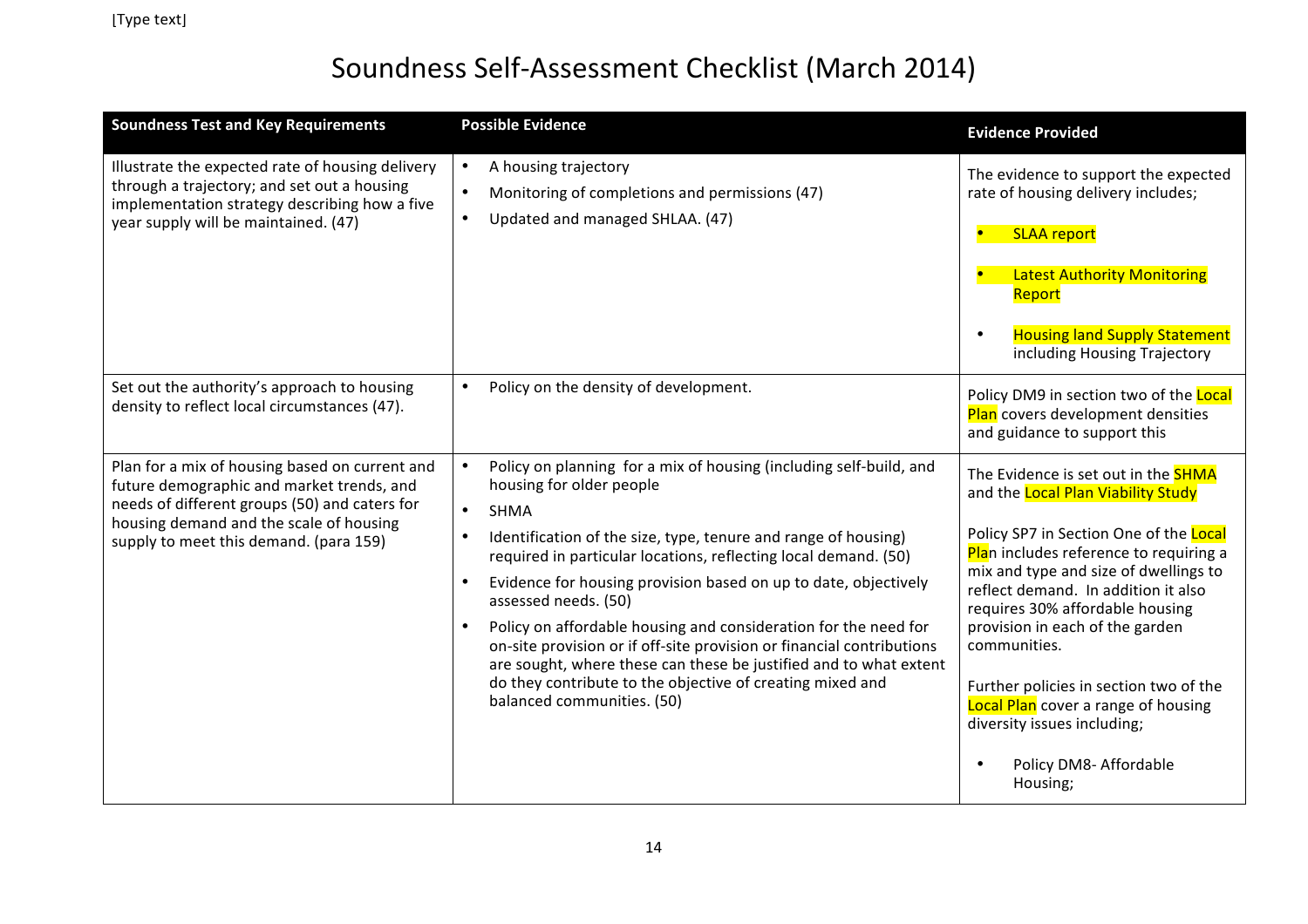| <b>Soundness Test and Key Requirements</b>                                                                                                                                                                                                                                                                                                       | <b>Possible Evidence</b>                                                                                                                                                                                                                                                                                                                                                               | <b>Evidence Provided</b>                                                                                                                                                                                                                                                              |
|--------------------------------------------------------------------------------------------------------------------------------------------------------------------------------------------------------------------------------------------------------------------------------------------------------------------------------------------------|----------------------------------------------------------------------------------------------------------------------------------------------------------------------------------------------------------------------------------------------------------------------------------------------------------------------------------------------------------------------------------------|---------------------------------------------------------------------------------------------------------------------------------------------------------------------------------------------------------------------------------------------------------------------------------------|
|                                                                                                                                                                                                                                                                                                                                                  |                                                                                                                                                                                                                                                                                                                                                                                        | Policy DM10 Housing Diversity<br>$\bullet$<br>covering locally identified needs<br>including Older people,<br>specialist housing, Self- build,<br>Gypsies and Travellers,<br>Students and Hospice provision<br>DM 11 Gypsies and Travellers<br>$\bullet$<br>and Travelling Showpeople |
| In rural areas be responsive to local<br>circumstances and plan housing development<br>to reflect local needs, particularly for affordable<br>housing, including through rural exception sites<br>where appropriate (54).<br>In rural areas housing should be located where<br>it will enhance or maintain the vitality of rural<br>communities. | Consideration of allowing some market housing to facilitate the<br>$\bullet$<br>provision of significant additional affordable housing to meet local<br>needs.<br>Consideration of the case for resisting inappropriate development<br>of residential gardens. (This is discretionary)(para 53)<br>Examples of special circumstances to allow new isolated homes<br>listed at para 55. | Policy DM8, Sustainable settlement<br>Policies and Policy OV1 of the Local<br>Plan all make reference to provision<br>for exceptions where appropriate and<br>other circumstances where<br>development may be acceptable in<br>rural areas                                            |
| 7. Requiring good design (paras 56-68)                                                                                                                                                                                                                                                                                                           |                                                                                                                                                                                                                                                                                                                                                                                        |                                                                                                                                                                                                                                                                                       |
| Develop robust and comprehensive policies<br>that set out the quality of development that<br>will be expected for the area (58).                                                                                                                                                                                                                 | Inclusion of policy or policies which seek to increase the quality of<br>$\bullet$<br>development through the principles set out at para 58 and<br>approaches in paras 59-61, linked to the vision for the area and<br>specific local issues                                                                                                                                           | Policies requiring good design are<br>included in Section One of the Local<br>Plan under the following policies;                                                                                                                                                                      |
|                                                                                                                                                                                                                                                                                                                                                  |                                                                                                                                                                                                                                                                                                                                                                                        | SP6- Place Shaping Principle                                                                                                                                                                                                                                                          |
|                                                                                                                                                                                                                                                                                                                                                  |                                                                                                                                                                                                                                                                                                                                                                                        | SP7- Development and Delivery of<br>New Garden Communities in North<br>Essex                                                                                                                                                                                                          |
|                                                                                                                                                                                                                                                                                                                                                  |                                                                                                                                                                                                                                                                                                                                                                                        | SP8, SP9 and SP10 area Garden                                                                                                                                                                                                                                                         |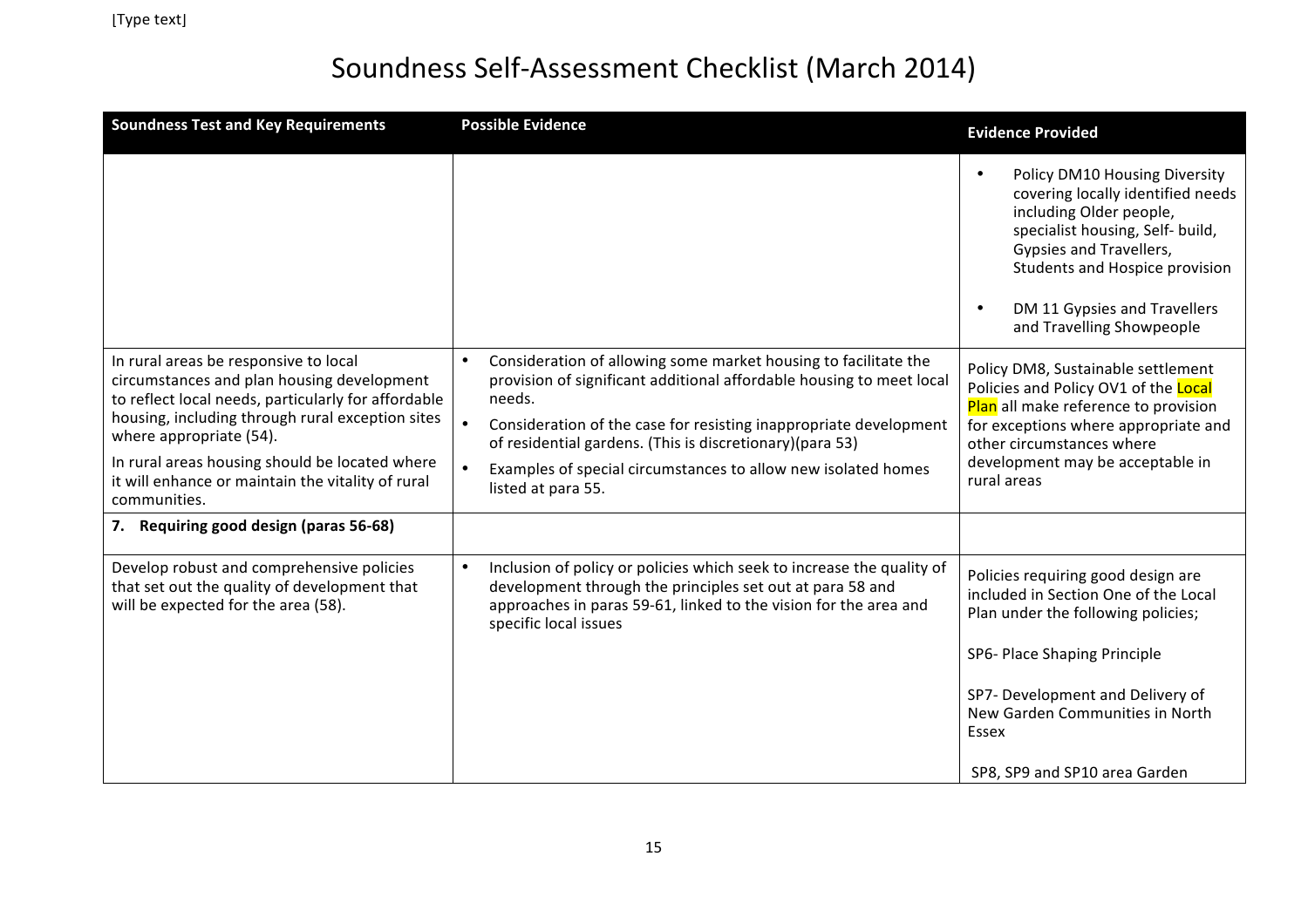| <b>Soundness Test and Key Requirements</b>                                                                                                                                                                  | <b>Possible Evidence</b>                                                                                                                                                                                                                                                                                                                                                                                                                                                                                                                                                                                          | <b>Evidence Provided</b>                                                                                                                  |
|-------------------------------------------------------------------------------------------------------------------------------------------------------------------------------------------------------------|-------------------------------------------------------------------------------------------------------------------------------------------------------------------------------------------------------------------------------------------------------------------------------------------------------------------------------------------------------------------------------------------------------------------------------------------------------------------------------------------------------------------------------------------------------------------------------------------------------------------|-------------------------------------------------------------------------------------------------------------------------------------------|
|                                                                                                                                                                                                             |                                                                                                                                                                                                                                                                                                                                                                                                                                                                                                                                                                                                                   | Communities                                                                                                                               |
|                                                                                                                                                                                                             |                                                                                                                                                                                                                                                                                                                                                                                                                                                                                                                                                                                                                   | Further Policies in Section Two of the<br>Local Plan include requirements and<br>guidance on design, amenity and open<br>space;           |
|                                                                                                                                                                                                             |                                                                                                                                                                                                                                                                                                                                                                                                                                                                                                                                                                                                                   | DM15- Design and Amenity                                                                                                                  |
|                                                                                                                                                                                                             |                                                                                                                                                                                                                                                                                                                                                                                                                                                                                                                                                                                                                   | Open Space Policies DM17, DM18 and<br><b>DM19</b>                                                                                         |
| Promoting healthy communities (paras 69-<br>8.<br>77)                                                                                                                                                       |                                                                                                                                                                                                                                                                                                                                                                                                                                                                                                                                                                                                                   |                                                                                                                                           |
| Policies should aim to design places which:<br>promote community interaction, including<br>through mixed-use development; are safe and<br>accessible environments; and are accessible<br>developments (69). | Inclusion of a policy or policies on inclusive communities.<br>$\bullet$<br>Promotion of opportunities for meetings between members of<br>the community who might not otherwise come into contact with<br>each other, including through mixed-use developments which<br>bring together those who work, live and play in the vicinity; safe<br>and accessible environments where crime and disorder, and the<br>fear of crime, do not undermine the quality of life or community<br>cohesion; and accessible developments, containing clear and<br>legible pedestrian routes, and high quality public space, which | SP6- Place Shaping Principle                                                                                                              |
|                                                                                                                                                                                                             |                                                                                                                                                                                                                                                                                                                                                                                                                                                                                                                                                                                                                   | SP7- Development and Delivery of<br>New Garden Communities in North<br>Essex                                                              |
|                                                                                                                                                                                                             |                                                                                                                                                                                                                                                                                                                                                                                                                                                                                                                                                                                                                   | SP 8, 9 and 10 area Garden<br>Communities                                                                                                 |
|                                                                                                                                                                                                             | encourage the active and continual use of public areas. (69)                                                                                                                                                                                                                                                                                                                                                                                                                                                                                                                                                      | In Section two of the Local Plan<br>Strategic Allocations promote mix of<br>uses requirements set out in Place<br>Policies as appropriate |
| Policies should plan positively for the provision<br>and use of shared space, community facilities                                                                                                          | Inclusion of a policy or policies addressing community facilities<br>and local service.                                                                                                                                                                                                                                                                                                                                                                                                                                                                                                                           | In Section One of the Local Plan<br>Policies cover comprehensive                                                                          |
| and other local services (70).                                                                                                                                                                              | Positive planning for the provision and integration of community<br>$\bullet$<br>facilities and other local services to enhance the sustainability of<br>communities and residential environments; safeguard against the                                                                                                                                                                                                                                                                                                                                                                                          | provision requirements for the new<br>communities under Policies SP8, SP9                                                                 |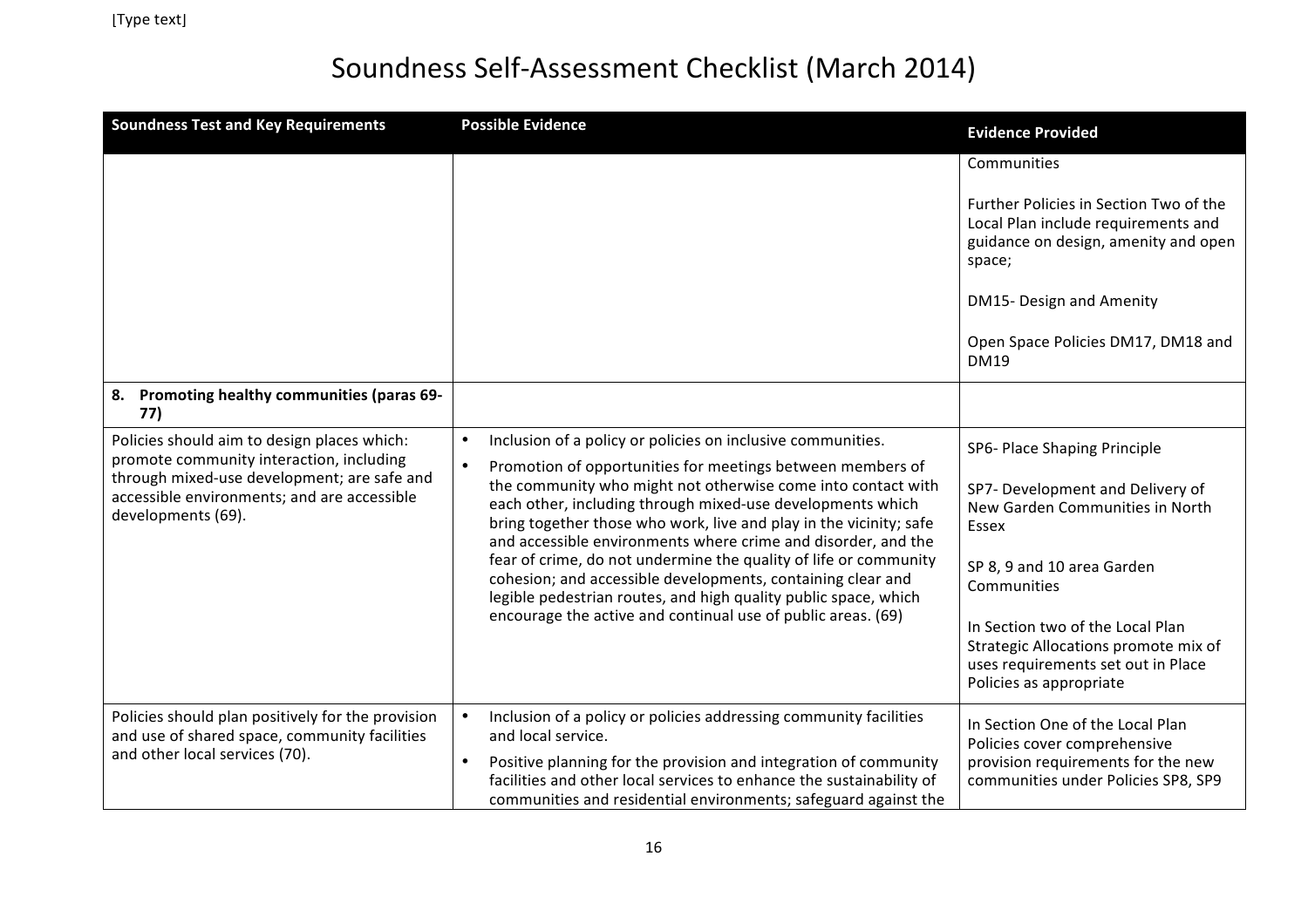| <b>Soundness Test and Key Requirements</b>                                                                                                             | <b>Possible Evidence</b>                                                                                                                                                    | <b>Evidence Provided</b>                                                                                |
|--------------------------------------------------------------------------------------------------------------------------------------------------------|-----------------------------------------------------------------------------------------------------------------------------------------------------------------------------|---------------------------------------------------------------------------------------------------------|
|                                                                                                                                                        | unnecessary loss of valued facilities and services; ensure that<br>established shops, facilities and services are able to develop and                                       | and SP10 area Garden Communities                                                                        |
|                                                                                                                                                        | modernize; and ensure that housing is developed in suitable<br>locations which offer a range of community facilities and good<br>access to key services and infrastructure. | In Section Two of the Local Plan Policy<br>DM2- Community Facilities provides<br>for positive planning. |
| Identify specific needs and quantitative or<br>qualitative deficits or surpluses of open space,<br>sports and recreational facilities; and set locally | Identification of specific needs and quantitative or qualitative<br>deficits or surpluses of open space, sports and recreational<br>facilities in the local area. (73)      | Evidence Base includes;                                                                                 |
| derived standards to provide these (73).                                                                                                               | $\bullet$<br>A policy protecting existing open space, sports and recreational                                                                                               | <b>Indoor Sports Facilities Strategy</b>                                                                |
|                                                                                                                                                        | buildings and land from development, with specific exceptions.<br>(74)                                                                                                      | <b>Playing Pitch Strategy</b><br>$\bullet$                                                              |
|                                                                                                                                                        | Protection and enhancement of rights of way and access. (75)<br>$\bullet$                                                                                                   | <b>Green Infrastructure Strategy</b>                                                                    |
|                                                                                                                                                        |                                                                                                                                                                             | <b>Colchester Protected lanes</b><br>Report                                                             |
|                                                                                                                                                        |                                                                                                                                                                             | Policies in Section two of the Local<br>Plan covering open space / recreation<br>issues include;        |
|                                                                                                                                                        |                                                                                                                                                                             | <b>ENV3 Green Infrastructure</b>                                                                        |
|                                                                                                                                                        |                                                                                                                                                                             | <b>DM4 Sports Provision</b>                                                                             |
|                                                                                                                                                        |                                                                                                                                                                             | DM17 retention of open space and<br>recreation facilities                                               |
|                                                                                                                                                        |                                                                                                                                                                             | DM18 provision of open space                                                                            |
|                                                                                                                                                        |                                                                                                                                                                             | DM19 Private Amenity space                                                                              |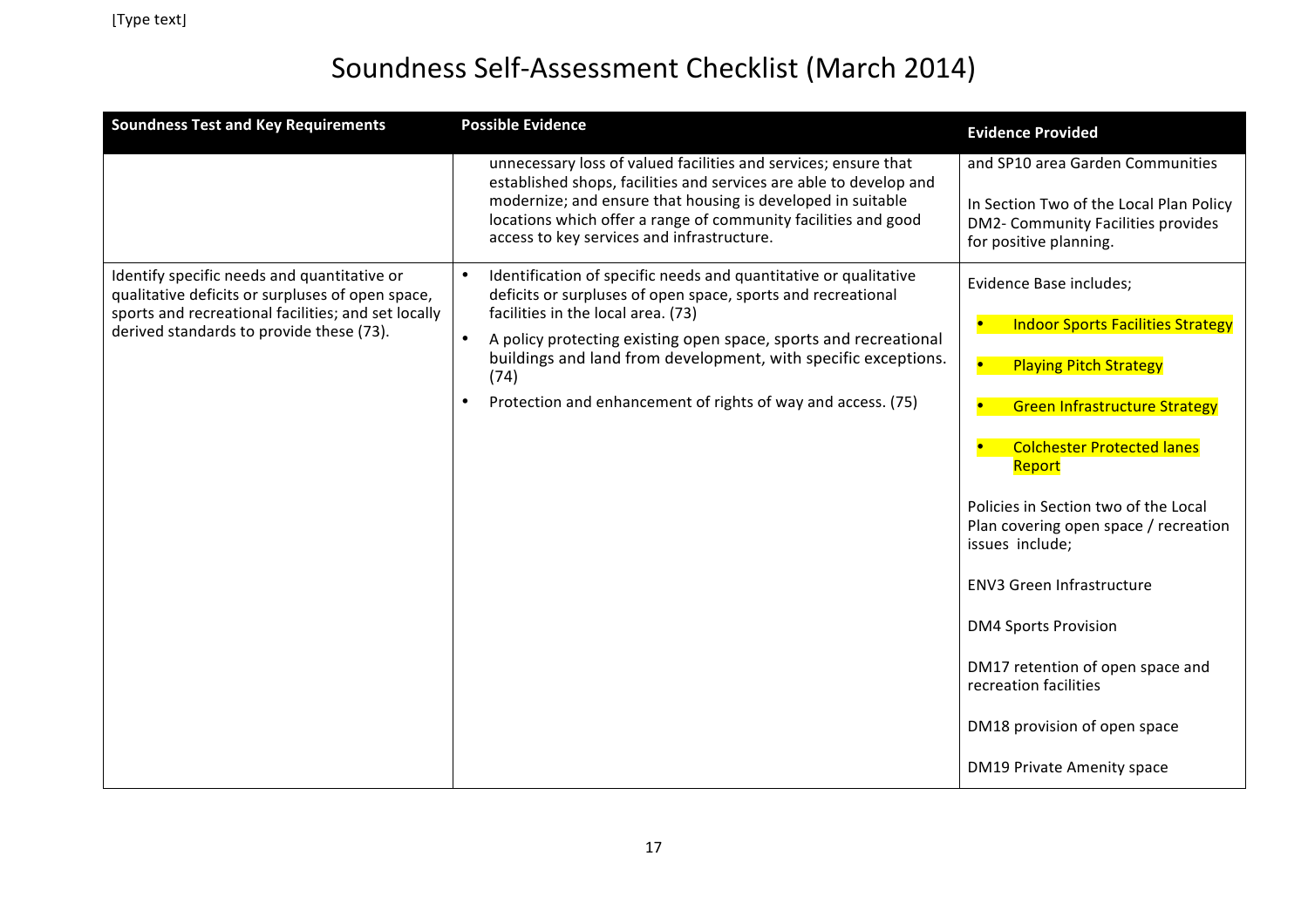| <b>Soundness Test and Key Requirements</b>                                                                                                                                                                                                                                                                                                                                                                                                                                                                                                                       | <b>Possible Evidence</b>                                                                                                                                                                                                                                                                                                                                                                                                                                                                                                                                                                                               | <b>Evidence Provided</b>                                                                                                                                                                                                                            |
|------------------------------------------------------------------------------------------------------------------------------------------------------------------------------------------------------------------------------------------------------------------------------------------------------------------------------------------------------------------------------------------------------------------------------------------------------------------------------------------------------------------------------------------------------------------|------------------------------------------------------------------------------------------------------------------------------------------------------------------------------------------------------------------------------------------------------------------------------------------------------------------------------------------------------------------------------------------------------------------------------------------------------------------------------------------------------------------------------------------------------------------------------------------------------------------------|-----------------------------------------------------------------------------------------------------------------------------------------------------------------------------------------------------------------------------------------------------|
|                                                                                                                                                                                                                                                                                                                                                                                                                                                                                                                                                                  |                                                                                                                                                                                                                                                                                                                                                                                                                                                                                                                                                                                                                        |                                                                                                                                                                                                                                                     |
| Enable local communities, through local and<br>neighbourhood plans, to identify special<br>protection green areas of particular importance<br>to them - 'Local Green Space' (76-78).                                                                                                                                                                                                                                                                                                                                                                             | Policy enabling the protection of Local Green Spaces. (Local Green<br>Spaces should only be designated when a plan is prepared or<br>reviewed, and be capable of enduring beyond the end of the plan<br>period. The designation should only be used when it accords with<br>the criteria in para 77). Policy for managing development within a<br>local green space should be consistent with policy for Green Belts.<br>(78)                                                                                                                                                                                          | Policy ENV3 Green Infrastructure in<br>section two of the Local Plan refers to<br>Green Space and the multi- functional<br>opportunities. It includes reference to<br>the Community led Colchester green<br>Orbital.<br>Evidence relevant includes; |
|                                                                                                                                                                                                                                                                                                                                                                                                                                                                                                                                                                  |                                                                                                                                                                                                                                                                                                                                                                                                                                                                                                                                                                                                                        |                                                                                                                                                                                                                                                     |
|                                                                                                                                                                                                                                                                                                                                                                                                                                                                                                                                                                  |                                                                                                                                                                                                                                                                                                                                                                                                                                                                                                                                                                                                                        | <b>Green Infrastructure Strategy</b><br>$\bullet$                                                                                                                                                                                                   |
|                                                                                                                                                                                                                                                                                                                                                                                                                                                                                                                                                                  |                                                                                                                                                                                                                                                                                                                                                                                                                                                                                                                                                                                                                        | <b>Colchester Green Orbital Aims</b><br>$\bullet$<br>and Objectives                                                                                                                                                                                 |
| 9. Protecting Green Belt land (paras 79-92)                                                                                                                                                                                                                                                                                                                                                                                                                                                                                                                      |                                                                                                                                                                                                                                                                                                                                                                                                                                                                                                                                                                                                                        |                                                                                                                                                                                                                                                     |
| Local planning authorities should plan<br>positively to enhance the beneficial use of the<br>Green Belt, such as looking for opportunities to<br>provide access; to provide opportunities for<br>outdoor sport and recreation; to retain and<br>enhance landscapes, visual amenity and<br>biodiversity; or to improve damaged and<br>derelict land. (81)<br>Local planning authorities with Green Belts in<br>their area should establish Green Belt<br>boundaries in their Local Plans which set the<br>framework for Green Belt and settlement<br>policy. (83) | Where Green Belt policies are included, these should reflect the<br>$\bullet$<br>need to:<br>Enhance the beneficial use of the Green Belt. (81)<br>$\circ$<br>Accord with criteria on boundary setting, and the need for<br>$\circ$<br>clarity on the status of safeguarded land, in particular. (85)<br>Specify that inappropriate development should not be<br>$\circ$<br>approved except in very special circumstances. (87)<br>Specify the exceptions to inappropriate development (89-90)<br>$\circ$<br>Identify where very special circumstances might apply to<br>$\circ$<br>renewable energy development. (91) | N/A No Green Belt applies to<br>Colchester Borough                                                                                                                                                                                                  |
| When drawing up or reviewing Green Belt<br>boundaries local planning authorities should                                                                                                                                                                                                                                                                                                                                                                                                                                                                          |                                                                                                                                                                                                                                                                                                                                                                                                                                                                                                                                                                                                                        |                                                                                                                                                                                                                                                     |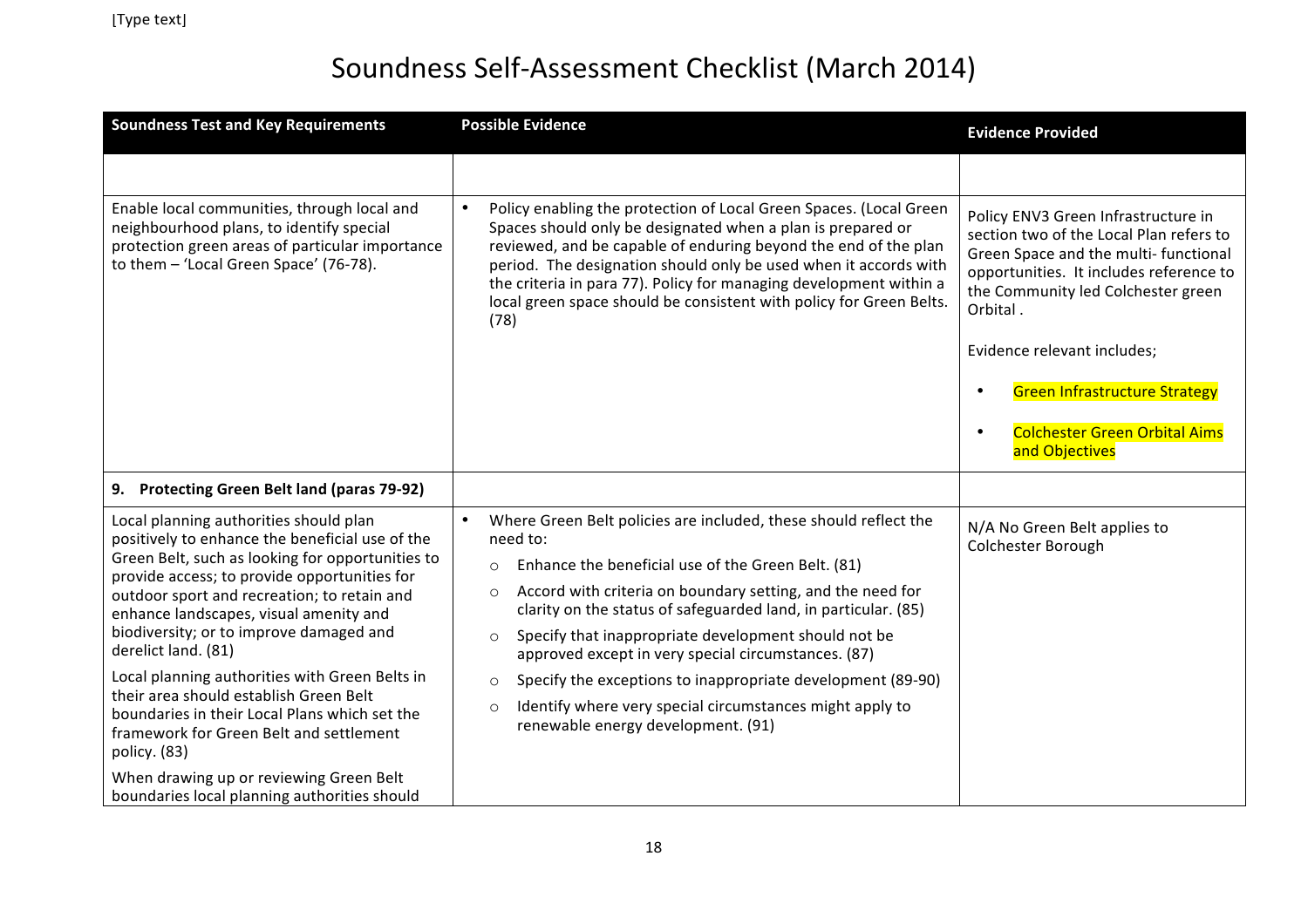| <b>Soundness Test and Key Requirements</b>                                                                                                                                                              | <b>Possible Evidence</b>                                                                                                                                                                                                                                                                                                            | <b>Evidence Provided</b>                                                                                                                                                                                                                                                                                                                                                                                                                                                        |
|---------------------------------------------------------------------------------------------------------------------------------------------------------------------------------------------------------|-------------------------------------------------------------------------------------------------------------------------------------------------------------------------------------------------------------------------------------------------------------------------------------------------------------------------------------|---------------------------------------------------------------------------------------------------------------------------------------------------------------------------------------------------------------------------------------------------------------------------------------------------------------------------------------------------------------------------------------------------------------------------------------------------------------------------------|
| take account of the need to promote<br>sustainable patterns of development. (84)                                                                                                                        |                                                                                                                                                                                                                                                                                                                                     |                                                                                                                                                                                                                                                                                                                                                                                                                                                                                 |
| Boundaries should be set using 'physical<br>features likely to be permanent' amongst other<br>things (85)                                                                                               |                                                                                                                                                                                                                                                                                                                                     |                                                                                                                                                                                                                                                                                                                                                                                                                                                                                 |
| 10. Meeting the challenge of climate change,<br>flooding and coastal change (paras 93-108)                                                                                                              |                                                                                                                                                                                                                                                                                                                                     |                                                                                                                                                                                                                                                                                                                                                                                                                                                                                 |
| Adopt proactive strategies to mitigate and<br>adapt to climate change taking full account of<br>flood risk, coastal change and water supply and<br>demand considerations. (94)                          | Planning of new development in locations and ways which reduce<br>greenhouse gas emissions.<br>$\bullet$<br>Support for energy efficiency improvements to existing building.<br>Local requirements for a building's sustainability which are<br>$\bullet$<br>consistent with the Government's zero carbon buildings policy.<br>(95) | The Spatial Strategy Policies SP2<br>(Section One) and SG1 (Section Two)<br>of the <b>Local Plan</b> channels new<br>development in the most sustainable<br>location which in turn seeks to reduce<br>greenhouse emissions.<br>Section One of the Local Plan Policy<br>SP6 includes reference to promoting a<br>proactive approach in response to<br>climate change issues.<br>Section Two of the <b>Local Plan</b> includes<br>Policy CC1 which reflects these<br>requirements |
| Help increase the use and supply of renewable<br>and low carbon energy through a strategy,<br>policies maximising renewable and low carbon<br>energy, and identification of key energy<br>sources. (97) | A strategy and policies to promote and maximise energy from<br>renewable and low carbon sources,<br>Identification of suitable areas for renewable and low carbon<br>energy sources, and supporting infrastructure, where this would<br>help secure the development of such sources (see also NPPF<br>footnote 17)                  | Policy DM25 in section two of the<br>Local Plan also covers a policy<br>commitment to carbon reduction and<br>the promotion of efficient use of<br>energy resources.                                                                                                                                                                                                                                                                                                            |
|                                                                                                                                                                                                         | Identification of where development can draw its energy supply<br>from decentralised, renewable or low carbon supply systems and<br>for co-locating potential heat customers and suppliers. (97)                                                                                                                                    | Policy CC1 and Place Policies including<br>EC1 refer to requiring opportunities<br>linking to the East Colchester Energy                                                                                                                                                                                                                                                                                                                                                        |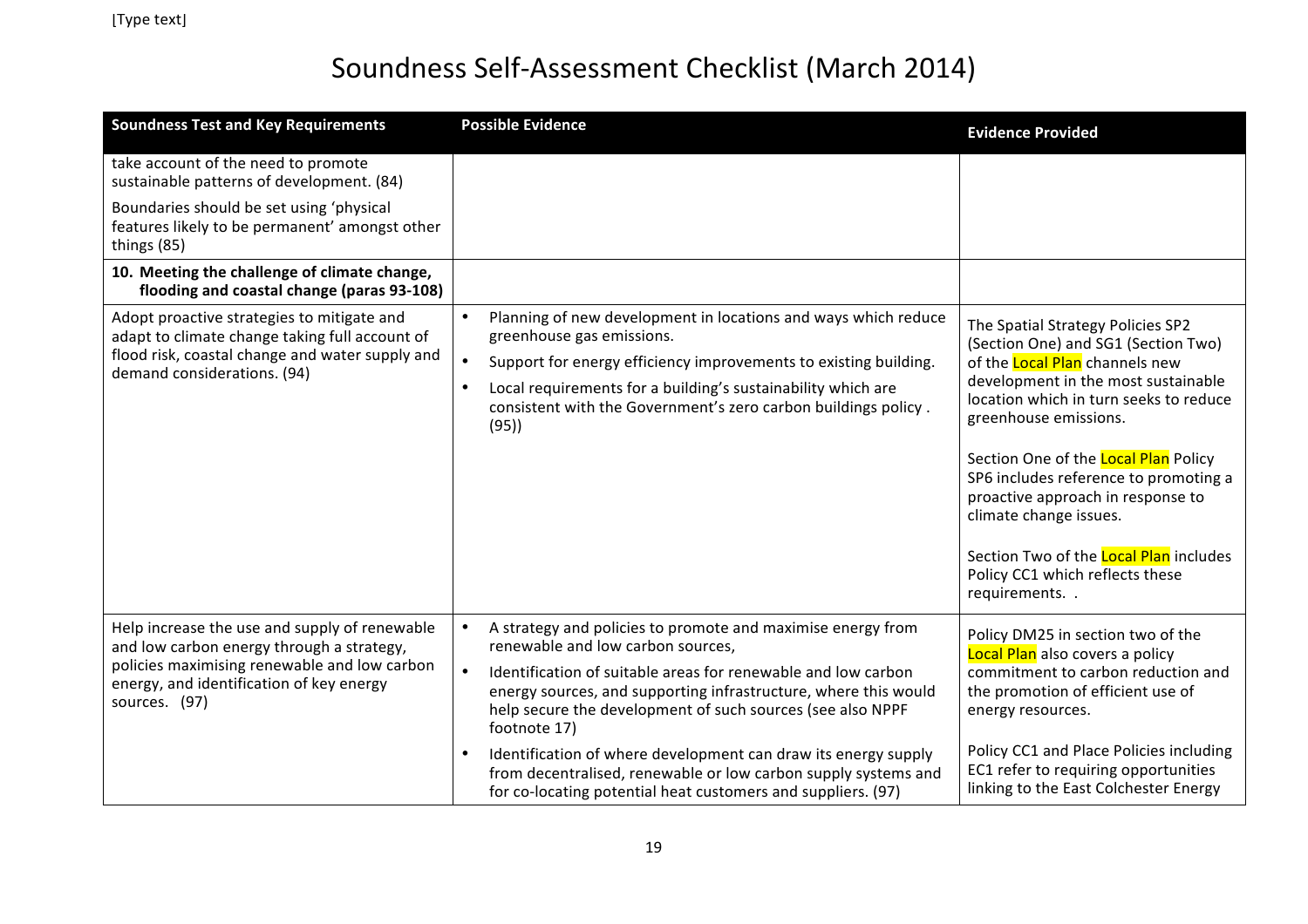| <b>Soundness Test and Key Requirements</b>                                       | <b>Possible Evidence</b>                                                                                                                                                                                                                                                                                                         | <b>Evidence Provided</b>                                                                                                                                                                                                                                                                                                     |
|----------------------------------------------------------------------------------|----------------------------------------------------------------------------------------------------------------------------------------------------------------------------------------------------------------------------------------------------------------------------------------------------------------------------------|------------------------------------------------------------------------------------------------------------------------------------------------------------------------------------------------------------------------------------------------------------------------------------------------------------------------------|
|                                                                                  |                                                                                                                                                                                                                                                                                                                                  | centre and to the HEAT network in<br>North Colchester.                                                                                                                                                                                                                                                                       |
| Minimise vulnerability to climate change and<br>manage the risk of flooding (99) | Account taken of the impacts of climate change. (99)<br>$\bullet$<br>Allocate, and where necessary re-locate, development away from<br>$\bullet$<br>flood risk areas through a sequential test, based on a SFRA. (100)<br>Policies to manage risk, from a range of impacts, through suitable<br>$\bullet$<br>adaptation measures | Evidence Base underpinning the<br>Water Management issues;<br><b>Affinity Water Resource</b><br><b>Management Plan</b><br><b>Strategic Flood Risk</b><br><b>Assessment (Level 2) and</b><br><b>Appendicies</b><br><b>Flood Risk Sequential Test</b><br>Report<br><b>EA response to Sequential</b><br><b>Test Methodology</b> |
|                                                                                  |                                                                                                                                                                                                                                                                                                                                  | <b>Surface Water Management</b><br>Plan (SWMP)<br><b>SLAA (First Sieve ruled out</b><br>sites which were largely within<br>Flood Risk Areas 2/3)<br>The Local Plan responds to this<br>evidence covering management and<br>mitigation issues in Local Plan policies<br>below;<br>Place Policies in Section two of            |
|                                                                                  |                                                                                                                                                                                                                                                                                                                                  | the <b>Local Plan</b> include                                                                                                                                                                                                                                                                                                |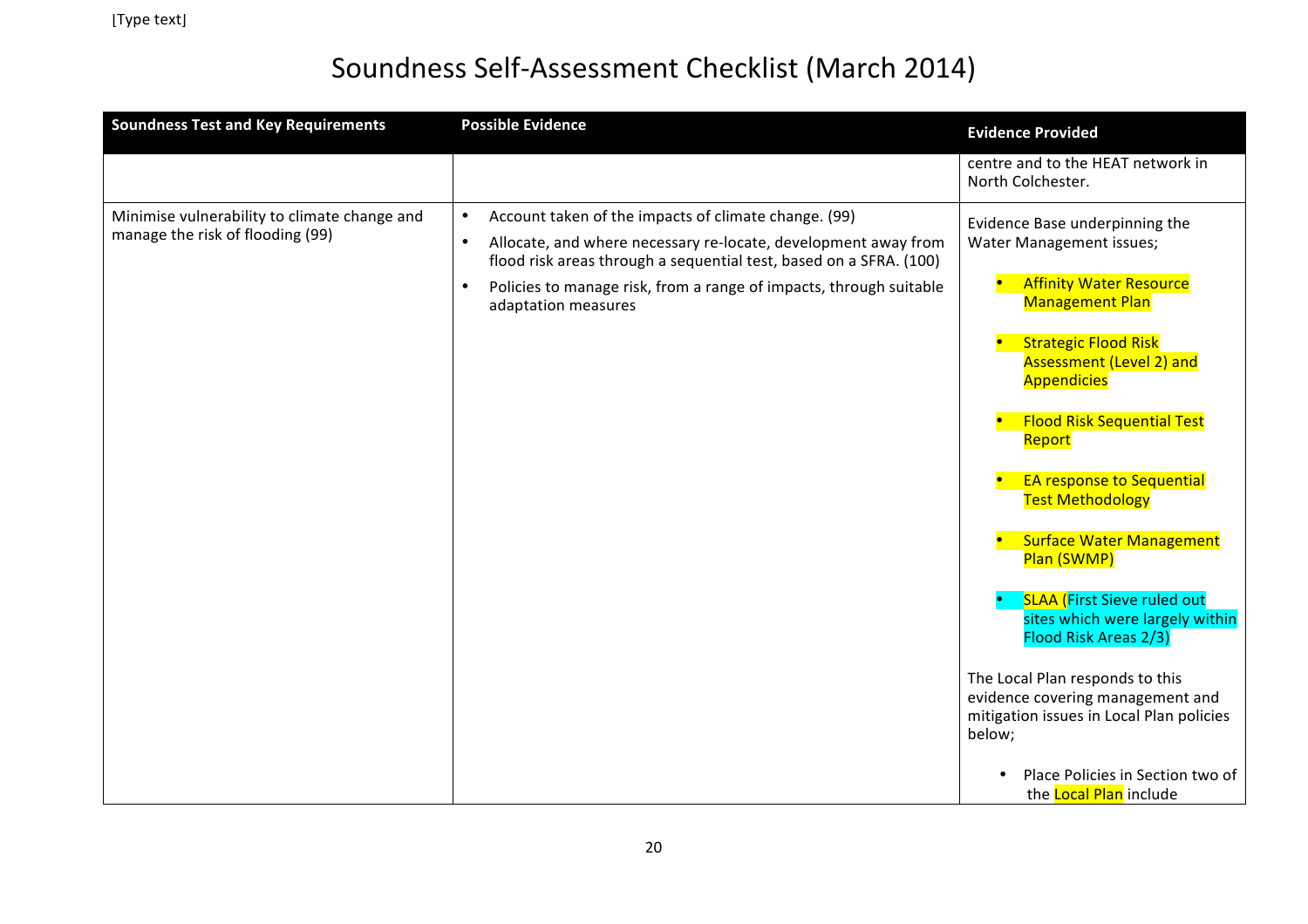| <b>Soundness Test and Key Requirements</b> | <b>Possible Evidence</b>                                                                                                                                                                                   | <b>Evidence Provided</b>                                                                                                                               |
|--------------------------------------------|------------------------------------------------------------------------------------------------------------------------------------------------------------------------------------------------------------|--------------------------------------------------------------------------------------------------------------------------------------------------------|
|                                            |                                                                                                                                                                                                            | reference to development<br>away from areas of Flood risk<br>where this applies to any part<br>of the site(s) (TC3, EC2, EC3,<br>SS4, SS12b and SS12c) |
|                                            |                                                                                                                                                                                                            | In addition focused policies as follows;                                                                                                               |
|                                            |                                                                                                                                                                                                            | DM23- Flood Risk and water<br>Management                                                                                                               |
|                                            |                                                                                                                                                                                                            | DM24- Sustainable Urban<br>Drainage                                                                                                                    |
|                                            |                                                                                                                                                                                                            | DM25- Renewable energy,<br>water, waste and recycling                                                                                                  |
| Take account of marine planning (105)      | Ensure early and close co-operation on relevant economic, social<br>$\bullet$<br>and environmental policies with the Marine Management<br>Organisation                                                     | The Duty to Co-operate Statement<br>illustrates early and close co-operation<br>with the Marine Management                                             |
|                                            | Review the aims and objectives of the Marine Policy Statement,<br>$\bullet$<br>including local potential for marine-related economic                                                                       | Organisation.                                                                                                                                          |
|                                            | development                                                                                                                                                                                                | Paragraph 13.20 of the Local Plan                                                                                                                      |
|                                            | Integrate as appropriate marine policy objectives into emerging<br>$\bullet$<br>policy                                                                                                                     | refers to the Marine Management<br>Organisation and emerging South East<br>Inshore Plan demonstrating                                                  |
|                                            | Support of integrated coastal management (ICM) in coastal areas<br>in line with the requirements of the MPS                                                                                                | consideration of the objectives<br>relevant to this issue.                                                                                             |
| Manage risk from coastal change (106)      | Identification of where the coast is likely to experience physical<br>$\bullet$<br>changes and identify Coastal Change Management Areas, and<br>clarity on what development will be allowed in such areas. | Evidence                                                                                                                                               |
|                                            | Provision for development and infrastructure that needs to be re-<br>$\bullet$                                                                                                                             | <b>Coastal Protection Report</b>                                                                                                                       |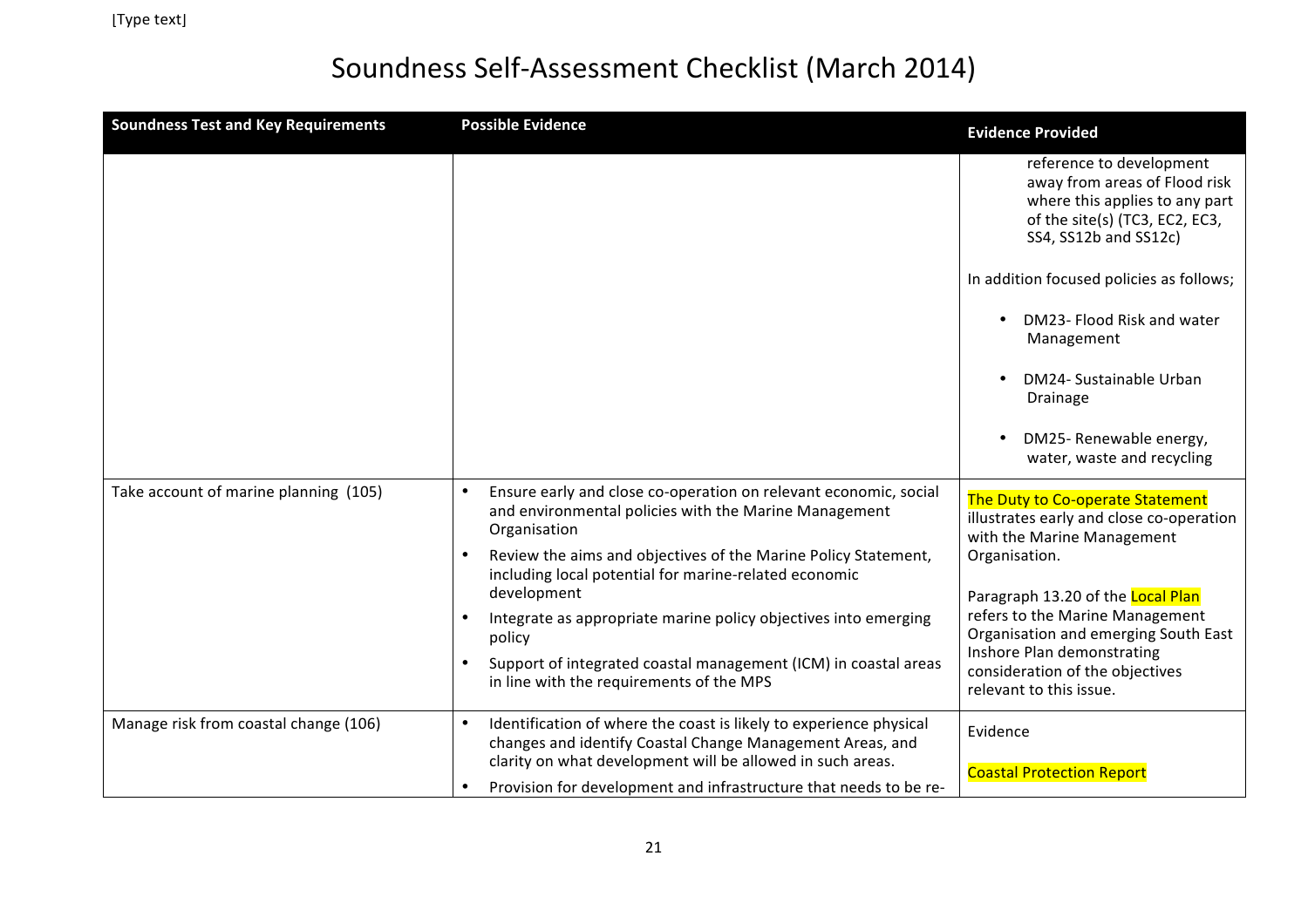| <b>Soundness Test and Key Requirements</b>                                                                        | <b>Possible Evidence</b>                                                                                                                                                                                                                                                                                                         | <b>Evidence Provided</b>                                                                                                                                                                                                                                                                                     |
|-------------------------------------------------------------------------------------------------------------------|----------------------------------------------------------------------------------------------------------------------------------------------------------------------------------------------------------------------------------------------------------------------------------------------------------------------------------|--------------------------------------------------------------------------------------------------------------------------------------------------------------------------------------------------------------------------------------------------------------------------------------------------------------|
|                                                                                                                   | located from such areas, based on SMPs and Marine Plans, where<br>appropriate.                                                                                                                                                                                                                                                   | Section Two of the <b>Local Plan</b> includes<br>policy ENV2 on Coastal areas which<br>looks to manage development in<br>protected and unprotected coastal<br>areas and designates an updated<br><b>Coastal Protection Belt</b>                                                                              |
| 11. Conserving and enhancing the natural<br>environment (paras 109-125)                                           |                                                                                                                                                                                                                                                                                                                                  |                                                                                                                                                                                                                                                                                                              |
| Protect valued landscapes (109)                                                                                   | A strategy and policy or policies to create, protect, enhance and<br>manage networks of biodiversity and green infrastructure.<br>Policy which seeks to minimise the loss of higher quality<br>agricultural land and give great weight to protecting the landscape<br>and scenic beauty of National Parks, the Broads and AONBs. | Section Two of the <b>Local Plan</b> includes<br>Policies ENV1 Environment, ENV3<br>Green Infrastructure and ENV4<br>Dedham Vale Area of Outstanding<br>Natural Beauty which cover the<br>protection, enhancement and<br>management of development<br>proposals and potential impacts on<br>the environment. |
| Prevent unacceptable risks from pollution and<br>land instability (109)                                           | Policy which seeks development which is appropriate for its<br>location having regard to the effects of pollution on health, the<br>natural environment or general amenity.                                                                                                                                                      | Policy ENV5 Pollution and<br>Contaminated Land in section Two of<br>the <b>Local Plan</b> covers issues relating<br>pollution and contamination as well as<br><b>Development Management Policies</b><br>concerning the general amenity.                                                                      |
| Planning policies should minimise impacts on<br>biodiversity and geodiversity (117)                               | Identification and mapping of local ecological networks and<br>geological conservation interests.                                                                                                                                                                                                                                | The evidence base includes;                                                                                                                                                                                                                                                                                  |
| Planning policies should plan for biodiversity at<br>a landscape-scale across local authority<br>boundaries (117) | Policies to promote the preservation, restoration and re-creation<br>of priority habitats, ecological networks and the recovery of<br>priority species                                                                                                                                                                           | Local Wildlife Sites Review 2016<br><b>Environmental Audit East and West</b>                                                                                                                                                                                                                                 |
|                                                                                                                   |                                                                                                                                                                                                                                                                                                                                  | Colchester                                                                                                                                                                                                                                                                                                   |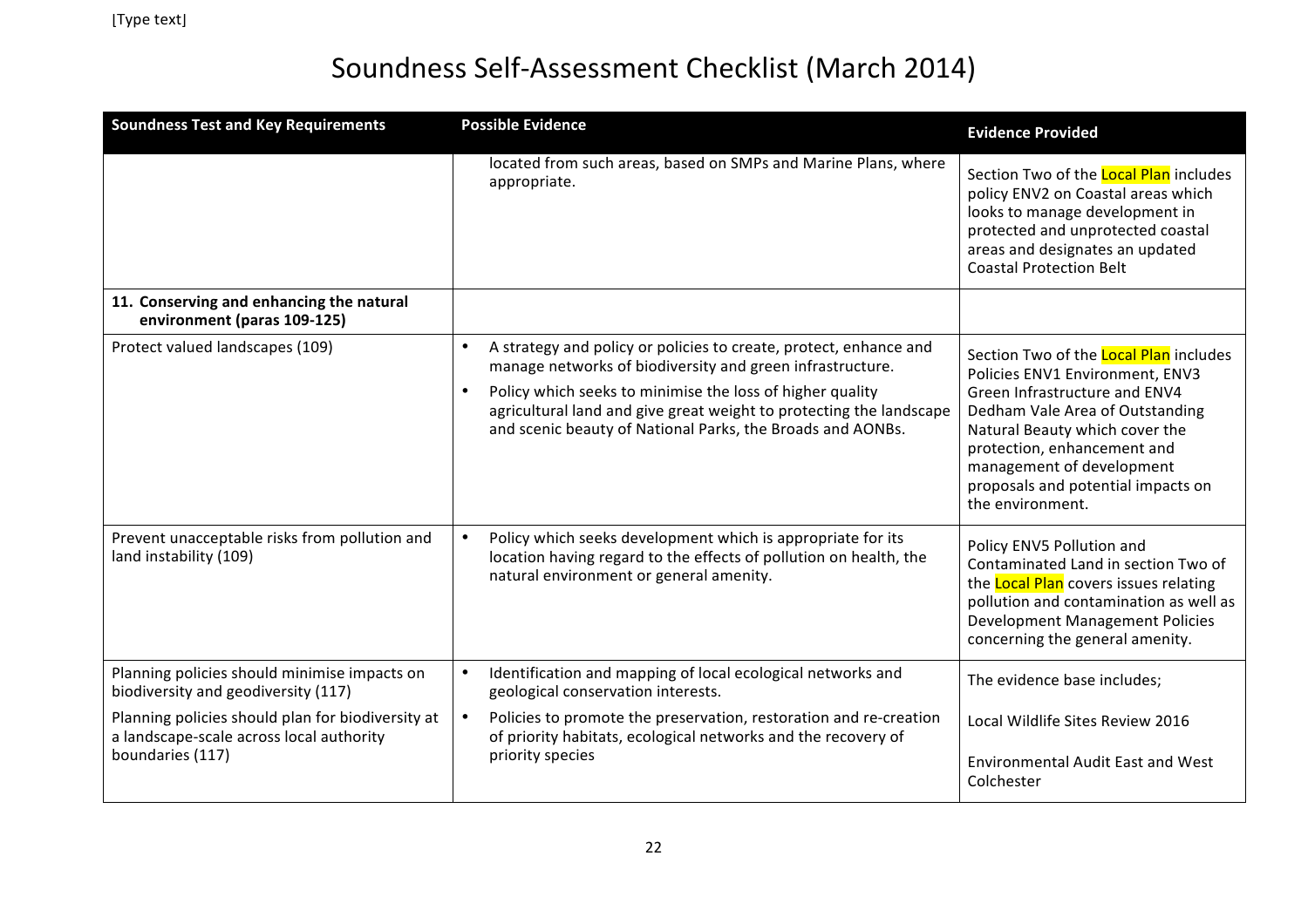| <b>Soundness Test and Key Requirements</b>                                                                                                                                                                                                                                                                                                                                                                                                                                                             | <b>Possible Evidence</b>                                                                                                                                                                                                                                                                                                                                                                                                                                                                                                                                                                                           | <b>Evidence Provided</b>                                                                                                                                                                                                               |
|--------------------------------------------------------------------------------------------------------------------------------------------------------------------------------------------------------------------------------------------------------------------------------------------------------------------------------------------------------------------------------------------------------------------------------------------------------------------------------------------------------|--------------------------------------------------------------------------------------------------------------------------------------------------------------------------------------------------------------------------------------------------------------------------------------------------------------------------------------------------------------------------------------------------------------------------------------------------------------------------------------------------------------------------------------------------------------------------------------------------------------------|----------------------------------------------------------------------------------------------------------------------------------------------------------------------------------------------------------------------------------------|
|                                                                                                                                                                                                                                                                                                                                                                                                                                                                                                        |                                                                                                                                                                                                                                                                                                                                                                                                                                                                                                                                                                                                                    | <b>Colchester Archaeology Report</b>                                                                                                                                                                                                   |
| 12. Conserving and enhancing the historic<br>environment (paras 126-141)                                                                                                                                                                                                                                                                                                                                                                                                                               |                                                                                                                                                                                                                                                                                                                                                                                                                                                                                                                                                                                                                    |                                                                                                                                                                                                                                        |
| Include a positive strategy for the conservation<br>and enjoyment of the historic environment,<br>including heritage assets most at risk (126)                                                                                                                                                                                                                                                                                                                                                         | A strategy for the historic environment based on a clear<br>understanding of the cultural assets in the plan area, including<br>assets most at risk.<br>A map/register of historic assets<br>A policy or policies which promote new development that will<br>make a positive contribution to character and distinctiveness.<br>(126)                                                                                                                                                                                                                                                                               | Policies DM15 and DM16 in the<br>Section Two <b>Local Plan</b> covers the<br>Design and Amenity and a positive<br>approach for considering proposals in<br>the Historic Environment                                                    |
| 13. Facilitating the sustainable use of minerals<br>(paras 142-149)                                                                                                                                                                                                                                                                                                                                                                                                                                    |                                                                                                                                                                                                                                                                                                                                                                                                                                                                                                                                                                                                                    |                                                                                                                                                                                                                                        |
| It is important that there is a sufficient supply<br>of material to provide the infrastructure,<br>buildings, energy and goods that the country<br>needs. However, since minerals are a finite<br>natural resource, and can only be worked<br>where they are found, it is important to make<br>best use of them to secure their long-term<br>conservation (142)                                                                                                                                        | Account taken of the matters raised in relation to paragraph 143 and<br>145, including matters in relation to land in national / international<br>designations; landbanks; the defining of Minerals Safeguarding Areas;<br>wider matters relating to safeguarding; approaches if non-mineral<br>development is necessary within Minerals Safeguarding Areas; the<br>setting of environmental criteria; development of noise limits;<br>reclamation of land; plan for a steady and adequate supply of<br>aggregates. This could include evidence of co-operation with<br>neighbouring and more distant authorities. | The Essex Minerals Local Plan defines<br>the Minerals Safeguarding Areas.<br>These are referred to in place policies<br>/ site allocations as relevant, for<br>example in paragraph 14.119 and<br>WC3 in Section Two of the Local Plan |
| Minerals planning authorities should plan for a<br>steady and adequate supply of industrial<br>materials (146)<br>$\overline{a}$ $\overline{a}$ $\overline{a}$ $\overline{a}$ $\overline{a}$ $\overline{a}$ $\overline{a}$ $\overline{a}$ $\overline{a}$ $\overline{a}$ $\overline{a}$ $\overline{a}$ $\overline{a}$ $\overline{a}$ $\overline{a}$ $\overline{a}$ $\overline{a}$ $\overline{a}$ $\overline{a}$ $\overline{a}$ $\overline{a}$ $\overline{a}$ $\overline{a}$ $\overline{a}$ $\overline{$ | $\sim$ $\sim$ $\sim$ $\sim$ $\sim$ $\sim$ $\sim$                                                                                                                                                                                                                                                                                                                                                                                                                                                                                                                                                                   |                                                                                                                                                                                                                                        |

**Justified:** The plan should be the most appropriate strategy, when considered against the reasonable alternatives, based on proportionate evidence.

To be 'justified' a DPD needs to be:

• Founded on a robust and credible evidence base involving: research / fact finding demonstrating how the choices made in the plan are backed up by facts; and evidence of participation of the local community and others having a stake in the area.

• The most appropriate strategy when considered against reasonable alternatives.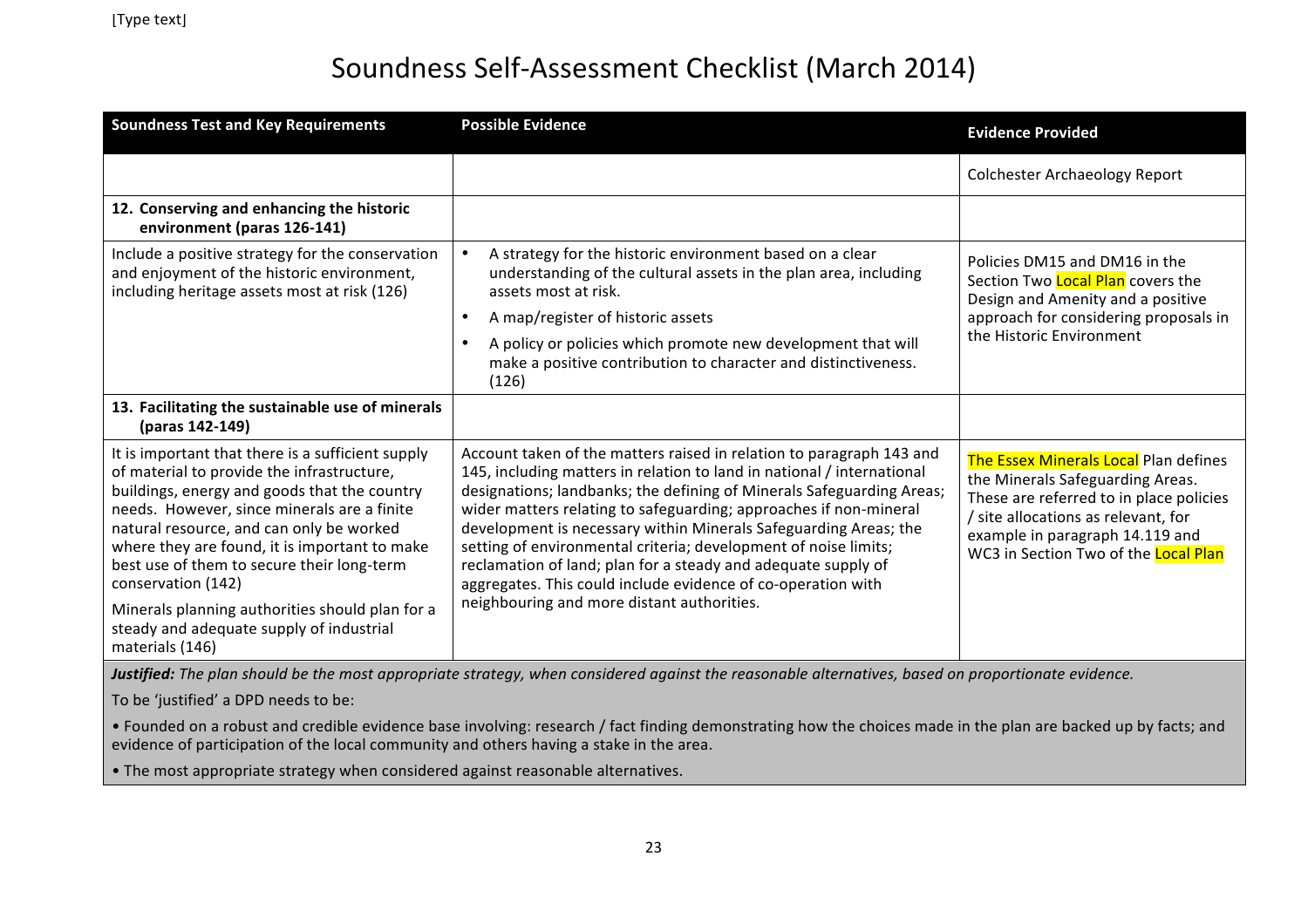| <b>Soundness Test and Key Requirements</b>                                                                                                                                                                                                                                                           | <b>Possible Evidence</b>                                                                                                                                                                                                                                                                                                                                                                                                                                                                                                                                                                                                                                                                                                                                                                                                                                                                                                                                                                        | <b>Evidence Provided</b>                                                                                                                                                     |
|------------------------------------------------------------------------------------------------------------------------------------------------------------------------------------------------------------------------------------------------------------------------------------------------------|-------------------------------------------------------------------------------------------------------------------------------------------------------------------------------------------------------------------------------------------------------------------------------------------------------------------------------------------------------------------------------------------------------------------------------------------------------------------------------------------------------------------------------------------------------------------------------------------------------------------------------------------------------------------------------------------------------------------------------------------------------------------------------------------------------------------------------------------------------------------------------------------------------------------------------------------------------------------------------------------------|------------------------------------------------------------------------------------------------------------------------------------------------------------------------------|
| Participation<br>Has the consultation process allowed for<br>effective engagement of all interested parties?                                                                                                                                                                                         | The consultation statement. This should set out what consultation was<br>undertaken, when, with whom and how it has influenced the plan.<br>The statement should show that efforts have been made to consult<br>hard to reach groups, key stakeholders etc. Reference SCI                                                                                                                                                                                                                                                                                                                                                                                                                                                                                                                                                                                                                                                                                                                       | The <b>Consultation Statement</b> sets out<br>the process of consultation and the<br>implications of the engagement<br>throughout the plan preparation<br>Process            |
| Research / fact finding<br>Is the plan justified by a sound and credible<br>evidence base? What are the sources of<br>evidence? How up to date, and how convincing<br>is it?<br>What assumptions were made in preparing the<br>DPD? Were they reasonable and justified?                              | The studies, reports and technical papers that provide the<br>$\bullet$<br>evidence for the policies set out in the DPD, the date of<br>preparation and who they were produced by.<br>AND<br>Sections of the DPD (at various stages of development) and SA<br>$\bullet$<br>Report which illustrate how evidence supports the strategy,<br>policies and proposals, including key assumptions.<br>OR<br>A very brief statement of how the main findings of consultation<br>$\bullet$<br>support the policies, with reference to: reports to the council on<br>the issues raised during participation, covering both the front-<br>loading and formulation phases; and any other information on<br>community views and preferences.<br>OR<br>For each policy (or group of policies dealing with the same issue),<br>a very brief statement of the evidence documents relied upon and<br>how they support the policy (where this is not already clear in the<br>reasoned justification in the DPD). | The <b>Sustainability Appraisal</b> which<br>includes scoping and evidence<br>documents underpinning the Local<br>Plan and the wider effects considered                      |
| <b>Alternatives</b><br>Can it be shown that the LPA's chosen<br>approach is the most appropriate given the<br>reasonable alternatives? Have the reasonable<br>alternatives been considered and is there a<br>clear audit trail showing how and why the<br>preferred approach was arrived at? Where a | Reports and consultation documents produced in the early stages<br>setting out how alternatives were developed and evaluated, and<br>the reasons for selecting the preferred strategy, and reasons for<br>rejecting the alternatives. This should include options covering<br>not just the spatial strategy, but also the quantum of<br>development, strategic policies and development management<br>policies.                                                                                                                                                                                                                                                                                                                                                                                                                                                                                                                                                                                 | The Consultation Statement<br>references all of the relevant reports<br>and consultation documents and the<br>way in which responses have been<br>taken into account in plan |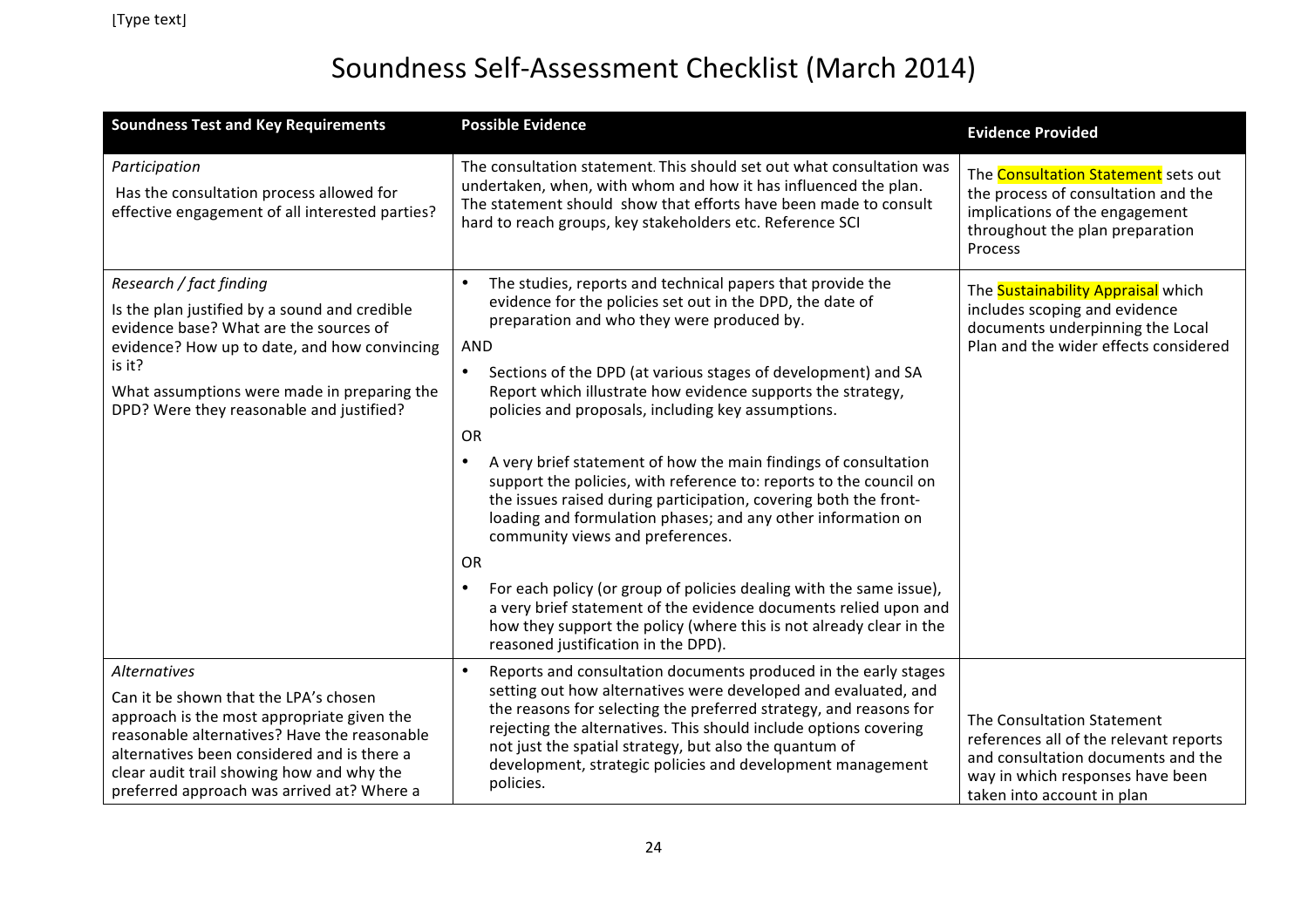| <b>Soundness Test and Key Requirements</b>                                                                                                                                                                                                                                                                                   | <b>Possible Evidence</b>                                                                                                                                                                                                                                                                                                                                                                                                                                                                                                                                                                                                 | <b>Evidence Provided</b>                                                                                                                                                      |
|------------------------------------------------------------------------------------------------------------------------------------------------------------------------------------------------------------------------------------------------------------------------------------------------------------------------------|--------------------------------------------------------------------------------------------------------------------------------------------------------------------------------------------------------------------------------------------------------------------------------------------------------------------------------------------------------------------------------------------------------------------------------------------------------------------------------------------------------------------------------------------------------------------------------------------------------------------------|-------------------------------------------------------------------------------------------------------------------------------------------------------------------------------|
| balance had to be struck in taking decisions<br>between competing alternatives, is it clear how<br>and why the decisions were taken?<br>Does the sustainability appraisal show how the<br>different options perform and is it clear that<br>sustainability considerations informed the<br>content of the DPD from the start? | An audit trail of how the evidence base, consultation and SA have<br>$\bullet$<br>influenced the plan.<br>Sections of the SA Report showing the assessment of options and<br>$\bullet$<br>alternatives.<br>Reports on how decisions on the inclusion of policy were made.<br>Sections of the consultation document demonstrating how<br>$\bullet$<br>options were developed and appraised.<br>$\bullet$<br>Any other documentation showing how alternatives were<br>developed and evaluated, including a report on how sustainability<br>appraisal has influenced the choice of strategy and the content of<br>policies. | preparation.<br>The Sustainability Appraisal clearly<br>identifies alternatives considered for<br>each policy and allocation and justifies<br>the preferred choices selected. |
| priorities.                                                                                                                                                                                                                                                                                                                  | Effective: the plan should be deliverable over its period and based on effective joint working on cross-boundary strategic                                                                                                                                                                                                                                                                                                                                                                                                                                                                                               |                                                                                                                                                                               |
| To be 'effective' a DPD needs to:                                                                                                                                                                                                                                                                                            |                                                                                                                                                                                                                                                                                                                                                                                                                                                                                                                                                                                                                          |                                                                                                                                                                               |
| Be deliverable                                                                                                                                                                                                                                                                                                               |                                                                                                                                                                                                                                                                                                                                                                                                                                                                                                                                                                                                                          |                                                                                                                                                                               |
| Demonstrate sound infrastructure delivery planning                                                                                                                                                                                                                                                                           |                                                                                                                                                                                                                                                                                                                                                                                                                                                                                                                                                                                                                          |                                                                                                                                                                               |
| Have no regulatory or national planning barriers to its delivery                                                                                                                                                                                                                                                             |                                                                                                                                                                                                                                                                                                                                                                                                                                                                                                                                                                                                                          |                                                                                                                                                                               |
| Have delivery partners who are signed up to it<br>$\bullet$                                                                                                                                                                                                                                                                  |                                                                                                                                                                                                                                                                                                                                                                                                                                                                                                                                                                                                                          |                                                                                                                                                                               |
| Be coherent with the strategies of neighbouring authorities<br>$\bullet$                                                                                                                                                                                                                                                     |                                                                                                                                                                                                                                                                                                                                                                                                                                                                                                                                                                                                                          |                                                                                                                                                                               |
| Demonstrate how the Duty to Co-operate has been fulfilled<br>$\bullet$                                                                                                                                                                                                                                                       |                                                                                                                                                                                                                                                                                                                                                                                                                                                                                                                                                                                                                          |                                                                                                                                                                               |
| Be flexible                                                                                                                                                                                                                                                                                                                  |                                                                                                                                                                                                                                                                                                                                                                                                                                                                                                                                                                                                                          |                                                                                                                                                                               |
| Be able to be monitored                                                                                                                                                                                                                                                                                                      |                                                                                                                                                                                                                                                                                                                                                                                                                                                                                                                                                                                                                          |                                                                                                                                                                               |
| Deliverable and Coherent<br>• Is it clear how the policies will meet the Plan's<br>vision and objectives? Are there any obvious<br>gaps in the policies, having regard to the<br>objectives of the DPD?                                                                                                                      | Sections of the DPD which address delivery, the means of delivery<br>and the timescales for key developments and initiatives.<br>• Confirmation from the relevant agencies that they support the<br>objectives and the identified means of delivery, such as evidence<br>that the plans and programmes of other bodies have been taken                                                                                                                                                                                                                                                                                   | The Infrastructure Delivery Plan and<br>the Local Plan Viability Reports<br>provide evidence to support Plan<br>Delivery.                                                     |
| • Are the policies internally consistent?                                                                                                                                                                                                                                                                                    | into account (e.g. Water Resources Management Plans and Marine                                                                                                                                                                                                                                                                                                                                                                                                                                                                                                                                                           | Chapter 16 / 17 of Section Two of the                                                                                                                                         |

• Are the policies internally consistent?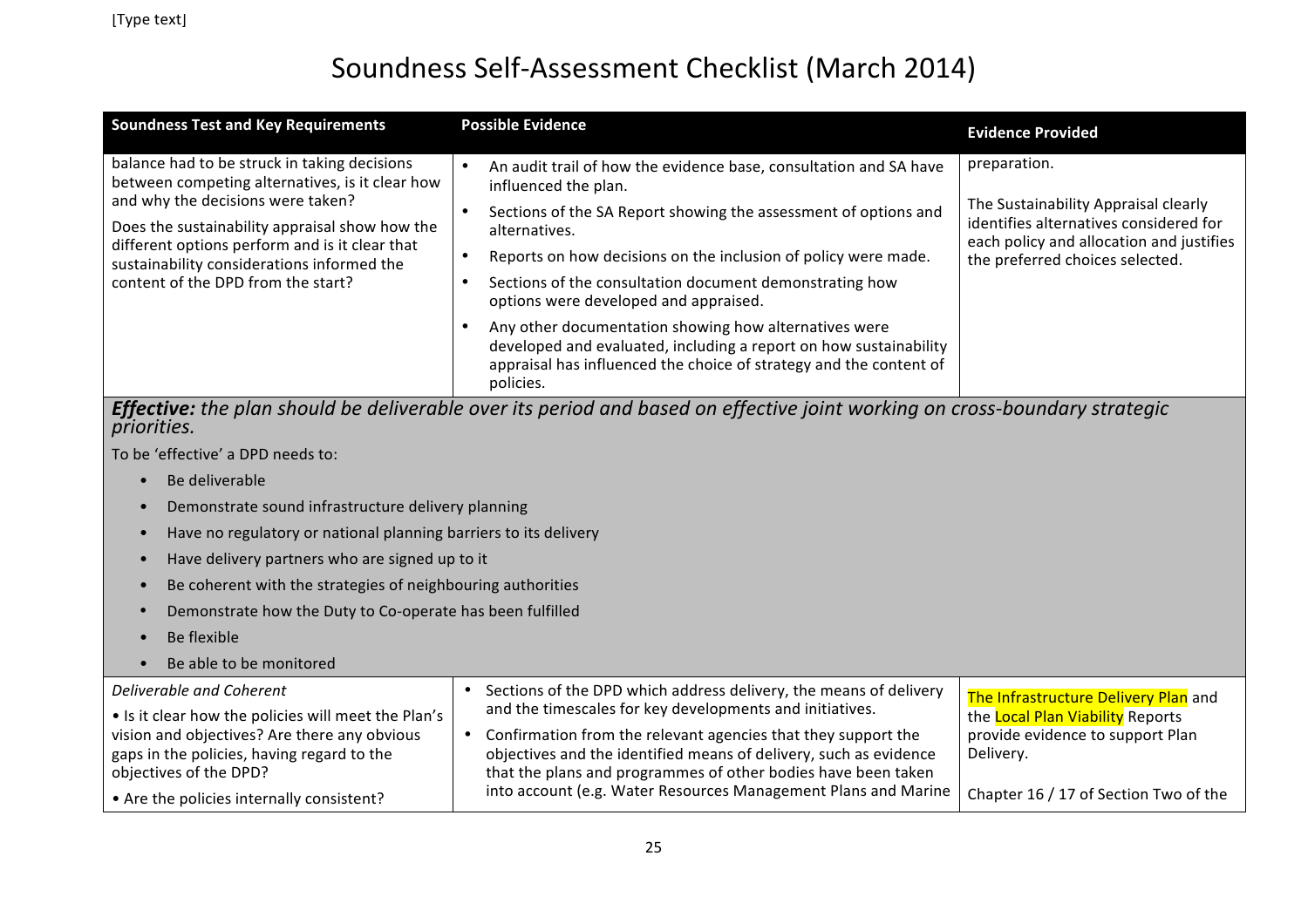| <b>Soundness Test and Key Requirements</b>                                                                                                                                                                                                                                                                                                                                                     | <b>Possible Evidence</b>                                                                                                                                                                                                                                                                                                                                                                                                                                                                                                                                                                                       | <b>Evidence Provided</b>                                                                                                                                                                                                                                                                                                              |
|------------------------------------------------------------------------------------------------------------------------------------------------------------------------------------------------------------------------------------------------------------------------------------------------------------------------------------------------------------------------------------------------|----------------------------------------------------------------------------------------------------------------------------------------------------------------------------------------------------------------------------------------------------------------------------------------------------------------------------------------------------------------------------------------------------------------------------------------------------------------------------------------------------------------------------------------------------------------------------------------------------------------|---------------------------------------------------------------------------------------------------------------------------------------------------------------------------------------------------------------------------------------------------------------------------------------------------------------------------------------|
| • Are there realistic timescales related to the<br>objectives?<br>• Does the DPD explain how its key policy<br>objectives will be achieved?                                                                                                                                                                                                                                                    | Plans).<br>• Information in the local development scheme, or provided<br>separately, about the scope and content (actual and intended) of<br>each DPD showing how they combine to provide a coherent policy<br>structure.<br>Section in the DPD that shows the linkages between the objectives<br>and the corresponding policies, and consistency between policies<br>(such as through a matrix).                                                                                                                                                                                                              | Local Plan provides a Delivery Strategy<br>and approach to implementation and<br>a Monitoring Framework linking to the<br>LDS and the AMR                                                                                                                                                                                             |
| <b>Infrastructure Delivery</b><br>• Have the infrastructure implications of the<br>policies clearly been identified?<br>• Are the delivery mechanisms and timescales<br>for implementation of the policies clearly<br>identified?<br>• Is it clear who is going to deliver the required<br>infrastructure and does the timing of the<br>provision complement the timescale of the<br>policies? | A section or sections of the DPD where infrastructure needs are<br>identified and the proposed solutions put forward.<br>A schedule setting out responsibilities for delivery, mechanisms<br>$\bullet$<br>and timescales, and related to a CIL schedule where appropriate.<br>• Confirmation from infrastructure providers that they support the<br>solutions proposed and the identified means and timescales for<br>their delivery, or a plan for resolving issues.<br>• Demonstrable plan-wide viability, particularly in relation to the<br>delivery of affordable housing and the role of a CIL schedule. | The <b>Infrastructure Delivery Plan</b> and<br>the Local Plan Viability Reports<br>provide evidence to support Plan<br>Delivery.<br>The Local Plan Viability Report covers<br>a full evidenced justification for the<br>approach to affordable housing<br>targets as set out in Policy DM8 in<br>Section two of the <b>Local Plan</b> |
| Co-ordinated Planning<br>Does the DPD reflect the concept of spatial<br>planning? Does it go beyond traditional land<br>use planning by bringing together and<br>integrating policies for the development and<br>use of land with other policies and programmes<br>from a variety of agencies / organisations that<br>influence the nature of places and how they<br>function?                 | Sections of the DPD that reflect the plans or strategies of the local<br>$\bullet$<br>authority and other bodies<br>Policies which seek to pull together different policy objectives<br>$\bullet$<br>Expressions of support/representations from bodies responsible<br>for other strategies affecting the area                                                                                                                                                                                                                                                                                                 | Section One of the Local Plan is a Joint<br>strategic Plan for North Essex working<br>jointly with Braintree and Tendring<br>Districts and Essex County Council.<br>The overall approach to co-operation<br>within North Essex and with other<br>neighbours is set out in the Duty to<br><b>Co-operate Statement</b>                  |
| Flexibility<br>• Is the DPD flexible enough to respond to a<br>variety of, or unexpected changes in,                                                                                                                                                                                                                                                                                           | Sections of the DPD setting out the assumptions of the plan and<br>$\bullet$<br>identifying the circumstances when policies might need to be<br>reviewed.                                                                                                                                                                                                                                                                                                                                                                                                                                                      | Chapter 17 of the Local Plan covers<br>Monitoring provides a framework and<br>indicators for review. Policies and                                                                                                                                                                                                                     |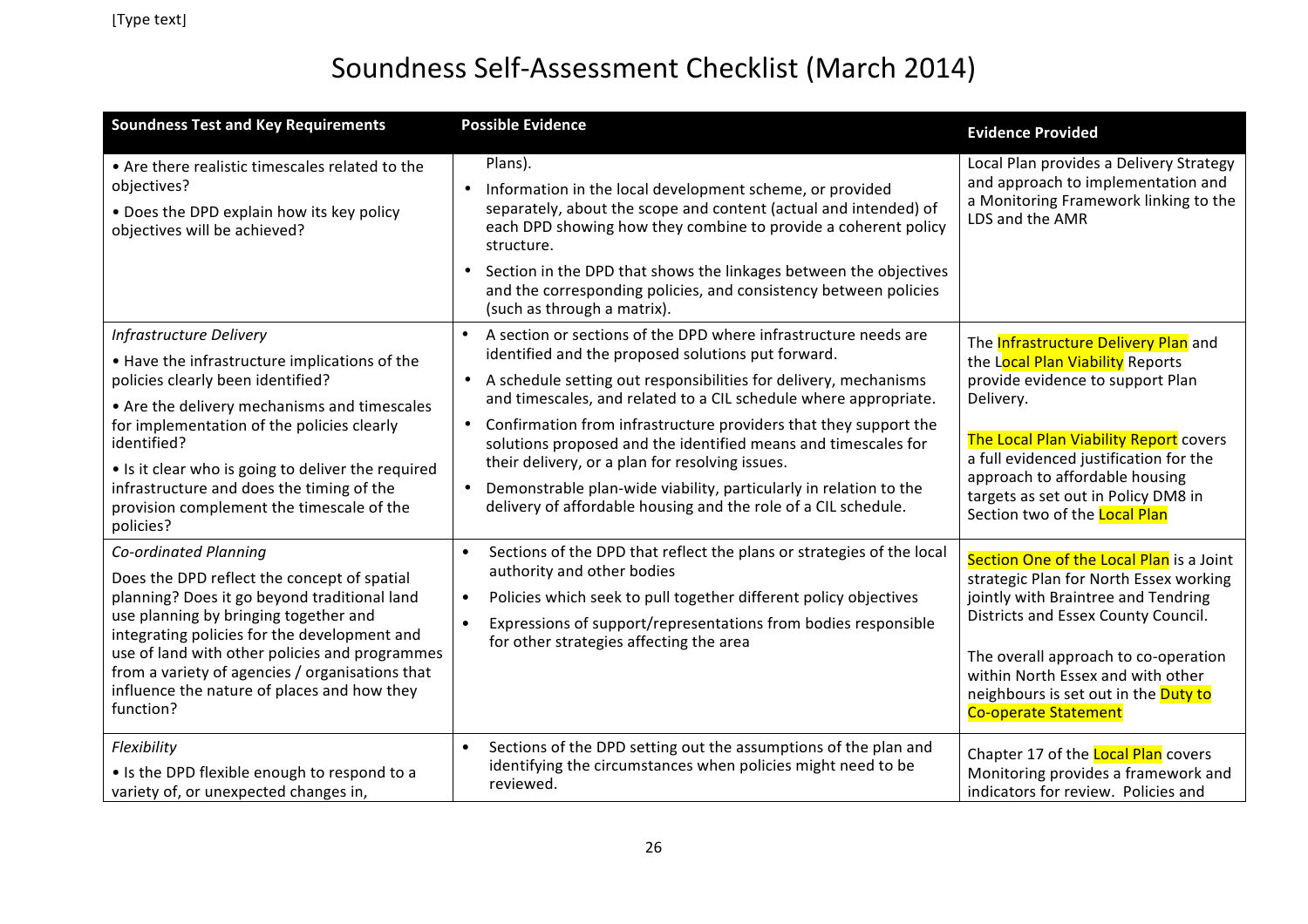| <b>Soundness Test and Key Requirements</b>                                                                                                                                                                                                                                           | <b>Possible Evidence</b>                                                                                                                                                                                                                                                                                                                                                                                                                                                                                    | <b>Evidence Provided</b>                                                                                                        |
|--------------------------------------------------------------------------------------------------------------------------------------------------------------------------------------------------------------------------------------------------------------------------------------|-------------------------------------------------------------------------------------------------------------------------------------------------------------------------------------------------------------------------------------------------------------------------------------------------------------------------------------------------------------------------------------------------------------------------------------------------------------------------------------------------------------|---------------------------------------------------------------------------------------------------------------------------------|
| circumstances?<br>• Does the DPD include the remedial actions<br>that will be taken if the policies need<br>adjustment?                                                                                                                                                              | Sections of the annual monitoring report and sustainability<br>appraisal report describing how the council will monitor:                                                                                                                                                                                                                                                                                                                                                                                    | evidence also reflect the Plan,<br>Monitor, Review approach building in<br>flexibility where required during<br>implementation. |
|                                                                                                                                                                                                                                                                                      | a. the effectiveness of policies and what evidence is being<br>collected to undertake this                                                                                                                                                                                                                                                                                                                                                                                                                  |                                                                                                                                 |
|                                                                                                                                                                                                                                                                                      | b. changes affecting the baseline information and any<br>information on trends on which the DPD is based                                                                                                                                                                                                                                                                                                                                                                                                    |                                                                                                                                 |
|                                                                                                                                                                                                                                                                                      | Risk analysis of the strategy and policies to demonstrate<br>robustness and how the plan could cope with changing<br>circumstances                                                                                                                                                                                                                                                                                                                                                                          |                                                                                                                                 |
|                                                                                                                                                                                                                                                                                      | Sections within the DPD dealing with possible change areas and<br>$\bullet$<br>how they would be dealt with, including mechanisms for the rate<br>of development to be increased or slowed and how that would<br>impact on other aspects of the strategy and on infrastructure<br>provision                                                                                                                                                                                                                 |                                                                                                                                 |
|                                                                                                                                                                                                                                                                                      | Sections of the DPD identifying the key indicators of success of the<br>strategy, and the remedial actions which will be taken if<br>adjustment is required.                                                                                                                                                                                                                                                                                                                                                |                                                                                                                                 |
| Co-operation                                                                                                                                                                                                                                                                         | A succinct Duty to Co-operate Statement which flows from the<br>$\bullet$                                                                                                                                                                                                                                                                                                                                                                                                                                   | A Duty to Co-operate Statement sets                                                                                             |
| • Is there sufficient evidence to demonstrate<br>that the Duty to Co-operate has been<br>undertaken appropriately for the plan being<br>examined?                                                                                                                                    | strategic issues that have been addressed jointly. A 'tick box'<br>approach or a collection of correspondence is not sufficient, and it<br>needs to be shown (where appropriate) if joint plan-making<br>arrangements have been considered, what decisions were<br>reached and why.                                                                                                                                                                                                                         | out the strategic issues and the<br>relevant matters of co-operation and<br>supporting evidence.                                |
| • Is it clear who is intended to implement each<br>part of the DPD? Where the actions required<br>are outside the direct control of the LPA, is<br>there evidence that there is the necessary<br>commitment from the relevant organisation to<br>the implementation of the policies? | The Duty to Co-operate Statement could highlight: the sharing of<br>ideas, evidence and pooling of resources; the practical policy<br>outcomes of co-operation; how decisions were reached and why;<br>and evidence of having effectively co-operated to plan for issues<br>which need other organisations to deliver on, common objectives<br>for elements of strategy and policy; a memorandum of<br>understanding; aligned or joint core strategies and liaison with<br>other consultees as appropriate. |                                                                                                                                 |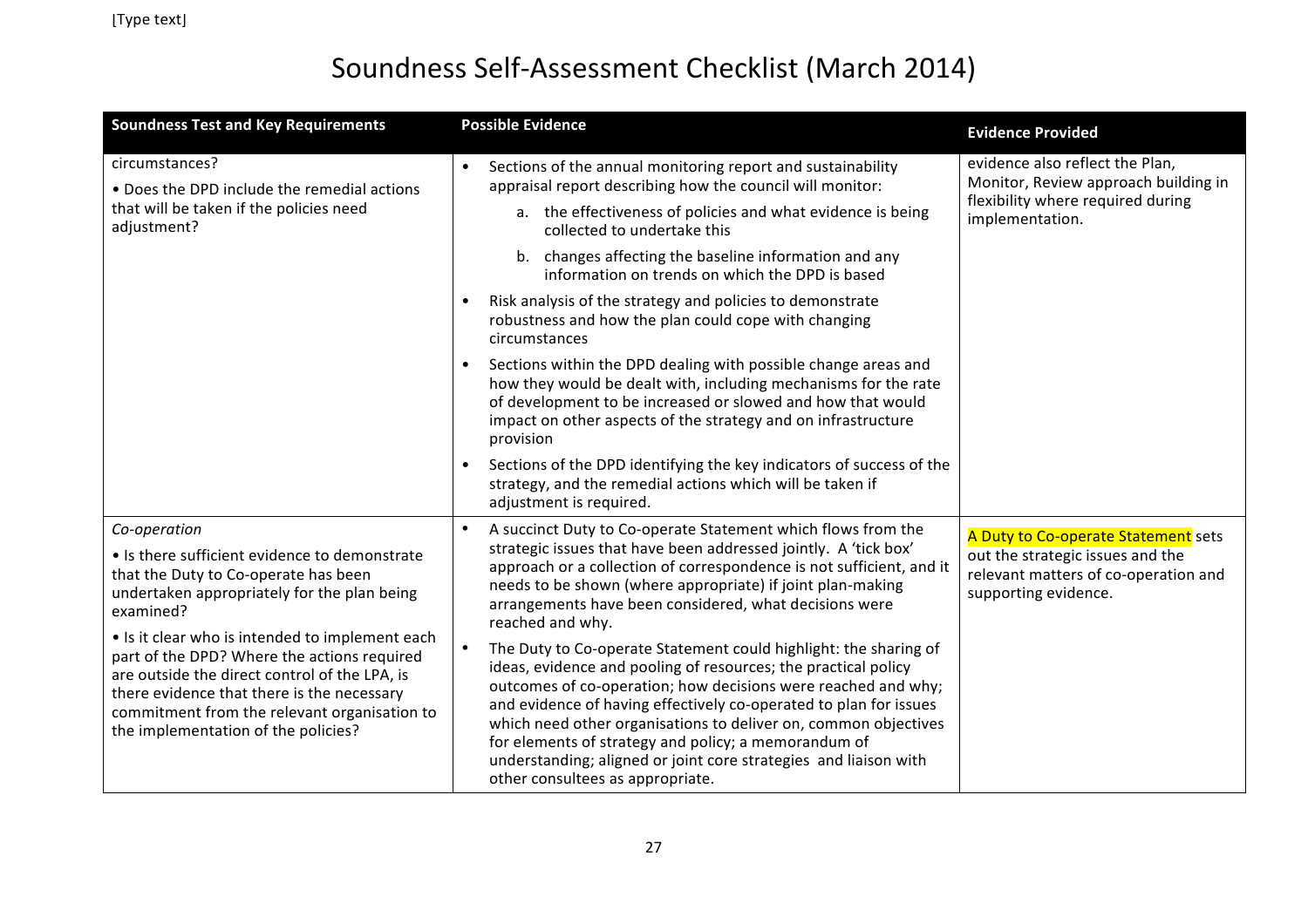| <b>Soundness Test and Key Requirements</b>                                                                                                                                                                                                                                                                                                                                                                                                                                                                                                                                 | <b>Possible Evidence</b>                                                                                                                                                                                                                                                                                                                                                                                                                                                                                                                                               | <b>Evidence Provided</b>                                                                                                                                                                                                                             |
|----------------------------------------------------------------------------------------------------------------------------------------------------------------------------------------------------------------------------------------------------------------------------------------------------------------------------------------------------------------------------------------------------------------------------------------------------------------------------------------------------------------------------------------------------------------------------|------------------------------------------------------------------------------------------------------------------------------------------------------------------------------------------------------------------------------------------------------------------------------------------------------------------------------------------------------------------------------------------------------------------------------------------------------------------------------------------------------------------------------------------------------------------------|------------------------------------------------------------------------------------------------------------------------------------------------------------------------------------------------------------------------------------------------------|
|                                                                                                                                                                                                                                                                                                                                                                                                                                                                                                                                                                            |                                                                                                                                                                                                                                                                                                                                                                                                                                                                                                                                                                        |                                                                                                                                                                                                                                                      |
| Monitoring<br>• Does the DPD contain targets, and milestones<br>which relate to the delivery of the policies,<br>(including housing trajectories where the DPD<br>contains housing allocations)?<br>• Is it clear how targets are to be measured (by<br>when, how and by whom) and are these linked<br>to the production of the annual monitoring<br>report?<br>• Is it clear how the significant effects identified<br>in the sustainability appraisal report will be<br>taken forward in the ongoing monitoring of the<br>implementation of the plan, through the annual | Sections of the DPD setting out indicators, targets and milestones<br>$\bullet$<br>Sections of the current annual monitoring report which report on<br>indicators, targets, milestones and trajectories<br>$\bullet$<br>Reference to any other reports or technical documents which<br>contain information on the delivery of policies<br>Sections of the current annual monitoring report and the<br>sustainability appraisal report setting out the framework for<br>monitoring, including monitoring the effects of the DPD against<br>the sustainability appraisal | Chapter 17 of the Local Plan covers<br>Monitoring provides a framework and<br>indicators for review. Policies and<br>evidence also reflect the Plan,<br>Monitor, Review approach building in<br>flexibility where required during<br>implementation. |
| monitoring report?                                                                                                                                                                                                                                                                                                                                                                                                                                                                                                                                                         | Consistent with national policy: the plan should enable the delivery of sustainable development in accordance with the policies                                                                                                                                                                                                                                                                                                                                                                                                                                        |                                                                                                                                                                                                                                                      |
| in the Framework.                                                                                                                                                                                                                                                                                                                                                                                                                                                                                                                                                          |                                                                                                                                                                                                                                                                                                                                                                                                                                                                                                                                                                        |                                                                                                                                                                                                                                                      |
|                                                                                                                                                                                                                                                                                                                                                                                                                                                                                                                                                                            | The DPD should not contradict or ignore national policy. Where there is a departure, there must be clear and convincing reasoning to justify the approach taken.                                                                                                                                                                                                                                                                                                                                                                                                       |                                                                                                                                                                                                                                                      |
| • Does the DPD contain any policies or<br>proposals which are not consistent with<br>national policy and, if so, is there local<br>justification?<br>. Does the DPD contain policies that do not add                                                                                                                                                                                                                                                                                                                                                                       | Sections of the DPD which explain where and how national policy<br>$\bullet$<br>has been elaborated upon and the reasons.<br>Studies forming evidence for the DPD or, where appropriate,<br>other information which provides the rationale for departing from<br>national policy.                                                                                                                                                                                                                                                                                      | The supporting text preceding the<br>topic policies throughout the Local<br>Plan, refer to the National Planning<br>Context and National Guidance. This                                                                                              |
| anything to existing national guidance? If so,<br>why have these been included?                                                                                                                                                                                                                                                                                                                                                                                                                                                                                            | Evidence provided from the sustainability appraisal (including<br>$\bullet$<br>reference to the sustainability report) and/or from the results of<br>community involvement.                                                                                                                                                                                                                                                                                                                                                                                            | sets the context and goes on to<br>provide a policy responding to the<br>detailed local issues / requirements.                                                                                                                                       |
|                                                                                                                                                                                                                                                                                                                                                                                                                                                                                                                                                                            | Where appropriate, evidence of consistency with national marine<br>$\bullet$<br>policy as articulated in the UK Marine Policy Statement<br>Reports or copies of correspondence as to how representations<br>$\bullet$                                                                                                                                                                                                                                                                                                                                                  | The Consultation Statement and the<br>Sustainability Appraisal set out how<br>evidence conforms with national<br>policy and how issues have been taken                                                                                               |
|                                                                                                                                                                                                                                                                                                                                                                                                                                                                                                                                                                            | have been considered and dealt with.                                                                                                                                                                                                                                                                                                                                                                                                                                                                                                                                   |                                                                                                                                                                                                                                                      |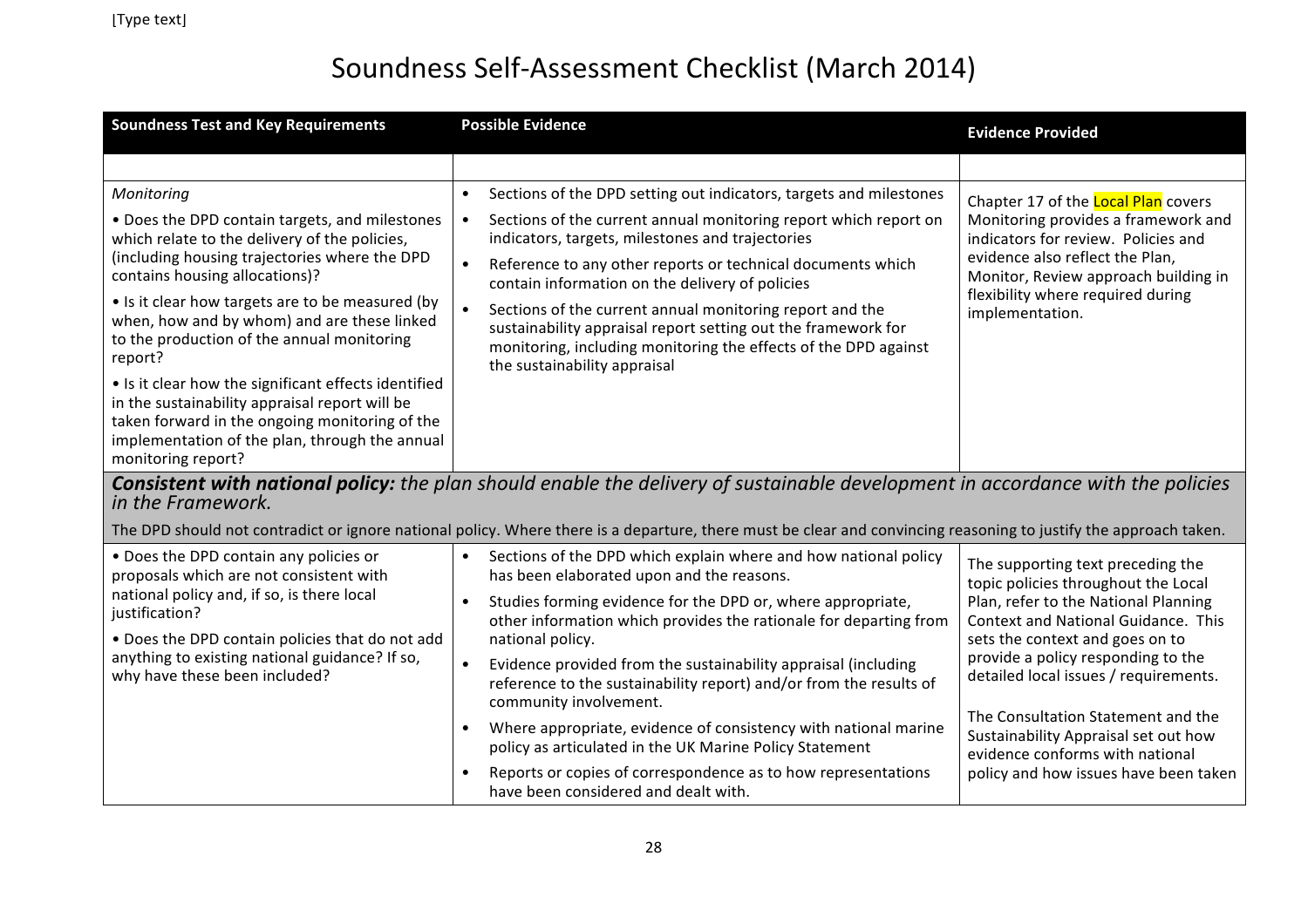| Soundness Test and Key Requirements | <b>Possible Evidence</b> | <b>Evidence Provided</b>          |
|-------------------------------------|--------------------------|-----------------------------------|
|                                     |                          | into account in plan preparation. |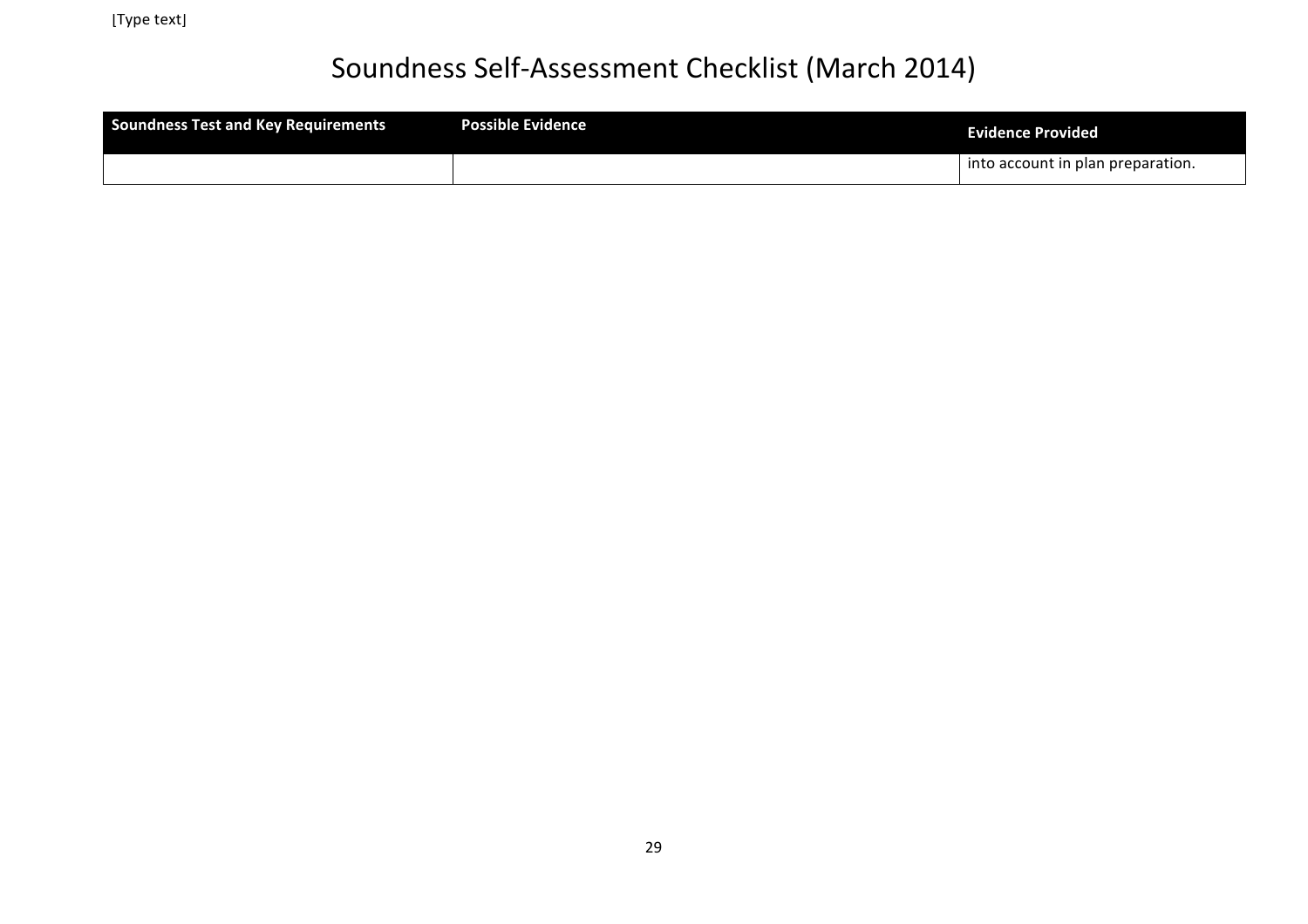#### **Planning policy for traveller sites**

Planning Policy for Traveller Sites was published in 23 March 2012 and came into effect on 27 March 2012. Circular 01/06: Planning for Gypsy and Traveller Caravan Sites and Circular 04/07: Planning for Travelling Showpeople have been cancelled. Planning Policy for Traveller Sites should be read in conjunction with the National Planning Policy Framework, including the implementation policies of that document.

The government's aim in relation to planning for traveller sites is:

To ensure fair and equal treatment for travellers, in a way that facilitates the traditional and nomadic life of travellers whilst respecting the interests of the settled community'.

Government's aims in respect of traveller sites are:

- That local planning authorities (LPAs) make their own assessment of need for the purposes of planning
- That LPAs work collaboratively, develop fair and effective strategies to meet need through the identification of land for sites
- Plan for sites over a reasonable timescale
- Plan-making should protect green belt land from inappropriate development
- Promote more private traveller site provision whilst recognising that there will always be those travellers who cannot provide their own sites
- Aim to reduce the number of unauthorised developments and encampments and make enforcement more effective.

In addition local planning authorities should:

- Include fair, realistic and inclusive policies
- Increase the number of traveller sites in appropriate locations with planning permission, to address under provision and maintain an appropriate level of supply
- Reduce tensions between settled and traveller communities in plan-making and decision-taking
- Enable provision of suitable accommodation from which travellers can access education, health, welfare and employment infrastructure
- Have due regard to protection of local amenity and local environment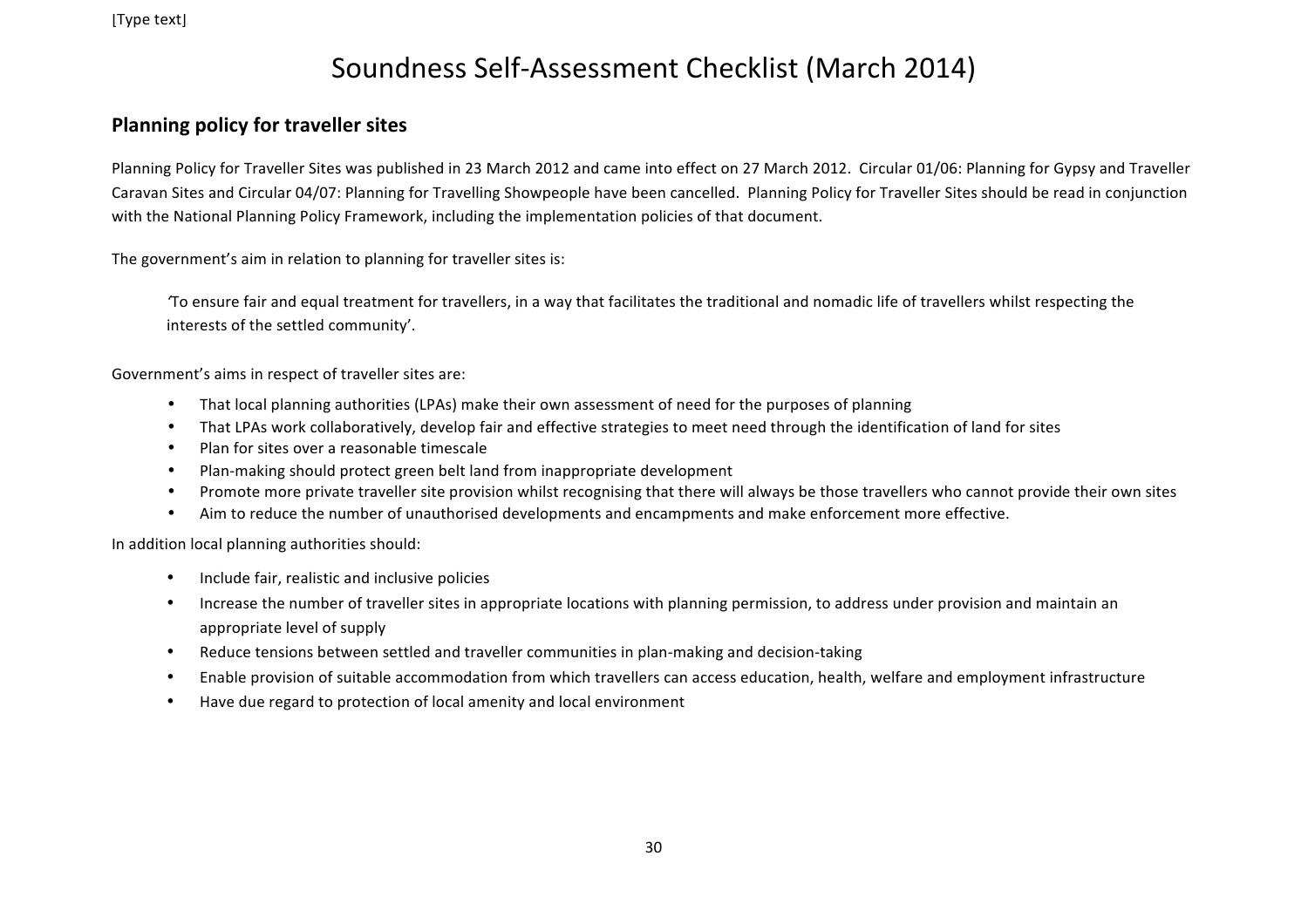| <b>Policy Expectations</b>                                                                                                                                                                                                                                                    | <b>Possible Evidence</b>                                                                                                                                                                                                                                                                                                                                     | <b>Evidence Provided</b>                                                                                                                                                                                                                                                                                              |
|-------------------------------------------------------------------------------------------------------------------------------------------------------------------------------------------------------------------------------------------------------------------------------|--------------------------------------------------------------------------------------------------------------------------------------------------------------------------------------------------------------------------------------------------------------------------------------------------------------------------------------------------------------|-----------------------------------------------------------------------------------------------------------------------------------------------------------------------------------------------------------------------------------------------------------------------------------------------------------------------|
| Policy A: Using evidence to plan positively<br>and manage development (para 6)                                                                                                                                                                                                |                                                                                                                                                                                                                                                                                                                                                              |                                                                                                                                                                                                                                                                                                                       |
| Early and effective community engagement<br>with both settled and traveller communities.                                                                                                                                                                                      | Early and effective engagement undertaken, including discussing<br>travellers' accommodation needs with travellers themselves, their<br>representative bodies and local support groups.                                                                                                                                                                      | Engagement with settled and<br>traveller communities was<br>carried out as part of the<br>preparation of the Gypsy and<br><b>Traveller Accommodation</b><br>Assessment completed by ORS<br>on behalf of Essex planning<br>authorities.                                                                                |
| Co-operate with travellers, their representative<br>bodies and local support groups, other local<br>authorities and relevant interest groups to<br>prepare and maintain an up-to-date<br>understanding of likely permanent and transit<br>accommodation needs of their areas. | Demonstration of a clear understanding of the needs of the<br>traveller community over the lifespan of your development plan.<br>Collaborative working with neighbouring local planning authorities.<br>$\bullet$<br>A robust evidence base to establish accommodation needs to<br>inform the preparation of your local plan and make planning<br>decisions. | The Gypsy and Traveller<br>Accommodation assessment<br>provides a robust evidence for<br>the clear understanding of the<br>needs of the traveller<br>community. Its preparation<br>entailed collaborative working<br>with neighbouring LPAs as it<br>was commissioned via the Essex<br>Planning Officers Association. |
| Policy B: Planning for traveller sites (paras 7-<br>11)                                                                                                                                                                                                                       |                                                                                                                                                                                                                                                                                                                                                              |                                                                                                                                                                                                                                                                                                                       |
| Set pitch targets for gypsies and travellers and<br>plot targets for travelling showpeople which<br>address the likely permanent and transit site<br>accommodation needs of travellers in your<br>area, working collaboratively with                                          | Identification, and annual update, of a supply of specific,<br>$\bullet$<br>deliverable sites sufficient to provide 5 years worth of sites against<br>locally set target. Identification of a supply of specific, developable<br>sites or broad locations for growth for years 6-10, and, where                                                              | Pitch targets reflect findings of<br>GTAA and collaborative working<br>with neighbouring LPAs. This<br>has resulted in the inclusion of<br>provision for G&T sites in cross-                                                                                                                                          |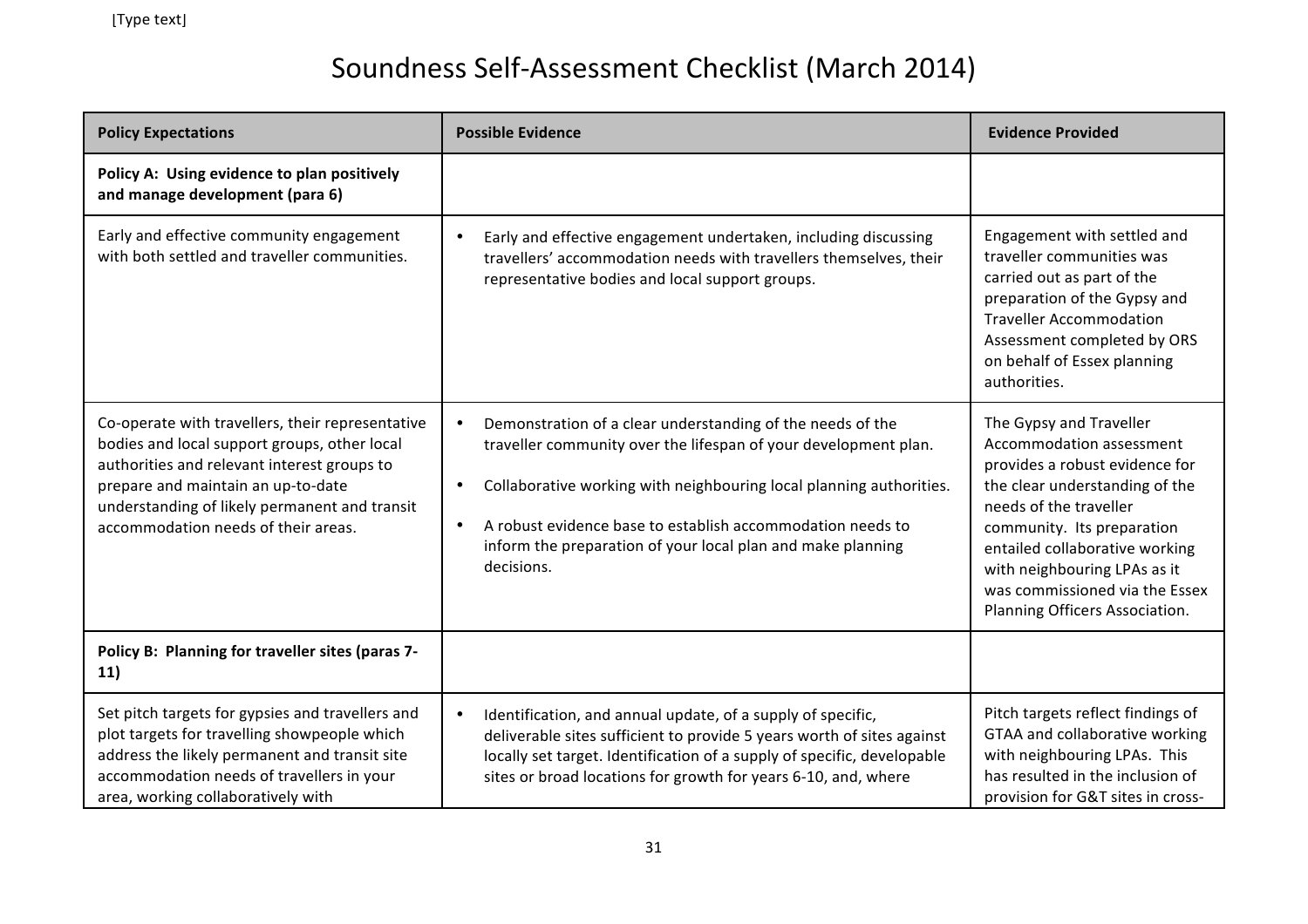| <b>Policy Expectations</b>                                                                                                                                                                                                | <b>Possible Evidence</b>                                                                                                                                                                                                                                                       | <b>Evidence Provided</b>                                                                                                                                                                                                             |
|---------------------------------------------------------------------------------------------------------------------------------------------------------------------------------------------------------------------------|--------------------------------------------------------------------------------------------------------------------------------------------------------------------------------------------------------------------------------------------------------------------------------|--------------------------------------------------------------------------------------------------------------------------------------------------------------------------------------------------------------------------------------|
| neighbouring LPAs.<br>Set criteria to guide land supply allocations<br>where there is identified need.<br>Ensure that traveller sites are sustainable<br>economically, socially and environmentally.                      | possible, for years 11-15.<br>An assessment of the need for traveller sites, and where an unmet<br>$\bullet$<br>need has been demonstrated a supply of specific, deliverable sites<br>been identified.<br>Policy which takes into account criteria a-h of para 11<br>$\bullet$ | boundary Garden Communities.<br>Policy DM11 includes criteria<br>based approach for further site<br>allocations which is intended to<br>ensure that traveller sites are<br>sustainable.                                              |
| Policy C: Sites in rural areas and the<br>countryside (para 12)                                                                                                                                                           |                                                                                                                                                                                                                                                                                |                                                                                                                                                                                                                                      |
| When assessing the suitability of sites in rural<br>or semi-rural settings LPAs should ensure that<br>the scale of such sites do not dominate the<br>nearest settled community.                                           |                                                                                                                                                                                                                                                                                | Policy DM11 prioritises sites<br>within reasonable proximity to<br>existing sustainable settlements<br>which are of a larger scale. G&T<br>sites of any scale unlikely to be<br>preferred for sites near other<br>rural settlements. |
| Policy D: Rural exception sites (para 13)                                                                                                                                                                                 |                                                                                                                                                                                                                                                                                |                                                                                                                                                                                                                                      |
| If there is a lack of affordable land to meet<br>local traveller needs, LPAs in rural areas, where<br>viable and practical, should consider allocating<br>and releasing sites solely for affordable<br>travellers' sites. | If a rural exception site policy is used, and if so clarity that such sites<br>$\bullet$<br>shall be used for affordable traveller sites in perpetuity.                                                                                                                        | <b>NA</b>                                                                                                                                                                                                                            |
| Policy E: Traveller sites in Green Belt (paras<br>$14-15)$                                                                                                                                                                |                                                                                                                                                                                                                                                                                |                                                                                                                                                                                                                                      |
| Traveller sites (both permanent and                                                                                                                                                                                       | Green Belt boundary revisions made in response to a specific<br>$\bullet$                                                                                                                                                                                                      | <b>NA</b>                                                                                                                                                                                                                            |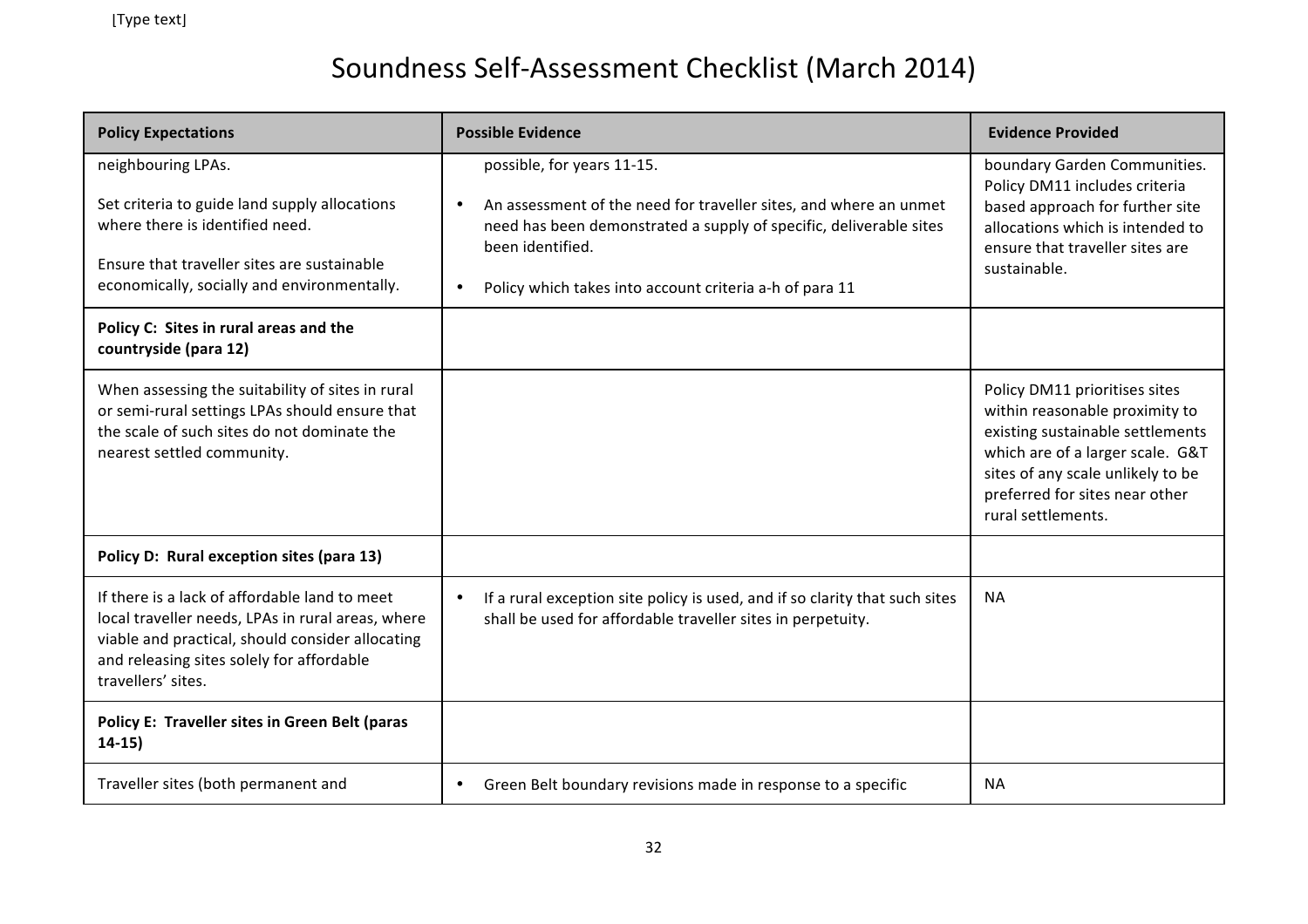| <b>Policy Expectations</b>                                                                                                                                                                                                                                                                      | <b>Possible Evidence</b>                                                                                                                                                                                                                                                                                                 | <b>Evidence Provided</b>                                                                                                                                                |
|-------------------------------------------------------------------------------------------------------------------------------------------------------------------------------------------------------------------------------------------------------------------------------------------------|--------------------------------------------------------------------------------------------------------------------------------------------------------------------------------------------------------------------------------------------------------------------------------------------------------------------------|-------------------------------------------------------------------------------------------------------------------------------------------------------------------------|
| temporary) in the Green Belt are inappropriate<br>development.                                                                                                                                                                                                                                  | identified need for a traveller site, undertaken through the plan<br>making process.                                                                                                                                                                                                                                     |                                                                                                                                                                         |
| Exceptional limited alteration to the defined<br>Green Belt boundary (which might be to<br>accommodate a site inset within the Green<br>Belt) to meet a specific, identified need for a<br>traveller site  should be done only through<br>the plan-making process.                              |                                                                                                                                                                                                                                                                                                                          |                                                                                                                                                                         |
| Policy F: Mixed planning use traveller sites<br>(paras 16-18)                                                                                                                                                                                                                                   |                                                                                                                                                                                                                                                                                                                          |                                                                                                                                                                         |
| Local planning authorities should consider,<br>wherever possible, including traveller sites<br>suitable for mixed residential and business<br>uses, having regard to the safety and amenity<br>of the occupants and neighbouring residents.                                                     | Consideration of the need for sites for mixed residential and<br>$\bullet$<br>business use (having regard to safety and amenity of the occupants<br>and neighbouring residents), or separate sites in close proximity to<br>one another.<br>N.B. Mixed use should not be permitted on rural exception sites<br>$\bullet$ | Local Plan policies provide a<br>criteria-based approach to<br>consideration of uses which<br>could accommodate mixed<br>residential and business uses on<br>G&T sites. |
| Policy G: Major development projects (para<br>19)                                                                                                                                                                                                                                               |                                                                                                                                                                                                                                                                                                                          |                                                                                                                                                                         |
| Local planning authorities should work with the<br>planning applicant and the affected traveller<br>community to identify a site or sites suitable<br>for relocation of the community if a major<br>development proposal requires the permanent<br>or temporary relocation of a traveller site. | Where a major development proposal requires the permanent or<br>temporary relocation of a traveller site, the identification of a site<br>or sites suitable for re-location of the community.                                                                                                                            | <b>NA</b>                                                                                                                                                               |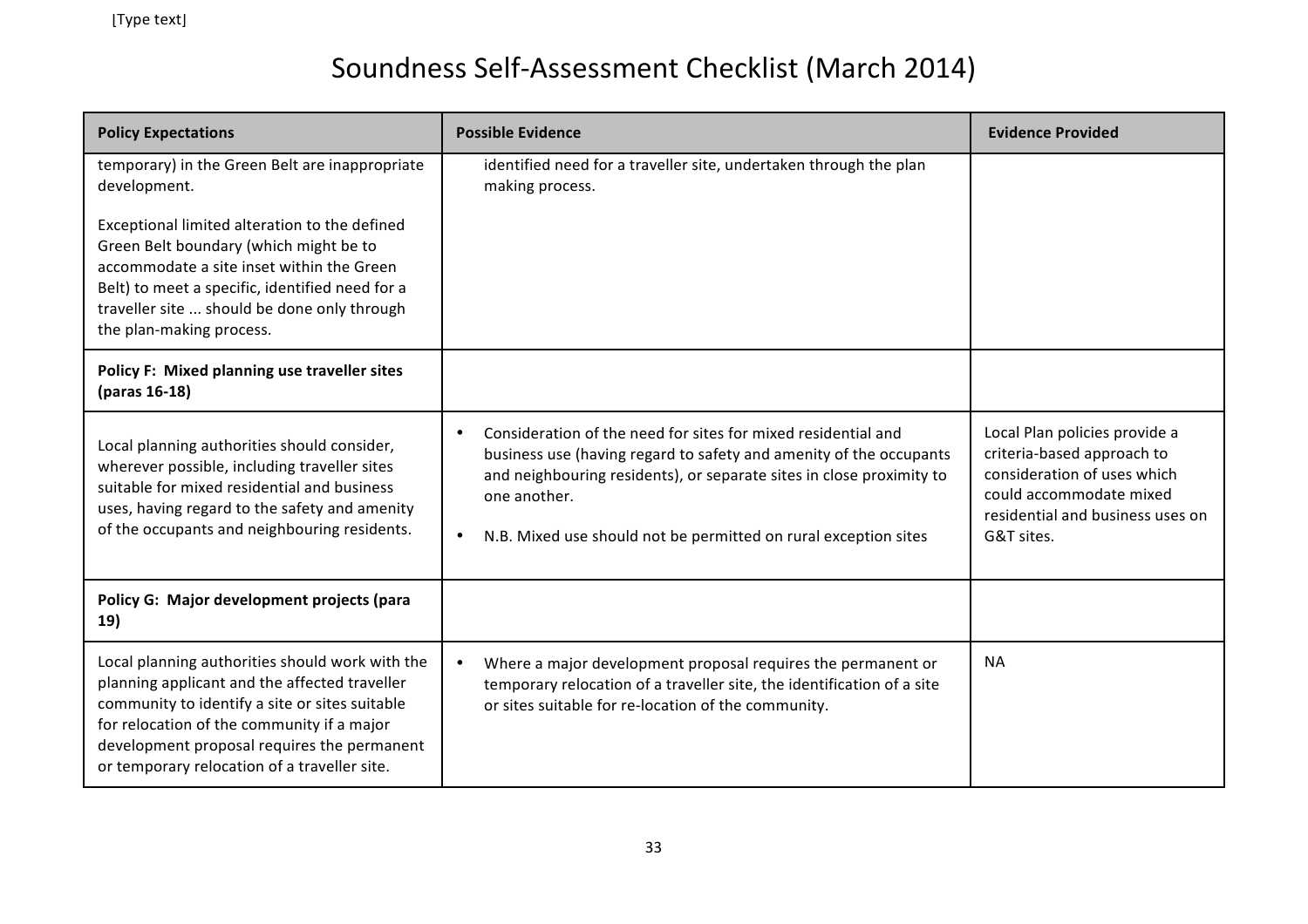#### Soundness Self-Assessment Checklist

#### Integration of marine and terrestrial planning

As the UK marine area and marine plan area boundaries extend up to the level of mean high water spring tides while terrestrial planning boundaries generally extend to mean low water spring tides (including estuaries), the marine plan area will physically overlap with that of some terrestrial plan. Local authorities with any tidal frontage, even if far inland and not conventionally regarded as coastal, must therefore take full account of the MMO, the MPS and marine plans under S.58 of the Marine and Coastal Access Act and the Duty to Co-operate in Section 110 of the Localism Act 2011. A full list of the local planning authorities whose areas overlap with the UK marine area appears in Appendix One.

Furthermore, the Duty to Co-Operate requires all local planning authorities, even if landlocked, to take account, where relevant, of the MMO's plans and activities when preparing their Local Plans. Finally, the NPPF requires LPAs to take the MPS into account under the tests of soundness (specifically, to test if an emerging DPD is consistent with national policy, which includes the MPS).

The Marine and Coastal Access Act 2009 (the Act) provided for the introduction of a marine planning system for England's inshore and offshore marine area, establishing the Secretary of State as the Marine Planning Authority for these areas. The Act also provided for the establishment of the Marine Management Organisation (MMO) and for the Secretary of State to delegate various planning functions. The planning functions including preparation and review were delegated to the MMO in 2010. The Act also provided for the adoption of the UK Marine Policy Statement (MPS). The MPS was adopted on 18 March 2011 and provides the policy framework for marine planning and for all decisions likely to affect the marine area.

There are eleven plan areas in English waters, for each of which a Marine Plan will be prepared by the MMO and adopted by the Secretary of State for the Environment, Food and Rural Affairs.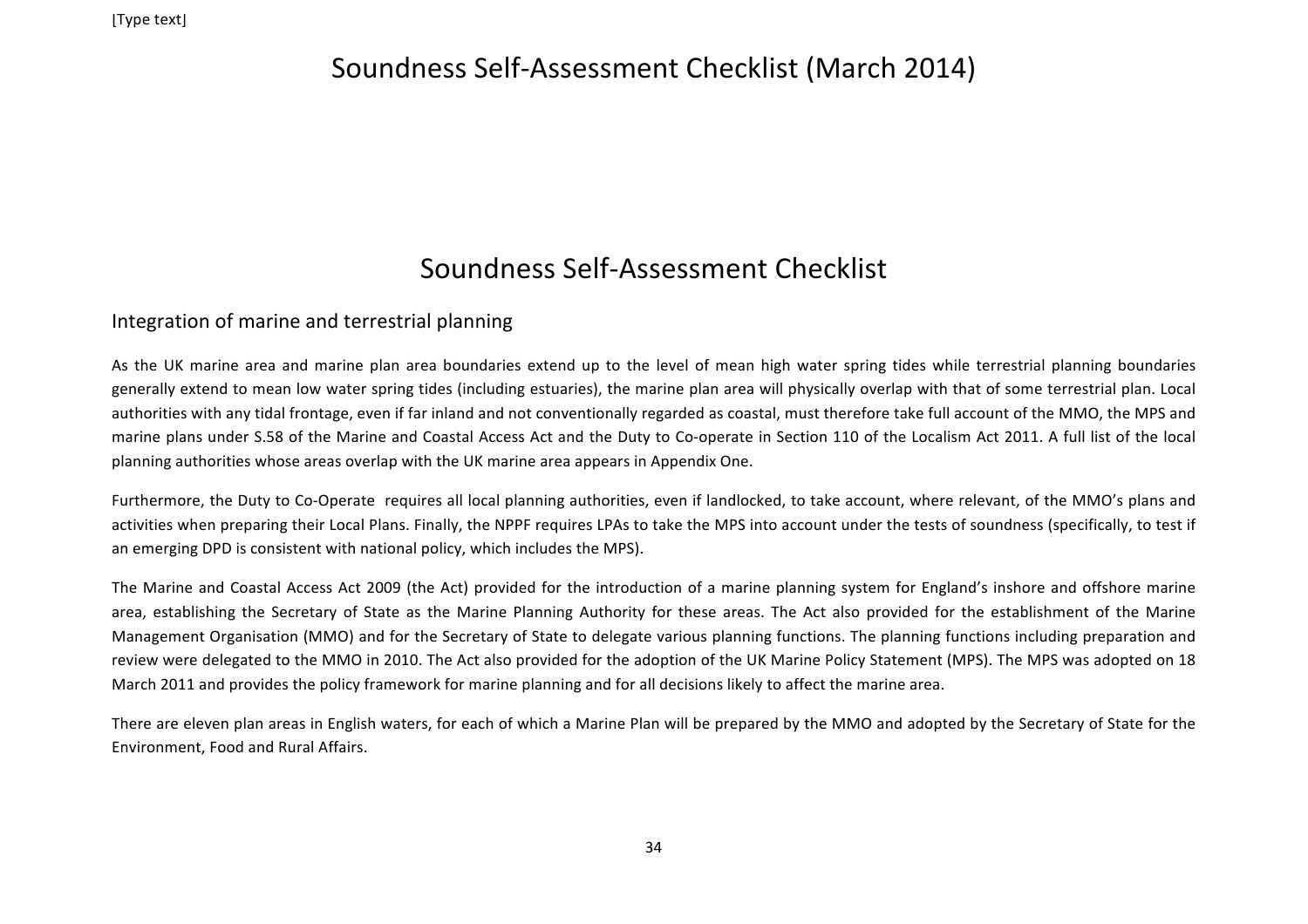In practical terms, all activities undertaken in the marine area require land based infrastructure, without which our ability to benefit economically and socially from activities in the marine area would be extremely limited.

The UK Government's vision for the marine environment, as articulated in the MPS, is:

'clean, healthy, safe, productive and biologically diverse oceans and seas'.

In the absence of a marine plan prepared by the MMO and adopted by the Secretary of State the MPS is the relevant marine policy document. Where a marine plan has been adopted both the MPS and the Marine Plan are relevant marine policy documents for the marine plan area.

As articulated in the Marine and Coastal Act and the MPS, the Government aims for the MPS and marine planning systems to sit alongside and interact with existing planning regimes across the UK. Specifically, s.58 of the Marine and Coastal Access Act requires all<sup>1</sup> public bodies to:

- take authorisation or enforcement decisions that affect or might affect the UK marine area in accordance with the MPS and relevant Marine Plans, unless relevant considerations indicate otherwise
- state their reasons where authorisation or enforcement decisions are not taken in accordance with the MPS and relevant Marine Plans
- have regard to the MPS and relevant Marine Plans when taking decisions that affect or might affect the UK marine area which are not authorisation or enforcement decisions<sup>2</sup>

In addition, the MPS seeks integration of marine planning and the terrestrial planning system through:

- Consistency between marine and terrestrial policy documents and guidance
- Liaison between respective responsible authorities for terrestrial and marine planning, including in plan development, implementation and review stages
- Sharing the evidence base and data where relevant and appropriate so as to achieve consistency in the data used in plan making and decisions

These aims are further supported by footnote 36 in the NPPF.

 $1$  Like the Duty to Co-Operate, no distinction is made by the Marine and Coastal Access Act between public authorities with a tidal frontage and those without. Emphasis is placed on the likelihood of the decision being made affecting the marine area.

<sup>&</sup>lt;sup>2</sup> For example, decisions about what representations they should make as a consultee or about what action they should carry out themselves.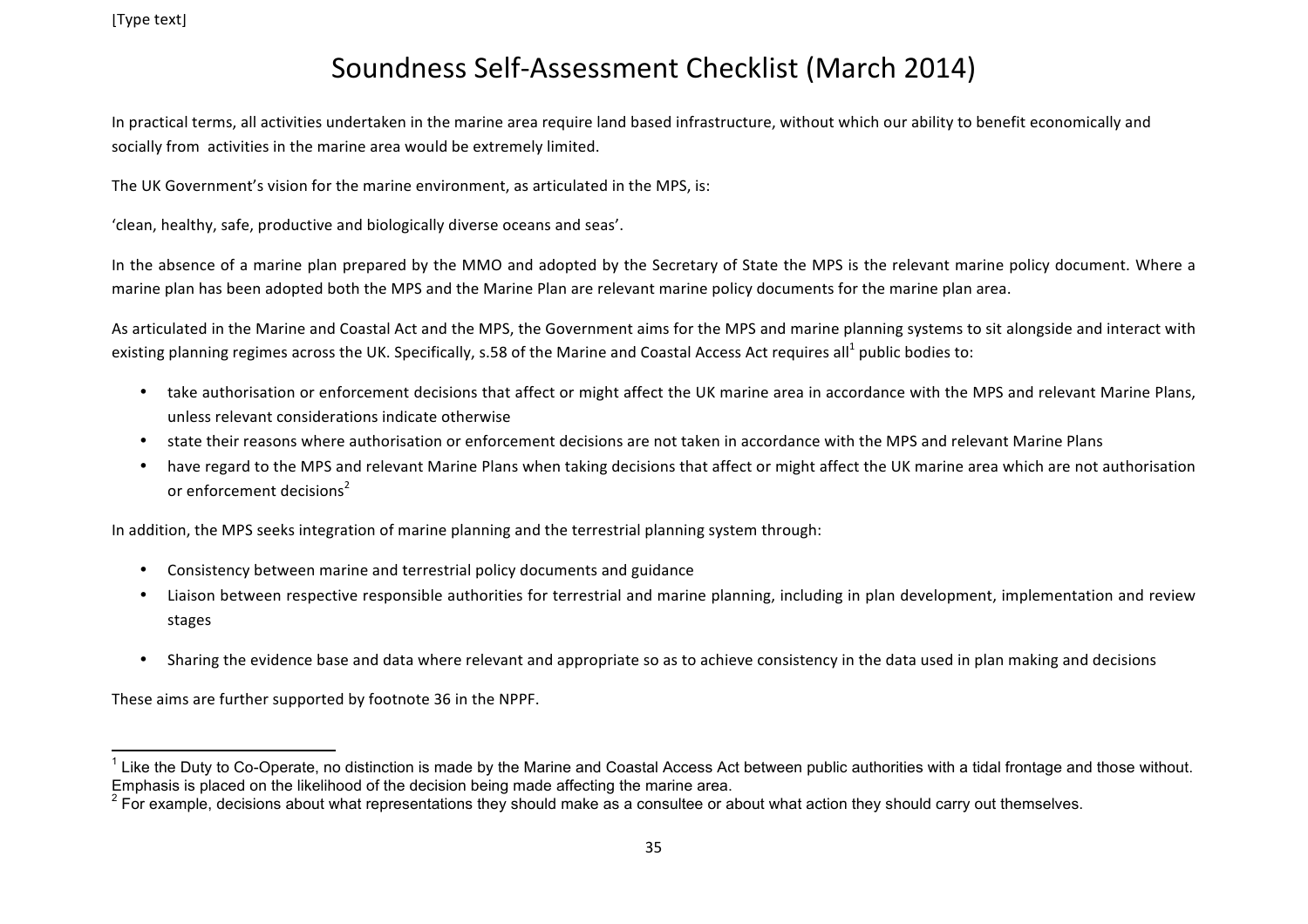| <b>Policy Expectations</b>                                                                                                                                       | <b>Possible Evidence</b>                                                                                                                                                                                                                                                                                                                                                                                                                                                            | <b>Evidence Provided</b>                                                                                                                                                                                                                                                                                                                                                                                            |
|------------------------------------------------------------------------------------------------------------------------------------------------------------------|-------------------------------------------------------------------------------------------------------------------------------------------------------------------------------------------------------------------------------------------------------------------------------------------------------------------------------------------------------------------------------------------------------------------------------------------------------------------------------------|---------------------------------------------------------------------------------------------------------------------------------------------------------------------------------------------------------------------------------------------------------------------------------------------------------------------------------------------------------------------------------------------------------------------|
| Key requirements under the Duty to Co-Operate                                                                                                                    |                                                                                                                                                                                                                                                                                                                                                                                                                                                                                     |                                                                                                                                                                                                                                                                                                                                                                                                                     |
| Consistency between marine and terrestrial<br>policy documents and guidance                                                                                      | Demonstration of consistency of aim between relevant local plan<br>$\bullet$<br>policies and marine policy documents (i.e. the MPS and any<br>relevant adopted marine plans)<br>Proof of collaborative working with the MMO and that the MPS has<br>$\bullet$<br>been taken into account.                                                                                                                                                                                           | The key requirements under the<br>Duty to Co-Operate are set out<br>in Colchester's Duty to Co-<br>Operate Statement. The Coastal<br>Section refers to the need to<br>integrate marine policies in the<br><b>Colchester Local Plan with</b><br>policies in the South East (<br>Inshore) Marine Plan once it is<br>complete to ensure consistency<br>between marine and terrestrial<br>policy documents and guidance |
| Liaison between respective authorities<br>responsible for terrestrial and marine planning,<br>including in plan development, implementation<br>and review stages | Early and effective policy development engagement undertaken,<br>$\bullet$<br>including discussions with the MMO<br>Evidence of iteration of policies and plans as a result of engagement<br>$\bullet$<br>with the MMO<br>Evidence of engagement with the MMO in relation to monitoring,<br>$\bullet$<br>implementation and throughout the policy cycle<br>Support of integrated coastal management (ICM) in coastal areas in<br>$\bullet$<br>line with the requirements of the MPS | The key requirements under the<br>Duty to Co-Operate are set out<br>in Colchester's Duty to Co-<br><b>Operate Statement.</b><br>CBC attends and contributes to<br>workshops hosted by the MMO<br>to help influence the<br>development of the South East<br>Inshore Plan and to ensure that<br>all issues relevant to the<br>Borough are integrated into the                                                         |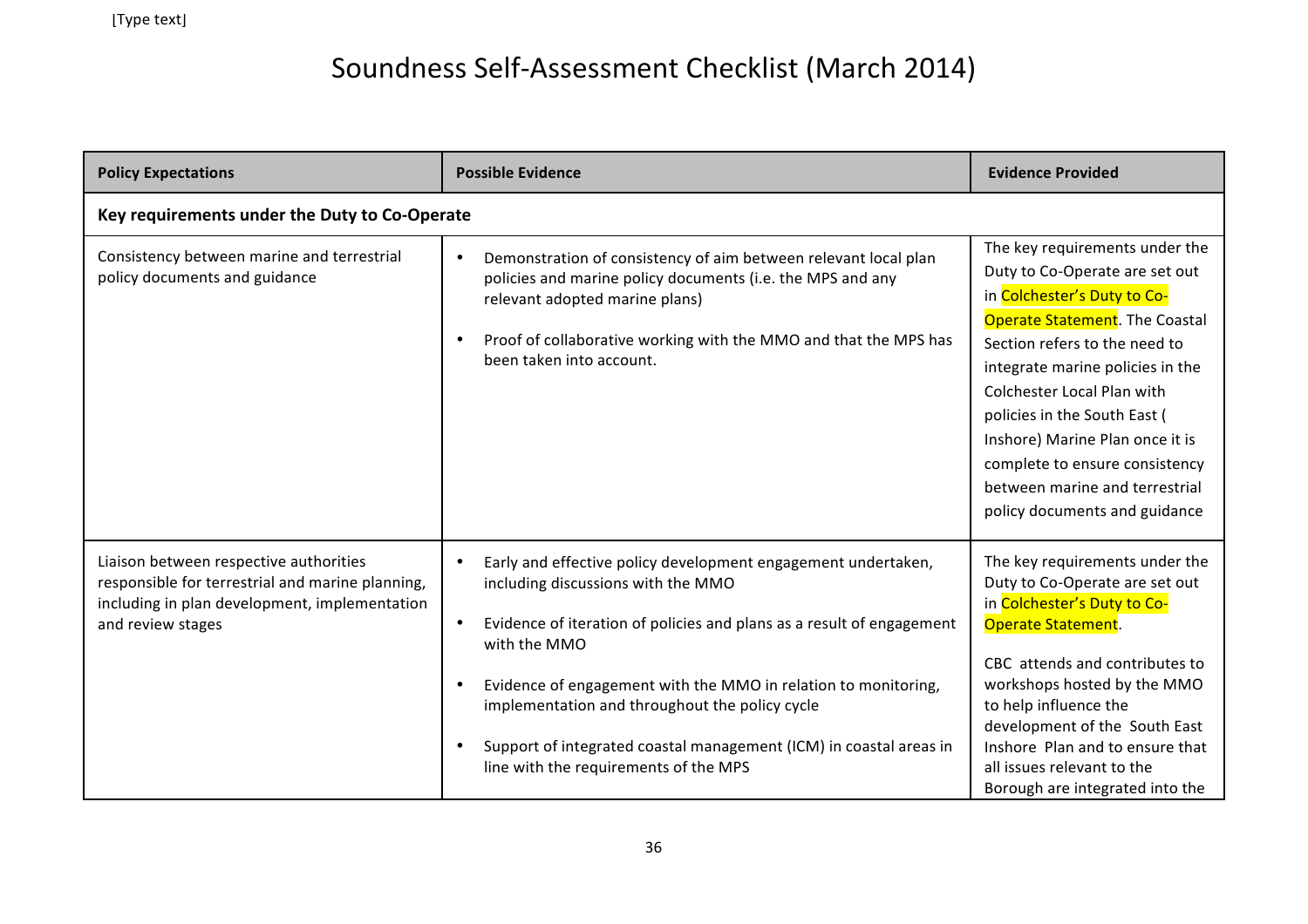| <b>Policy Expectations</b>                                                                                                                            | <b>Possible Evidence</b>                                                                                                                                                                                                                                                                                                                                                      | <b>Evidence Provided</b>                                                                                                                                                                                                                                                                                                                                                                                                                                                                                                                                                                                                                                                                                                    |
|-------------------------------------------------------------------------------------------------------------------------------------------------------|-------------------------------------------------------------------------------------------------------------------------------------------------------------------------------------------------------------------------------------------------------------------------------------------------------------------------------------------------------------------------------|-----------------------------------------------------------------------------------------------------------------------------------------------------------------------------------------------------------------------------------------------------------------------------------------------------------------------------------------------------------------------------------------------------------------------------------------------------------------------------------------------------------------------------------------------------------------------------------------------------------------------------------------------------------------------------------------------------------------------------|
|                                                                                                                                                       |                                                                                                                                                                                                                                                                                                                                                                               | emerging marine plan. The LPA<br>is also a member of the Essex<br>Coastal Forum.                                                                                                                                                                                                                                                                                                                                                                                                                                                                                                                                                                                                                                            |
| Sharing the evidence base and data where<br>relevant and appropriate so as to achieve<br>consistency in the data used in plan making<br>and decisions | Evidence that the LPA has shared or provided relevant data to the<br>$\bullet$<br>MMO that can help inform Marine Plans or MPS review<br>Demonstration that local plan policy has been underpinned by data<br>$\bullet$<br>provided by the MMO or the MPS<br>Explicit cross-referencing in local plan to MPS, the MMO, their<br>$\bullet$<br>roles, and relevant marine plans | The key requirements under the<br>Duty to Co-Operate are set out<br>in Colchester's Duty to Co-<br>Operate Statement. The LPA has<br>worked with the MMP to agree<br>wording for use in the Coastal<br>Areas section of the Local Plan.<br>The LPA provides an ongoing<br>contribution to the<br>development of the emerging<br>South East Inshore Marine Plan<br>through attendance at<br>workshops and meetings. The<br>Coastal Sections of the Local<br>Plan deal with the marine<br>environment and marine<br>planning. It refers to the both<br><b>National Marine Policy</b><br>Statements and the emerging<br>South East (Inshore) Marine<br>Plan being prepared by the<br><b>Marine Management</b><br>Organisation. |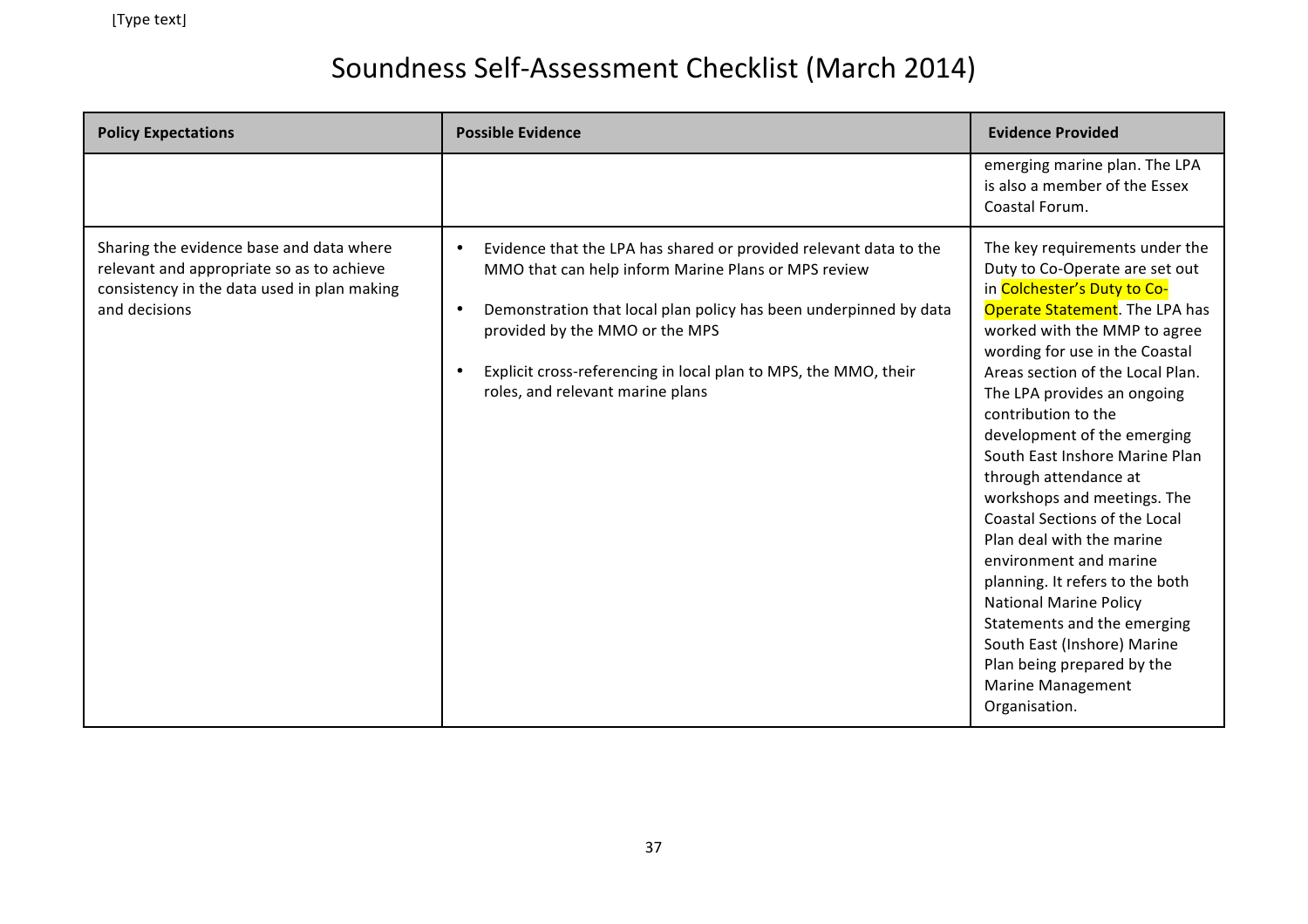| <b>Policy Expectations</b>                                                                                                                                                         | <b>Possible Evidence</b>                                                                                                                                       | <b>Evidence Provided</b>                                                                                                                                                                                                                                                                                                                                             |
|------------------------------------------------------------------------------------------------------------------------------------------------------------------------------------|----------------------------------------------------------------------------------------------------------------------------------------------------------------|----------------------------------------------------------------------------------------------------------------------------------------------------------------------------------------------------------------------------------------------------------------------------------------------------------------------------------------------------------------------|
| <b>Marine Policy Statement- Chapter 2: General Principles for Decision-Making</b> <sup>3</sup>                                                                                     |                                                                                                                                                                |                                                                                                                                                                                                                                                                                                                                                                      |
| Sections 2.1 -2.2: The UK vision for the<br>marine environment                                                                                                                     |                                                                                                                                                                |                                                                                                                                                                                                                                                                                                                                                                      |
| The UK vision for the marine<br>environment ('clean, healthy, safe,<br>productive and biologically diverse<br>oceans and seas')<br>Achieving the vision through marine<br>planning | Reference in DPD where appropriate to UK vision for the marine<br>environment<br>Contribution to the vision through local plan policies and<br>supporting text | The Environment and Coastal<br>Sections of the Local Plan deal<br>with the marine environment<br>and marine planning. It refers to<br>the both National Marine Policy<br>Statements and the emerging<br>South East (Inshore) Marine<br>Plan being prepared by the<br><b>Marine Management</b><br>Organisation, both of which are<br>relevant to the Colchester area. |
| Section 2.4: Considering benefits and<br>adverse effects in marine planning                                                                                                        |                                                                                                                                                                |                                                                                                                                                                                                                                                                                                                                                                      |
| Consider benefits and adverse effects<br>of plan policies                                                                                                                          | Consideration of benefits and adverse effects of policy on the<br>marine area as appropriate within the DPD's sustainability appraisal                         | The Sustainability Appraisal<br>includes scoping in relation to<br>the marine area and has carried                                                                                                                                                                                                                                                                   |

<sup>&</sup>lt;sup>3</sup> As the Marine Policy Statement was not targeted specifically at terrestrial planning authorities, some of its sections are, in practice, relevant to marine planning authorities only and/or there is already a comprehensive policy framework governing terrestrial development (e.g. energy infrastructure), Where this is considered to be the case, i.e. where it is considered likely that a terrestrial planning DPD would be found sound without referencing that section, the section in question has been omitted from this checklist.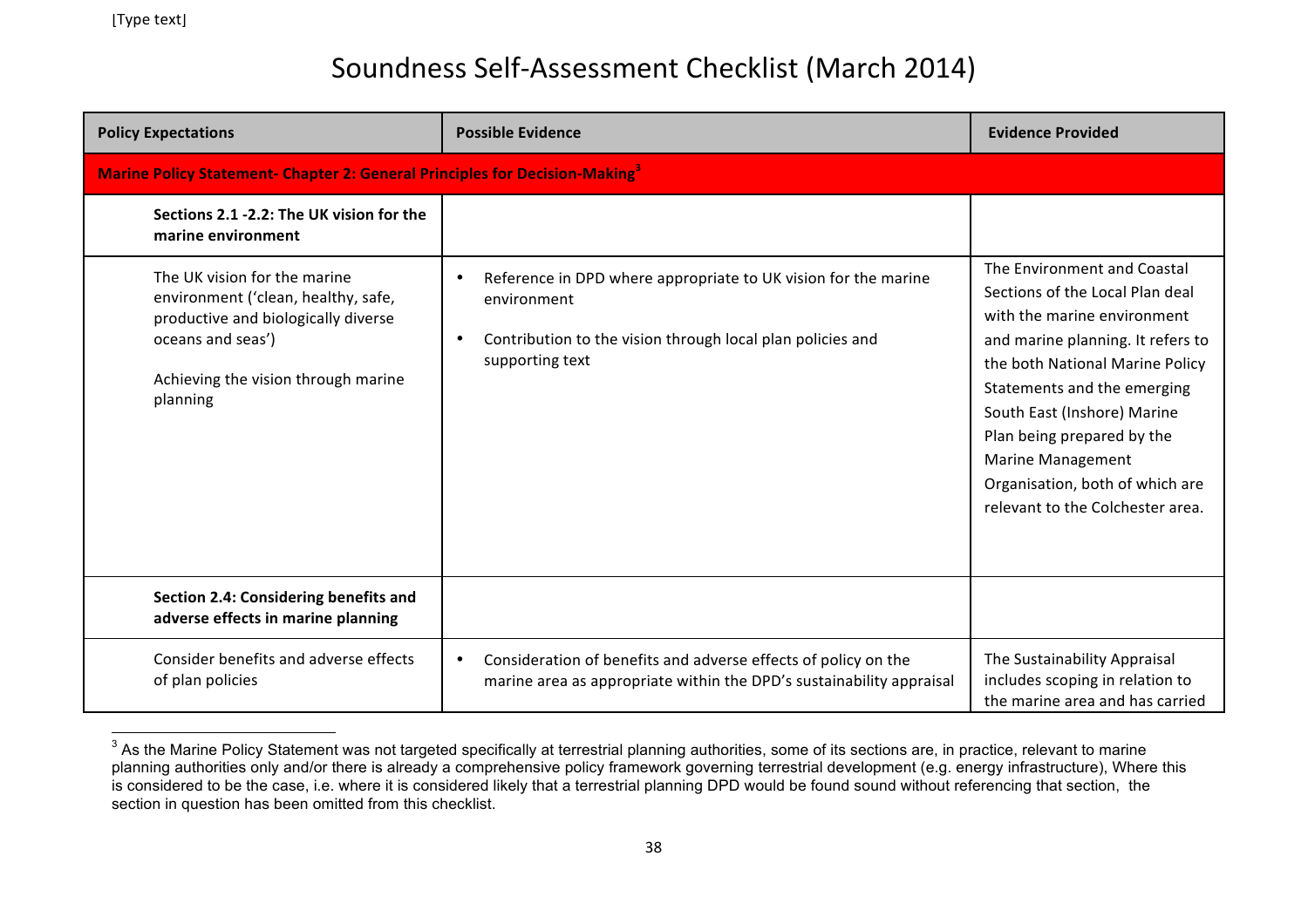| <b>Policy Expectations</b>                                                                                                                                                                                                          | <b>Possible Evidence</b>                                                                                                                                                                                                                                                                                                                                                                      | <b>Evidence Provided</b>                                                                                                                                                                                                                                            |
|-------------------------------------------------------------------------------------------------------------------------------------------------------------------------------------------------------------------------------------|-----------------------------------------------------------------------------------------------------------------------------------------------------------------------------------------------------------------------------------------------------------------------------------------------------------------------------------------------------------------------------------------------|---------------------------------------------------------------------------------------------------------------------------------------------------------------------------------------------------------------------------------------------------------------------|
|                                                                                                                                                                                                                                     |                                                                                                                                                                                                                                                                                                                                                                                               | out a full SA / SEA appraisal of<br>environmental and coastal<br>policies for the Local Plan                                                                                                                                                                        |
| Section 2.5: Economic, social and<br>environmental considerations                                                                                                                                                                   | $\bullet$                                                                                                                                                                                                                                                                                                                                                                                     |                                                                                                                                                                                                                                                                     |
| Contribute to the objectives of relevant<br><b>EU Directives (Marine Strategy</b><br>Framework Directive and Water<br>Framework Directive)                                                                                          | Reference to relevant EU Directives in DPD and sustainability<br>appraisal<br>Consideration of contribution of DPD policies to the objectives of<br>relevant EU Directives                                                                                                                                                                                                                    | The Plan refers to and complies<br>with the EU Directive including<br>the Habitats Directive and<br>Water Framework Directive.<br><b>Habitats Regulation Assessment</b><br>and Appropriate Assessments<br>were completed for Sections 1<br>and 2 of the Local Plan. |
| Marine Policy Statement- Chapter 3: Policy Objectives for Key Activities                                                                                                                                                            |                                                                                                                                                                                                                                                                                                                                                                                               |                                                                                                                                                                                                                                                                     |
| <b>3.1 Marine Protected Areas</b>                                                                                                                                                                                                   |                                                                                                                                                                                                                                                                                                                                                                                               |                                                                                                                                                                                                                                                                     |
| Incorporate identified areas and<br>features of importance for nature<br>conservation<br>Activities or developments that may<br>result in adverse impacts on<br>biodiversity should be designed or<br>located to avoid such impacts | Identification of relevant areas and features of importance for<br>$\bullet$<br>nature conservation within relevant marine plan area(s)<br>Consideration of impacts of policy and/or terrestrial development<br>$\bullet$<br>on those areas and features of importance<br>Measures to mitigate, monitor and manage negative impacts on<br>$\bullet$<br>those areas and features of importance | The Environment and Coastal<br>Sections of the Local Plan refer<br>to the marine environment.<br>The Evidence base includes a<br><b>Review of the Coastal</b><br><b>Protection Belt</b> which is<br>reflected in Policy ENV2.                                       |
| 3.4 Ports and shipping                                                                                                                                                                                                              |                                                                                                                                                                                                                                                                                                                                                                                               |                                                                                                                                                                                                                                                                     |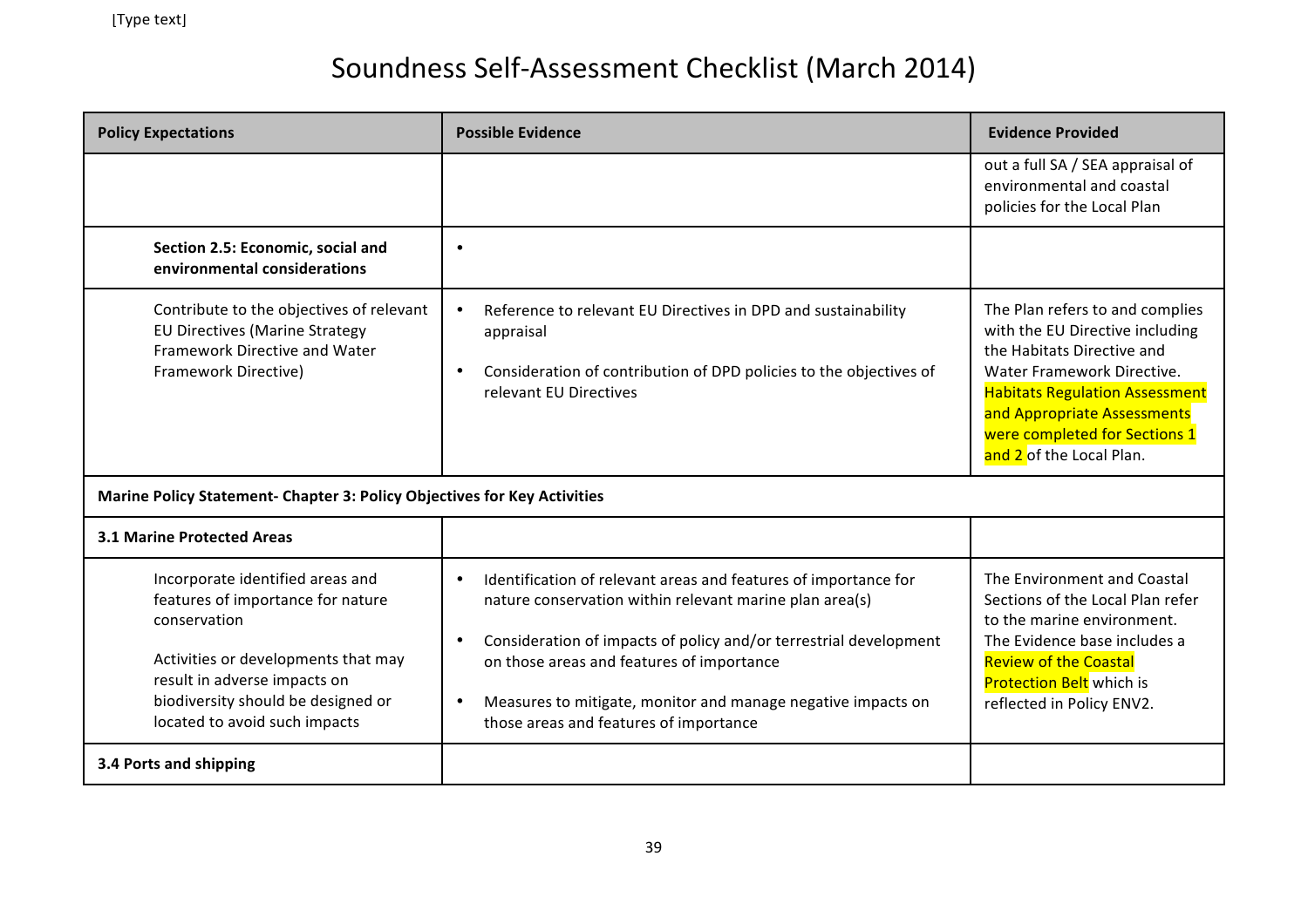| <b>Policy Expectations</b>                                                                                                                                                                                         | <b>Possible Evidence</b>                                                                                                                                                                                                                                       | <b>Evidence Provided</b>                                                                                                                                                                                                                                                                   |
|--------------------------------------------------------------------------------------------------------------------------------------------------------------------------------------------------------------------|----------------------------------------------------------------------------------------------------------------------------------------------------------------------------------------------------------------------------------------------------------------|--------------------------------------------------------------------------------------------------------------------------------------------------------------------------------------------------------------------------------------------------------------------------------------------|
| Take into account and seek to<br>minimise any negative impacts on<br>shipping activity, freedom of<br>navigation and navigational safety<br>Protect the efficiency and resilience of<br>continuing port operations | Evidence that policy with potential impact on ports and shipping<br>$\bullet$<br>minimises negative impacts on sector<br>Where relevant, evidence that economic, employment and<br>$\bullet$<br>transport policies are protective of ports and shipping sector | Reference to the role and<br>importance of nearby Ports<br>including Harwich and<br>Felixstowe is included in the<br>Spatial Portrait of the Local<br>Plan.                                                                                                                                |
| 3.8 Fisheries                                                                                                                                                                                                      |                                                                                                                                                                                                                                                                |                                                                                                                                                                                                                                                                                            |
| Consider potential economic, social<br>and environmental impacts of other<br>developments on fishing activity                                                                                                      | Where relevant, evidence that other policies minimise negative<br>$\bullet$<br>impacts on fishing activity and/or aquaculture                                                                                                                                  | The emerging South East<br>(Inshore Marine Plan) will be<br>the key vehicle for managing<br>this issue. The Local Plan<br>however recognises the need to<br>integrate the objectives of both<br>plans to ensure consistency<br>when planning on land and<br>within the marine environment. |
| 3.9 Aquaculture                                                                                                                                                                                                    |                                                                                                                                                                                                                                                                |                                                                                                                                                                                                                                                                                            |
| Consider the benefits of encouraging<br>the development of efficient,<br>competitive and sustainable<br>aquaculture industries                                                                                     | Where relevant, evidence that the benefits of aquaculture industry<br>$\bullet$<br>development have been considered                                                                                                                                            | The emerging South East<br>(Inshore Marine Plan) will be<br>the key vehicle for managing<br>this issue. The Local Plan                                                                                                                                                                     |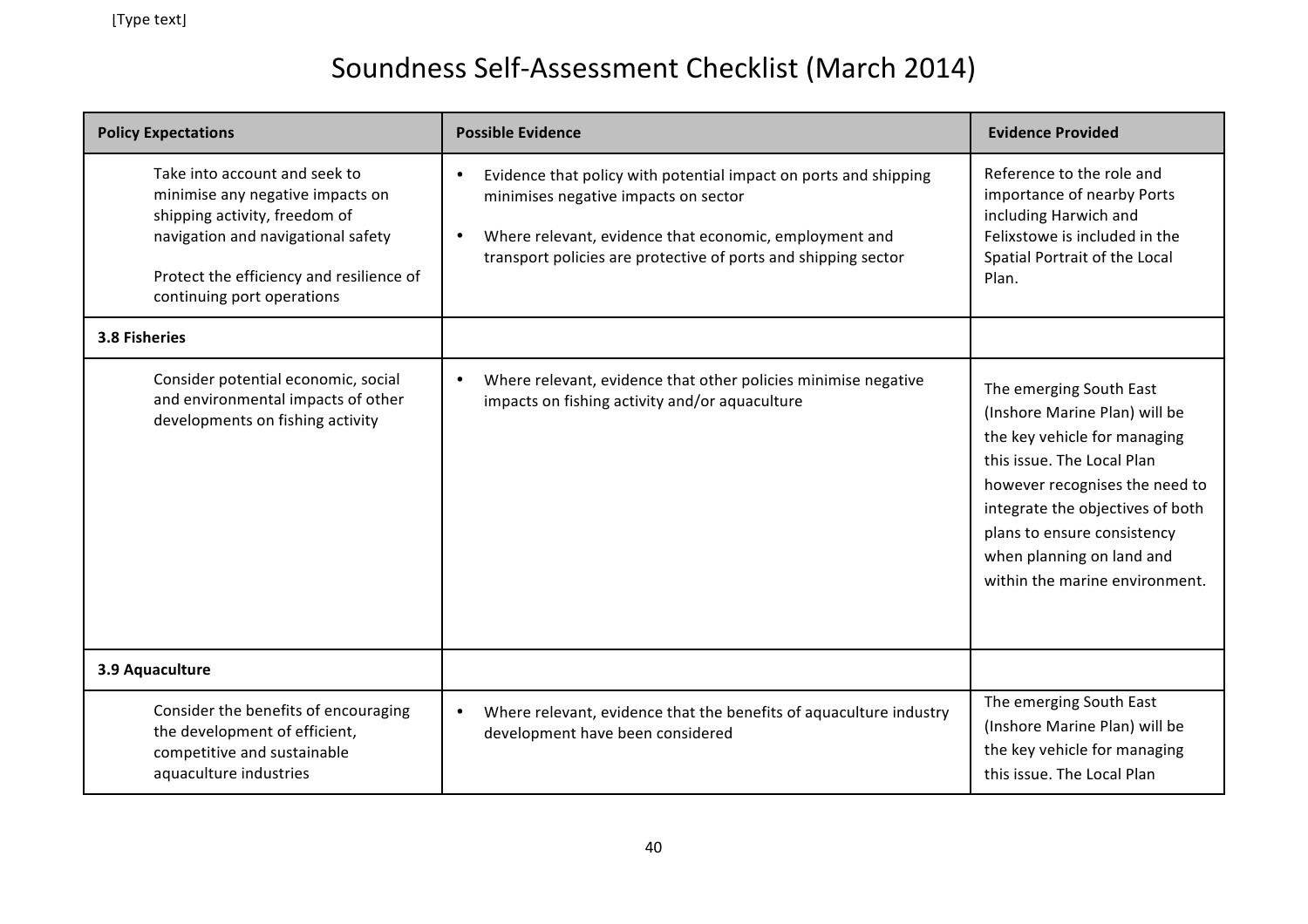| <b>Policy Expectations</b>                                                                                                      | <b>Possible Evidence</b>                                                                                                                                                                                                             | <b>Evidence Provided</b>                                                                                                                                                                                                                                                                                                                                                                                                                                                                                                                      |
|---------------------------------------------------------------------------------------------------------------------------------|--------------------------------------------------------------------------------------------------------------------------------------------------------------------------------------------------------------------------------------|-----------------------------------------------------------------------------------------------------------------------------------------------------------------------------------------------------------------------------------------------------------------------------------------------------------------------------------------------------------------------------------------------------------------------------------------------------------------------------------------------------------------------------------------------|
|                                                                                                                                 |                                                                                                                                                                                                                                      | however recognises the need to<br>integrate the objectives of both<br>plans to ensure consistency<br>when planning on land and<br>within the marine environment.                                                                                                                                                                                                                                                                                                                                                                              |
| 3.10 Surface water management and waste<br>water treatment and disposal                                                         |                                                                                                                                                                                                                                      |                                                                                                                                                                                                                                                                                                                                                                                                                                                                                                                                               |
| Maximise opportunities for co-<br>existence of waste water infrastructure<br>with other activities in the marine<br>environment | Reference to and consideration of the co-existence of waste water<br>infrastructure with other marine activities, including the potential<br>for waste water infrastructure to mitigate marine impacts through<br>design or location | The Environment Section<br>(ENV1) of Local Plan indicates<br>the need to consider adverse<br>impacts, including water quality<br>on marine environment. The<br>issue is further considered in<br>the Flood Risk and Water<br>Management section of the<br>Local Plan. The evidence base<br>includes an updated Strategic<br>Flood Risk Assessment, an<br>updated Water Cycle, an<br><b>Integrated Water Strategy</b><br>(Section 1 only). A Position<br>Statement has also been<br>prepared for Langham to<br>address water quality issues in |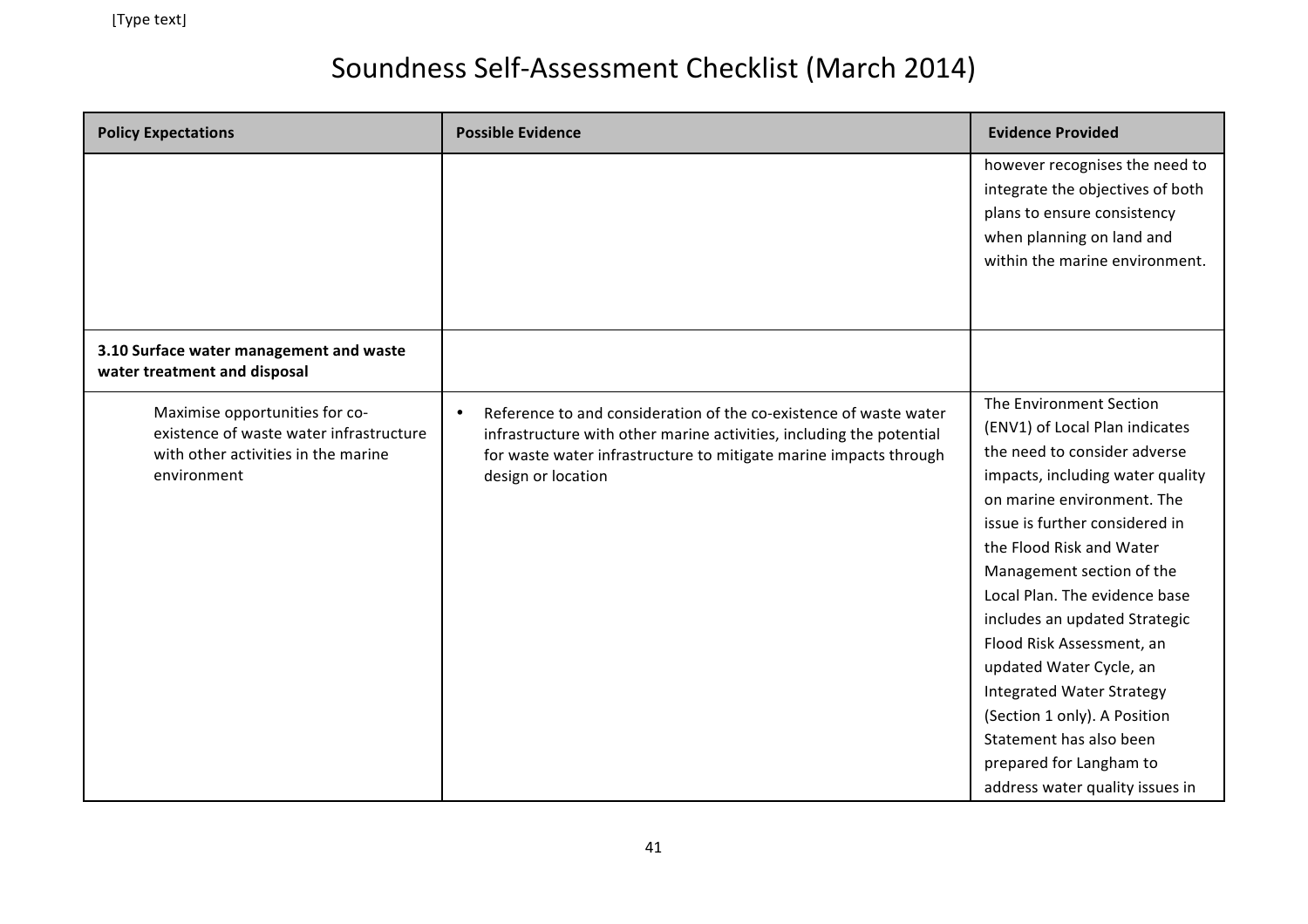| <b>Policy Expectations</b>                                                                                                                                 | <b>Possible Evidence</b>                                                                                                                                                       | <b>Evidence Provided</b>                                                                                                                                                                                                                                                                                                                                                      |
|------------------------------------------------------------------------------------------------------------------------------------------------------------|--------------------------------------------------------------------------------------------------------------------------------------------------------------------------------|-------------------------------------------------------------------------------------------------------------------------------------------------------------------------------------------------------------------------------------------------------------------------------------------------------------------------------------------------------------------------------|
|                                                                                                                                                            |                                                                                                                                                                                | the Stour Estuary which is a<br>designated European Site.                                                                                                                                                                                                                                                                                                                     |
| 3.11 Tourism and recreation                                                                                                                                |                                                                                                                                                                                |                                                                                                                                                                                                                                                                                                                                                                               |
| Consider the potential for tourism and<br>recreation in the marine environment and the<br>benefits this will bring to the economy and<br>local communities | Where relevant, reference to marine tourism and recreation<br>Evidence that the potential for marine tourism and recreation has<br>$\bullet$<br>been recognised in plan-making | The Coastal Areas section of the<br>Local Plan highlights the role of<br>marine related tourism and<br>recreation and the potential<br>benefits this can deliver for<br>coastal communities as part of<br>an integrated approach<br>managing the marine<br>environment. The issue is also<br>covered in Development<br>Management policy DM5 and<br>place policies SS12b & c. |

#### Appendix One

This is an alphabetical list of all local planning authorities in England whose area overlaps with the UK marine area.

Adur Allerdale Arun Babergh Barking and Dagenham Barrow-in-Furness Basildon Bassetlaw

Bexley Blackpool Boston Bournemouth Broadland Broads Authority **Canterbury Carlisle**